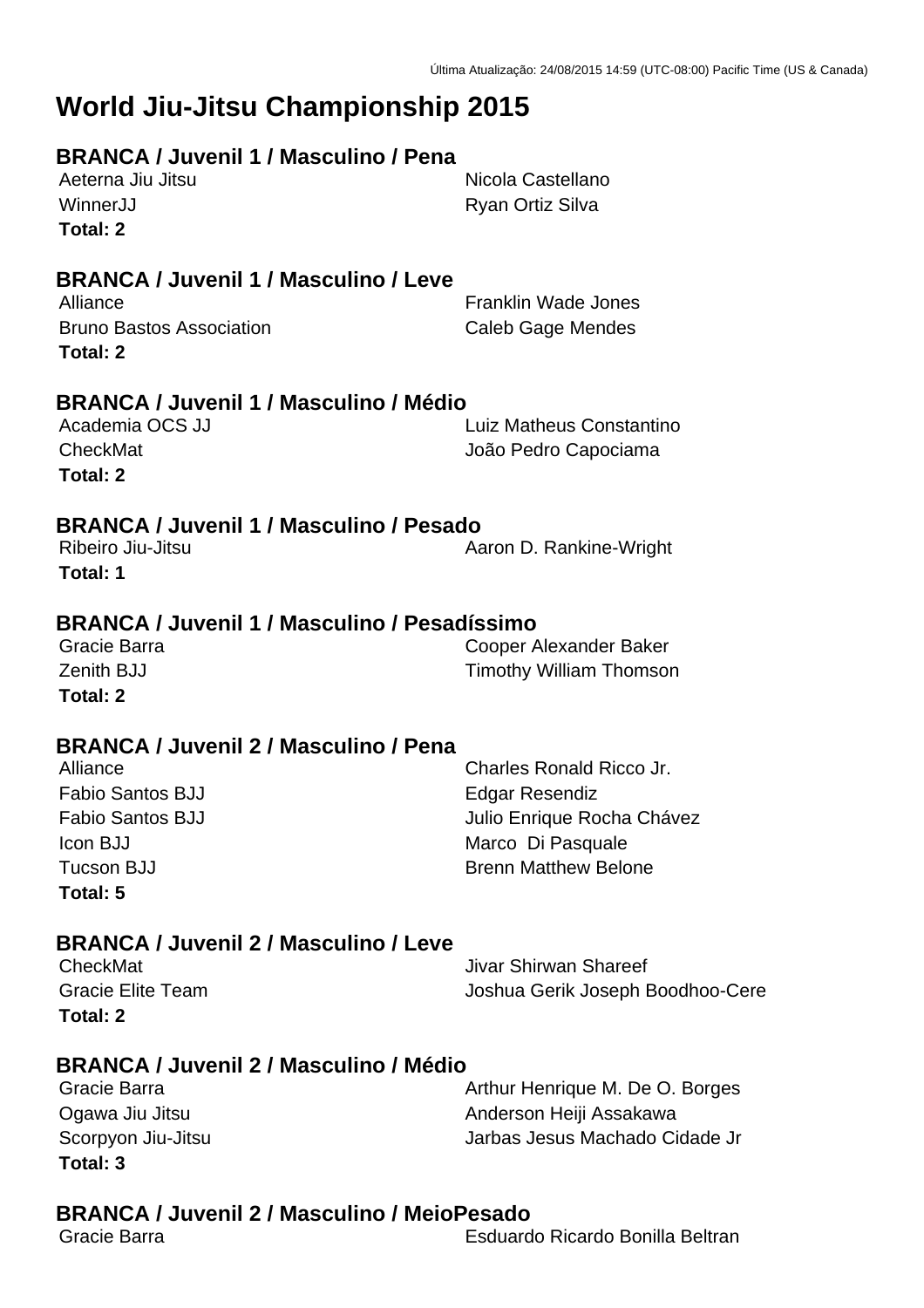# **BRANCA / Juvenil 2 / Feminino / Médio**

**Total: 2**

Brasa CTA Gabriella Marie Bushaw De La Riva Poa **Barbara Zanchi Bazzan Barros** Barbara Zanchi Bazzan Barros

# **BRANCA / Adulto / Masculino / Galo**

- Alliance Sami Popal Atos Jiu-Jitsu **Kevin Fenn BJJ Revolution Team Shaun Shaun Snyder** Shaun Snyder Brasa CTA Shane D. Streator Cleber Jiu Jitsu **Amauri Tavares Domingues Junior** Amauri Tavares Domingues Junior Figueroa Academy of Brazilian Jiu-Jitsu Jaime Ledesma Kamphuis - Fabricio **Mark Oliver Ho Co** New England United BJJ Garrett Francis Jackson Nova União Jacob Schwartz Phenom Brazilian Jiu-Jitsu - Orange County Randy Robles Ribeiro Jiu-Jitsu **David Noel Fogarty** Teixeira Garcia BJJ Brian Oh **Total: 12**
- 

# **BRANCA / Adulto / Masculino / Pluma**

Alliance Onibac Tellez FCJJ Fredy Ricardo Pulido Pulido Gracie Barra **Batir Sokuroqua** Batir Sokuroqua Impacto Japan B.J.J. **Aian Ace Mallari** Aian Ace Mallari Killer Bees BJJ College Logan Butts New Breed Academy **Adolfo Mora** One World Jiu Jitsu **Adrian Ramirez** Adrian Ramirez Ribeiro Jiu-Jitsu **Galimeiro Compositor de Santonio Compositor** Jaison Poole Ribeiro Jiu-Jitsu **Peter Fogarty** Soul Fighters BJJ Ryan Hart-holmes Testai Brazilian Jiu Jitsu Kule Kentaro Knoke Zingano Brazilian Jiu-Jitsu **Eric Honas Total: 15**

# Connect BJJ International Fabrizio Alessandro Buralli Hummel FCJJ **Hugo Alejandro Villate Montañez** Gracie Barra Belo Horizonte-MG Gabriel Varella B. Fonseca Almeida

# **BRANCA / Adulto / Masculino / Pena**

- Alliance Charlie Johnson Alliance **Peter Yu** Alliance International **Carlos Henriquez** Carlos Henriquez Atos Jiu-Jitsu **Alex Solis** Atos Jiu-Jitsu Tommy Leng Atos JJ USA Samuel Roth
- Alliance International **Romario Sobreira Amorim** Romario Sobreira Amorim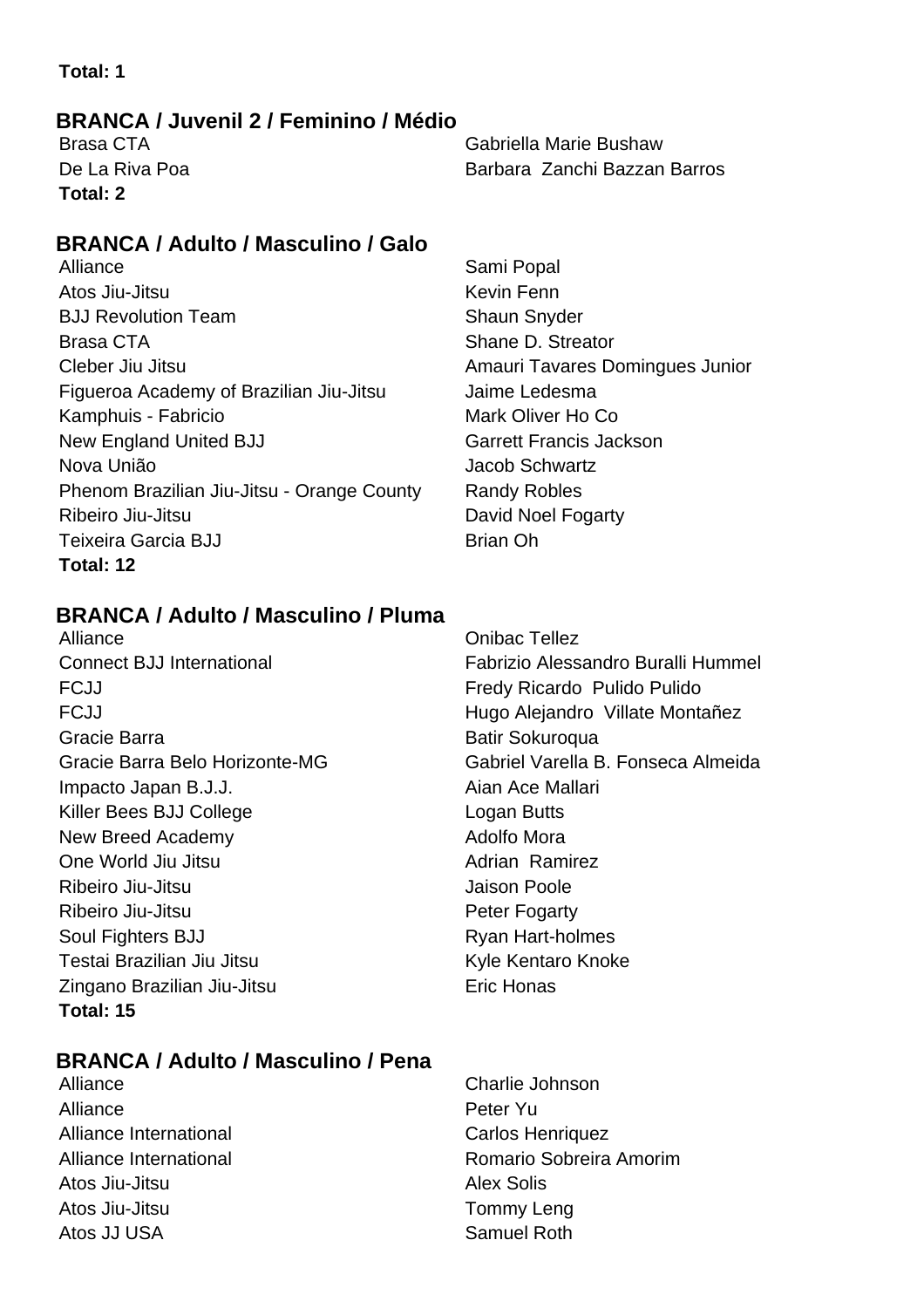**BJJ Revolution Team Seath Towles** Brazilian Top Team **Ruben Bueno** Ruben Bueno Brea Jiu-Jitsu **Timothy Chough** CheckMat **Francisco Avila** Clark Gracie Jiu Jitsu Academy **Alonzo Christopher Esparza Jr.** Cleber Jiu Jitsu **Gilberto Jimenez** Coachella Valley BJJ Nicky Errante FCJJ Kevin Santiago Avila Prado Fight Sports **Contract Sports** Contract Alejandro **Jorge Aleiandro** GF Team Vitor Rocha Maia Gracie Barra **Abraham Arzumanians** Gracie Barra **Ivan F. Valenzuela-Rocha** Gracie Barra JJ Andrew Lin Gracie Barra JJ Louis Paredes-schaffer Gracie Humaita USA Omar Isaias Impacto Japan B.J.J. Calvin Chua Lotus Club Jiu-Jitsu **Kurt Lundstrom Porras** Marra Senki Brazilian Jiu Jitsu Academy LLC Blue Vasquez Nova Forca **Craig Wilson** Rodrigo Vaghi BJJ Sathya Wiltse Sandro Batata Brazilian Jiu-jitsu Besar Madzar Scorpyon Jiu-Jitsu Roberto William Feijó Fonseca SitYodTong LA John Faris South Valley Jiu Jitsu Jesus Alvarado Team Jucão USA Alberto Delnodal Team LDMA **Jorge Portillo** Tribe Jiu-Jitsu Roma raffaello sambiagio Zenith BJJ **David Amaya Total: 35**

# **BRANCA / Adulto / Masculino / Leve**

Alliance Kondwani Khonje Alliance Quincy Taylor Alliance Marcelo Garcia Cyrus Coleman American Top Team **Cairns** Oliver Cairns Andre Maneco BJJ Braulio Dominguez Atos Jiu-Jitsu **Amir Mudugov** Amir Mudugov Atos Jiu-Jitsu Arthur Dorneles Mariath Atos JJ USA Andre Currier Atos JJ USA **Antonio Rojo Antonio Rojo** Baja Jiu Jitsu Club Jose Bimbela Barum Jiu-Jitsu **Ara Freedman** Brasa CTA Louis Ma Carlson Gracie Team Antonio Duran Carlson Gracie Team Shiloh Marx Cascao Jiu-Jitsu **Johnny Diaz** CheckMat **Alex Nam** 

Absoluto BJJ Cataniciu Teodor Nicolae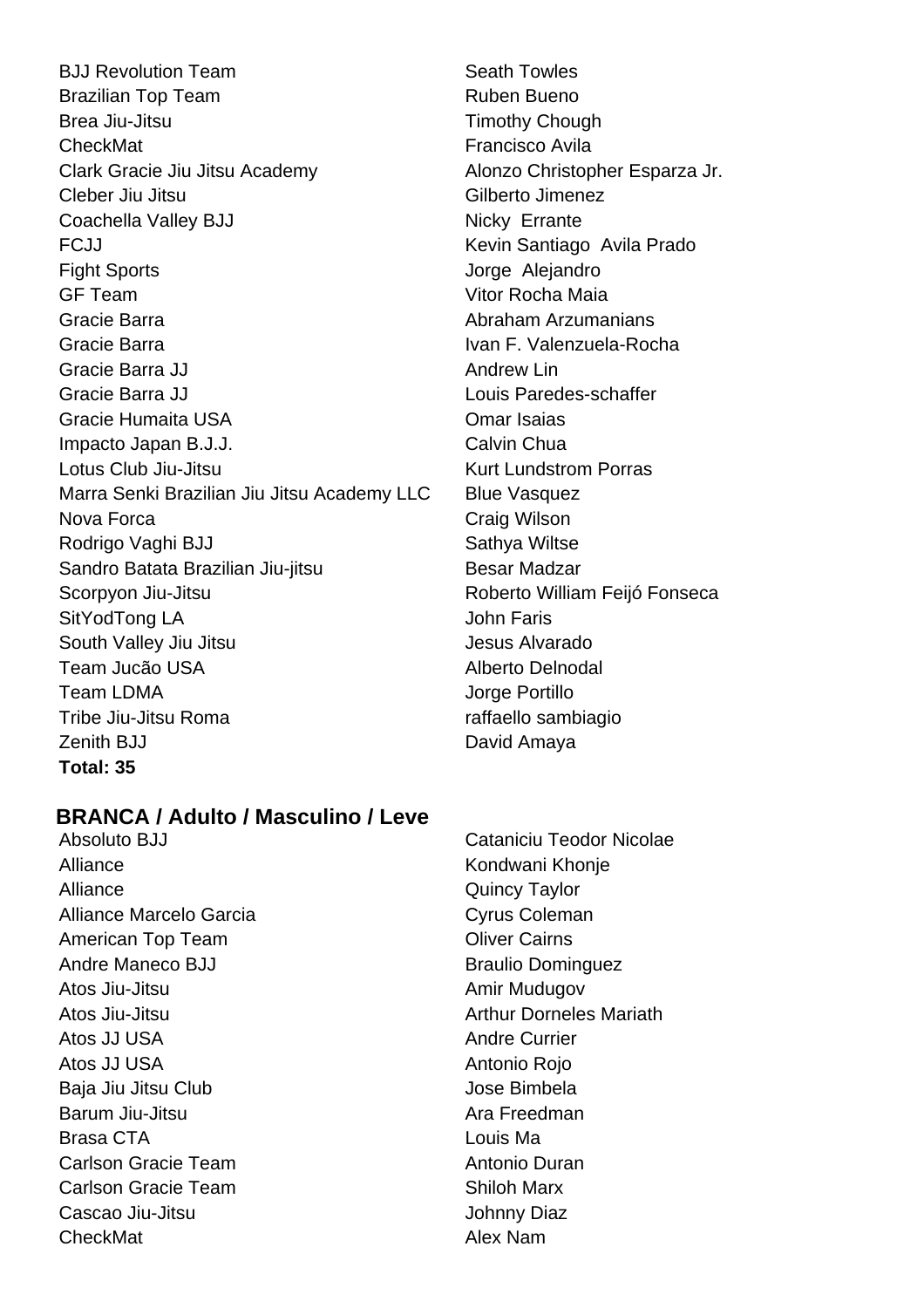CheckMat **Paul Facer** CheckMat International **Sean King** Sean King Cleber BJJ Loki Lawless Coachella Valley BJJ Dwight Daniel Hargett Cohab Eduardo Fuentes Gonzalez FCJJ John Alejandro Piñeros Giraldo Gracie Barra **Felipe Moreira Sato** Gracie Barra **Kyle Wendt** Gracie Barra JJ Nathan Obnillas Gracie Elite Team **Fred Stonehouse** Gracie Elite Team **Jordan Bosley** Gracie Humaita Manuel Barrera Gracie Humaita USA Jake Mattson Guerrilla Jiu Jitsu **Marc Palacio** Marc Palacio Icon JJ Team - Capbreton Teiva Mare **Island Top Team Cory Burton** Kron Gracie Jiu Jitsu **Michael Pinero** Marra Senki Brazilian Jiu Jitsu Academy LLC Trevor Whittaker Nova União **Bobby Rodriguez** Phenom Brazilian Jiu-Jitsu - Orange County Andrew Castillo Ribeiro Jiu-Jitsu **Travis Cole** Roots BJJ Robert Krstev Socal Fight Factory **Yassine Lougla** Team Lloyd Irvin **Keysing Communist Communist Communist Communist Communist Communist Communist Communist Communist Communist Communist Communist Communist Communist Communist Communist Communist Communist Communist Commun** Triad Martial Arts James Pritchard Yemaso Brazilian Jiu Jitsu Gregory Fiel Zenith BJJ Chase Shafter Zenith BJJ **Tommy Landry Total: 45**

# **BRANCA / Adulto / Masculino / Médio**

Alliance Johnson Lay Atos Jiu-Jitsu **Australian American Aeryk Cripe** Atos Jiu-Jitsu **Anthony Flores** Barum Jiu-Jitsu **Joshua Nixon** Barum Jiu-Jitsu **Manuel Arreola** BJJ Globetrotters **Martin Victor Thrane** BJJ Globetrotters USA Kasey Artichoker Cascao Jiu-Jitsu **Brahyam Zurcher CheckMat Jack Doran** CheckMat Wes Jarrell Cleber Jiu Jitsu **Ivan Castillo Connect BJJ** Connect BIJ Elite Mixed Martial Arts Chris Kato Fight Sports **Carlmichael Leiva** Garra Team **Maicon** Gonçalves GF Team Colin Hisey GF Team Steven Pierson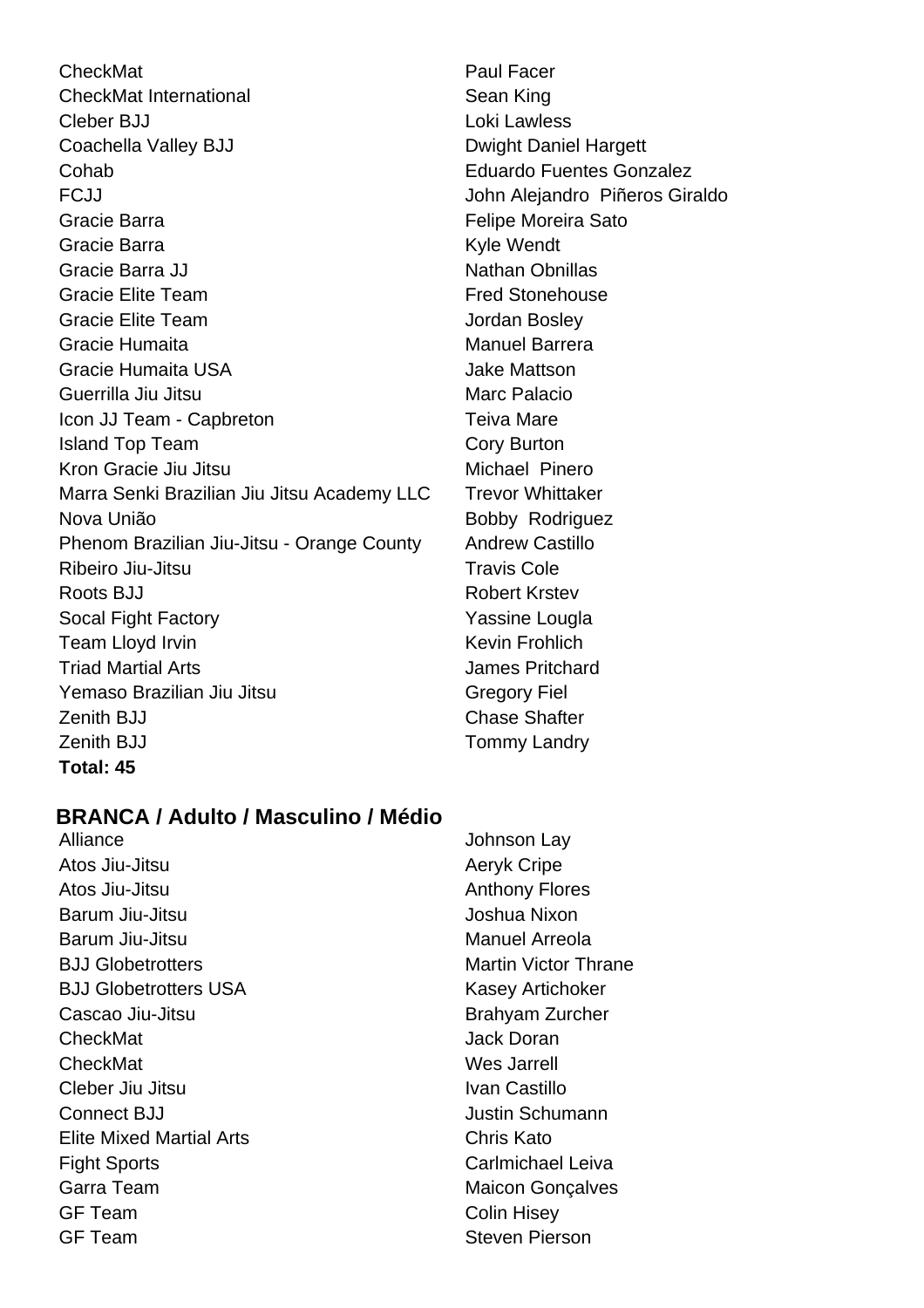- Gracie Barra **David Ayvazian** Gracie Barra **Wagner Balan** Gracie Elite Team Giovani Trevisan Bucco Gracie Humaita USA Clinton Grider Power Team **Rodrigo Martins Gomes** Presa BJJ Rafael Gutierrez Rodrigo Vaghi BJJ **James Green** Team Lagarto **David Paixão** The Arena **Matthew Madrid** Travis Lutter Brazilian Jiu-Jitsu **International State Justin D. Scamardo Total: 27**
- 

# **BRANCA / Adulto / Masculino / MeioPesado**

- American Top Team Wellington **Kai Abuan** Atos Jiu-Jitsu Jake Fristoe Atos Jiu-Jitsu Jean Fontoura Da Silva Brazilian Top Team Mustafa Sabha Cleber Jiu Jitsu Justinianus Cleber Jiu Jitsu Justinianus JESUS ALEJANDRO VELASCO CORTEZ Clube de Jiu-Jitsu Pit Bull - San Diego Robert Preston Dartanian Jiu-Jitsu Gustavo Toledo Gracie Barra **Andrew Gorski** Gracie Barra **Belandia** Belal Mojadidi Gracie Barra BJJ Casey Smith Gracie Barra BJJ Emmanueli Adzoh Gracie Barra JJ **Gracie Barra J**osiah E. de los Santo Wakefield Gracie Barra JJ Logan Ross Gracie Elite Team **Gracial Elite Team** Justin Primrose Guerrilla Jiu Jitsu **Miles Martinez** Peter de Been JJ David Rangi Joseph Thomas Total MMA Studio (BTT Orange County) Nicholas Imkamp Yamasaki Academy Gothenburg **Yerobel Mendoza Rodriguez Total: 18**
	-

# **BRANCA / Adulto / Masculino / Pesado**

- Alliance **Frank Middleton** BJJ Revolution Team Christopher Reyna Brasa CTA **Dillon** Duvall Fabio Santos BJJ Leonel Perez Gracie Barra **Gracia** James Lloyd Gracie Barra **robert brooks** Gracie Barra JJ Gracie Barra JJ Gracie Humaita **IVaylo Ivanov** Ivaylo Ivanov Gracie Humaita **Gracie Humaita** Juan Avalos Rodrigo Vaghi BJJ Brandon Karcher Trinacria BJJ Domenico Tricamo
- Academia DF **Patrick Kneller** Alliance **Rafael Anderson Da Silva** Camarillo Jiu Jitsu Cesar Seijas Gamarra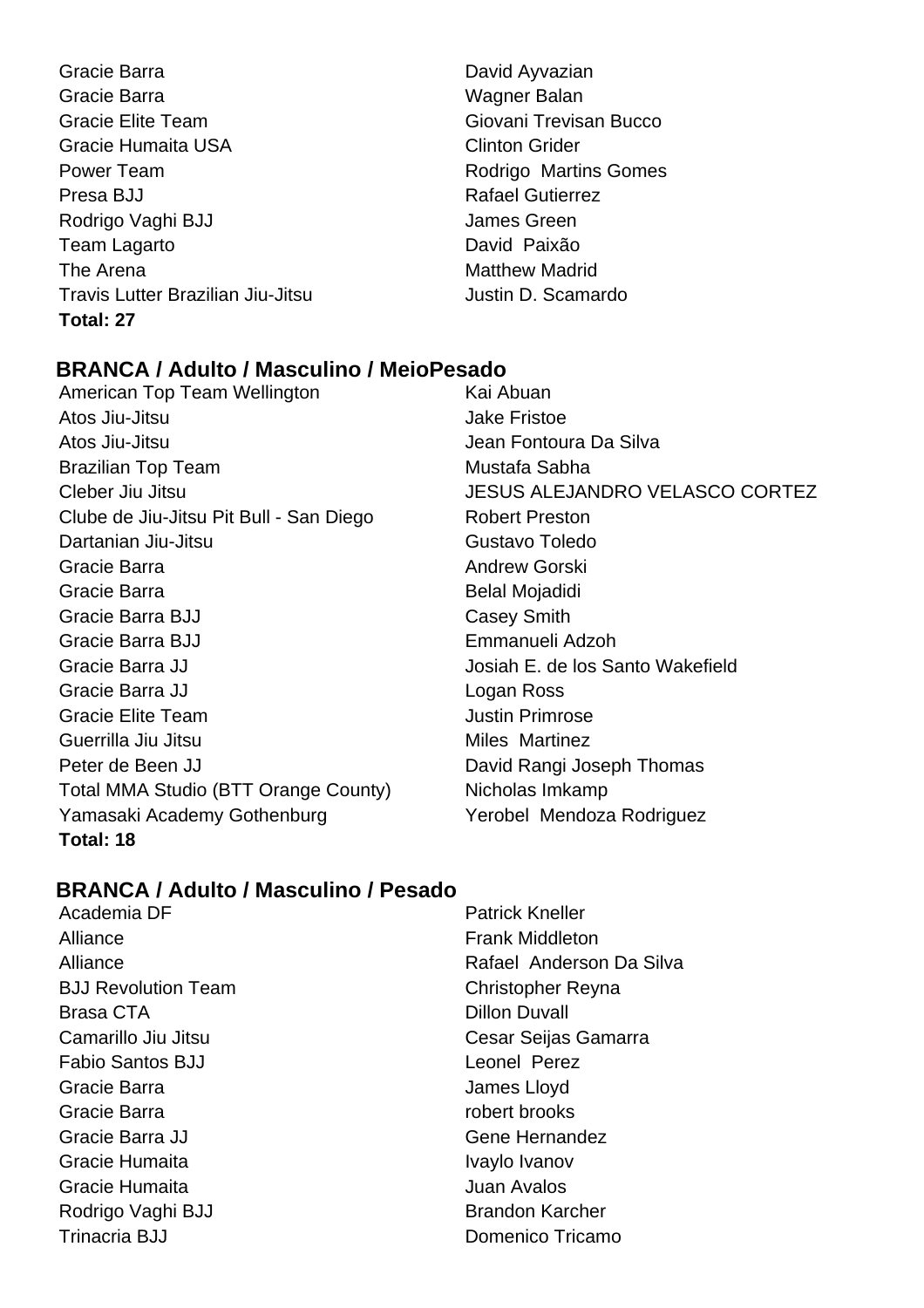Werdum Combat Team USA Stevenson Marroquin **Zenith BJJ** Craig Britton **Total: 16**

# **BRANCA / Adulto / Masculino / Super Pesado**

- Abusado Team David Douillette Brasa CTA **Marcus Laffen** Brazilian Top Team **Kyle Einspahr** CheckMat Rubben James Coman Frota Team Nogueira **Gold Ire Omotayo** Gracie Barra Mamadou Sissoko Icon JJ Team - Capbreton Tehau Bennett Luiz Palhares Jiu Jitsu **Fayyaz Akbari** Rodrigo Vaghi BJJ **Amos Ratajczyk** SoNo BJJ James Schweppe Tinguinha BJJ academy Dustin Hodge **Total: 12**
- Gracie Elite Team Vinicius Matheus Bernardo de Aquino

# **BRANCA / Adulto / Masculino / Pesadíssimo**

Action & Reaction Mixed Martial Arts Toronto Christopher Scott Murray Alliance **Bruno Zacher** Bonsai JJ - Guam Doug Glendenning CheckMat **Ryan Buse** Ryan Buse Connect BJJ Marvin Rodriguez Fabio Santos BJJ Cesar Gutierrez Fredson Paixao BJJ Las Vegas Kristien Ruffin Gracie Barra **Adam Carle** Adam Carle Gracie Barra **Carries and Carries Contracts** Umar Darrick Muhammad Espinal Gracie Barra JJ **Gracie Barra JJ** Gracie Barra JJ **Gracia Communist Communist Communist Communist Communist Communist Communist Communist Communist Communist Communist Communist Communist Communist Communist Communist Communist Communist Communist Communis** MXT - CIA Paulista **Raul Valdez** Renato Tavares Association **Exercise Exercise Eric Schmalzbach** South Valley Jiu Jitsu **Robert Navarro** Robert Navarro SPMA Phillip Grrueff Team Royce Gracie Seth Vargas Tinguinha BJJ academy Jamie Martinez UnionWorldFightTeam Ryan Lee **Total: 18**

# **BRANCA / Adulto / Feminino / Galo**

- Alliance **Leia French** Atos Jiu-Jitsu **Kathleen** Leon Bonsai JJ - Chicago Janine Rocque Bruno Bastos Association **Mareesa Garcia** Carlson Gracie Team **Precious** Brown CFS BJJ **Fransisca Nelson** Cia Paulista - International May Yong Teh
-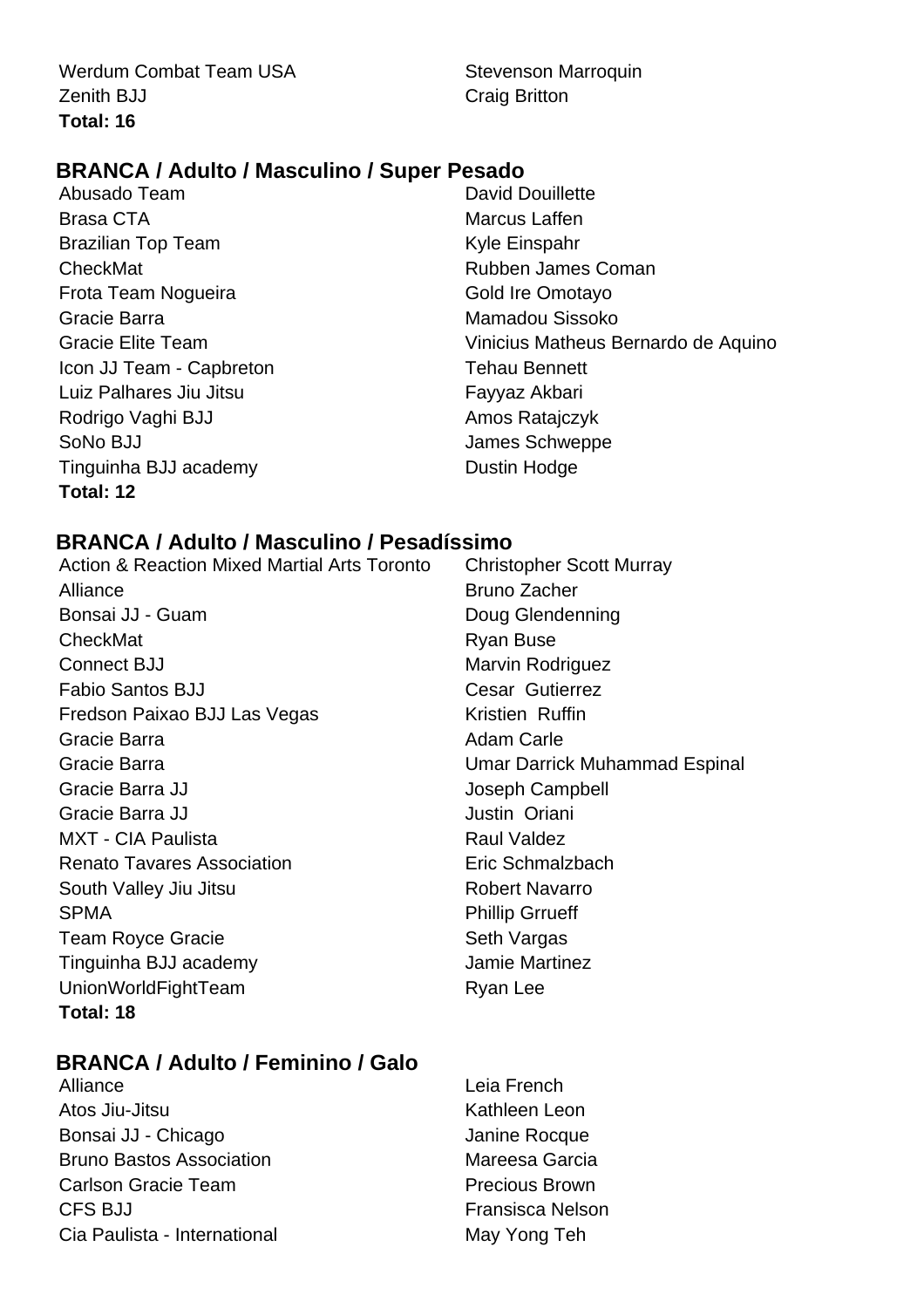Unified Jiu Jitsu **Katie Dodds Total: 10**

Fight Sports **Contract Contract Contract Contract Contract Contract Contract Contract Contract Contract Contract Contract Contract Contract Contract Contract Contract Contract Contract Contract Contract Contract Contract C** Ribeiro Jiu-Jitsu **Brianna Matsuura** 

# **BRANCA / Adulto / Feminino / Pluma**

Alliance Ivonne Sanchez Alliance BJJ Hawaii Lianne Tomishima Atos Jiu-Jitsu **Music Access 1986** Heather Morgan Atos Jiu-Jitsu **Rebecca** Hughes Atrium Brazilian Jiu-Jitsu Tatiana Maria Midkiff CheckMat **Ephie Ng** CheckMat **Maraya Miller** Maraya Miller Cia Paulista - International **Miliam Henry** Miriam Henry FCJJ **Mary Anno Dousdebès Chía** GF Team Jeniffer miranda Gracie Barra **Irishstarr Cordero** Gracie Barra **Sarah Thackray** Sarah Thackray Kussano Team **Dayana** Huruta Presa BJJ Maricela Gonzalez Ribeiro Jiu-Jitsu **Vanessa Cornejo** Team Tooke Mixed Martial Arts **Hosanna Rull** Zenith BJJ **Lily Madera Total: 17**

# **BRANCA / Adulto / Feminino / Pena**

Abusado Team Nicole Shattuck Action & Reaction Mixed Martial Arts Toronto Yuk Ki Wong Alliance Los Angeles Kathryn Anne Matarese Alliance Marcelo Garcia **Samantha Fleming** Atos Jiu-Jitsu Nikki Lloyd-griffiths Atos Jiu-Jitsu **Veronica Hamzeh** Atos JJ International **Danyelle Cruz** Brasa CTA **Alex Barcelona** Brasa CTA Shirley Yeh Cascao BJJ Las Vegas **Rica Puno** CheckMat Luiza Urdiales Moreira Cohab Constanza Andrea Valenzuela Amengual Gracie Barra **Alexis Paredes-schaffer** Alexis Paredes-schaffer Gracie Barra **Areum Kim** Gracie Elite Team Claudia Lara Gracie Elite Team Rebecca Lekim Gracie Humaita **Rachel Nehman** Gracie Humaita **Rose** Stratton Knuckleup **Camille Maleiko** Mirkovic - Ruckus B.I.I Nazife Imeri Nova União **Nova União** e a constructiva e personalidade Deandra Morse Renato Tavares Association **Exercise Exercise Contract** Erica Ristig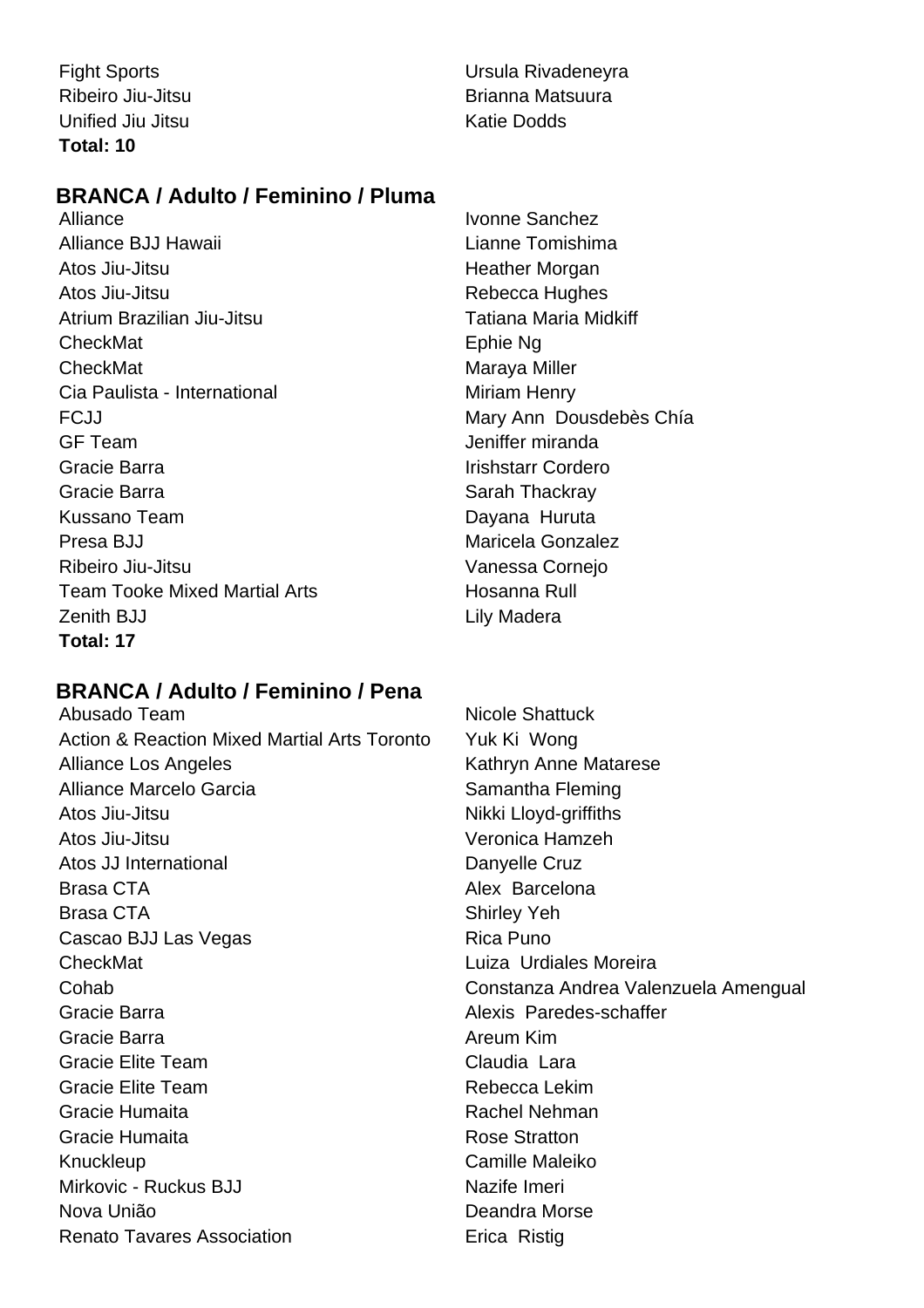Smash Gyms Nora Cooper Tinguinha BJJ academy Megan Bell **Total: 24**

# **BRANCA / Adulto / Feminino / Leve**

Alliance Marcelo Garcia Christian Gibbs American Top Team **Brankica Underwood** Atos Jiu-Jitsu **Kristen Oyen** Barum Jiu-Jitsu **Satu Terrell** Brasa CTA **Meryxell González Correa** CheckMat **Bárbara** Pires CheckMat Myshalae Lyons Emirates Jiu-Jitsu Center **Meriem Achab Zekri** Fabricio Werdum JJ Debora Oliven Fenix BJJ Manchester/ NH Samantha Cote Gracie Barra Miriam Sundermeier Gracie Elite Team **Alexandria Nunes** Gracie Jiu-Jitsu Academy **Anjani Siddhartha** Harris International Team New Yolanda Arellano Nova Forca **International Contract Contract Contract Contract Contract Contract Contract Contract Contract Contract Contract Contract Contract Contract Contract Contract Contract Contract Contract Contract Contract Contrac** Studio 540 **Hanna** Cote Surfight Jiu-Jitsu **Angelica Tapeceria** Angelica Tapeceria Team Lloyd Irvin Theresa Vergo UFC Gym **Robin Lewis** Zingano Brazilian Jiu-Jitsu Christen Romero **Total: 21**

Grappling Unlimited **Makanaha'aheoanakupuna H. Reilly** 

# **BRANCA / Adulto / Feminino / Médio**

- Alliance International **Alliance International** Aida Nada Daniel Atos Jiu-Jitsu Gabriela Ulyssea Franzoni Mello Elite Brazilian Jiu Jitsu Redmond Elise Erickson Elite Mixed Martial Arts **Leslie Mclea** Gracie Barra **Corinna Calogiros** Corinna Calogiros Gracie Barra Eliana Reynoso Gracie Humaita Natalie Nibler Hilti BJJ Stockholm Emelie Tärnfalk Pacific Top Team Okanagan Tonya Aguiar Phenom Brazilian Jiu-Jitsu **Erika Aeschliman** Pride Dubai Shadia Darwish Musallam Bseiso South Valley Jiu Jitsu Jessica Birch Team Lloyd Irvin **Alanna Olive-smith** Tinguinha BJJ academy Katherine Clary **Total: 15**
- Alliance Carrie Spellious-Duckworth

# **BRANCA / Adulto / Feminino / MeioPesado**

Atos Jiu-Jitsu **Angie Gimaie**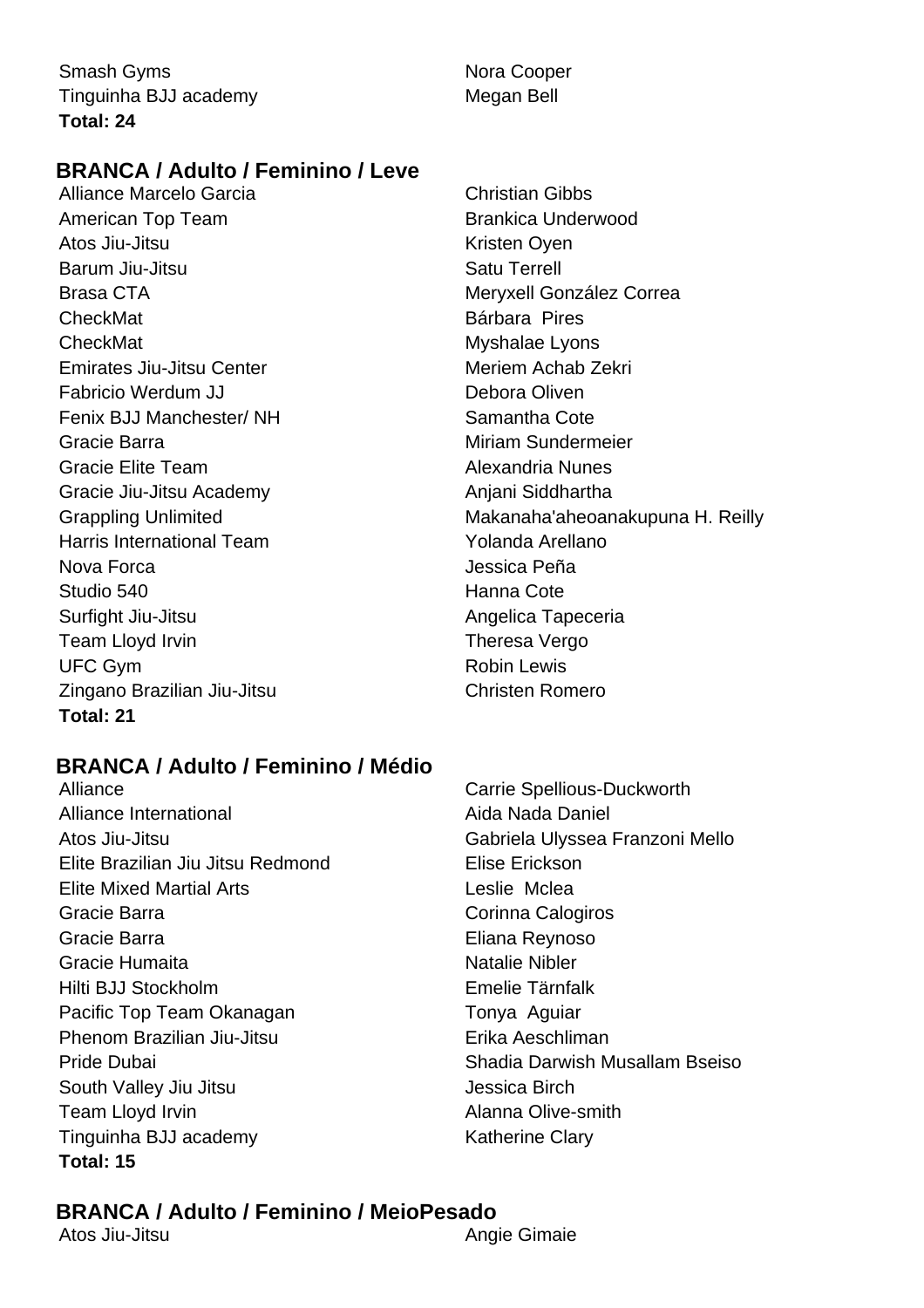- **BJJ Globetrotters USA** Carissa Smith BJJ Revolution Team Michelle Hardyman Brazilian Top Team **Emily Mandelstam** Carlson Gracie Team **Jane Kotchkina** CheckMat **Amy Towne** Gracie Barra **Kathryn Bennett** Pedra 90 Danielle Brandao Phenom Brazilian Jiu-Jitsu **Paula Miley** Paula Miley Street Sports BJJ- Sherman Oaks Melanie Cuesta Tinguinha BJJ academy **Yahira Chacon Total: 11**
	-

# **BRANCA / Adulto / Feminino / Pesado**

De La Riva International Maarit Salonen Dustin Akbari BJJ Joy Pendell Gracie Barra Jacqueline Michelle Spence Team Lloyd Irvin **Kary James** Kary James Travis Lutter Brazilian Jiu-Jitsu **Amanda Jimenez Total: 5**

# **BRANCA / Adulto / Feminino / Super Pesado**

- Alliance **Alliance** Aimee Marko Brazilian Top Team **Ashley Montellano** GF Team Katherine Fischer GF Team Nelni Martins Impact Jiu Jitsu **Kola Willingham** Michel Maia Jiu-Jitsu **Franciele Refiel De Souza** Team Lloyd Irvin **Kayla Dehm** Total MMA Studio (BTT Orange County) Yve Alves **Total: 8**
- 

# **BRANCA / Master 1 / Masculino / Pluma**

Nova União **Nova União** de Antica e a Secreta de Antica de Antica de Antica de Antica de Antica de Antica de Antic Tinguinha BJJ academy Leon Dohrman Werdum Combat Team USA Eulalio Elias **Total: 4**

# FCJJ Danilo Isidro Lesmes Romero

# **BRANCA / Master 1 / Masculino / Pena**

- Bruno Bastos Association **Edward Galan** Bruno Mamute Jiu Jitsu **Sonetra Tol** Gracie Elite Team William Baxter Kron Gracie Jiu Jitsu **Logan Smith** Lansang Brazilian Jiu-Jitsu **Roberto Bleza** Lansang Brazilian Jiu-Jitsu **Sean Francia Total: 6**
	-

# **BRANCA / Master 1 / Masculino / Leve**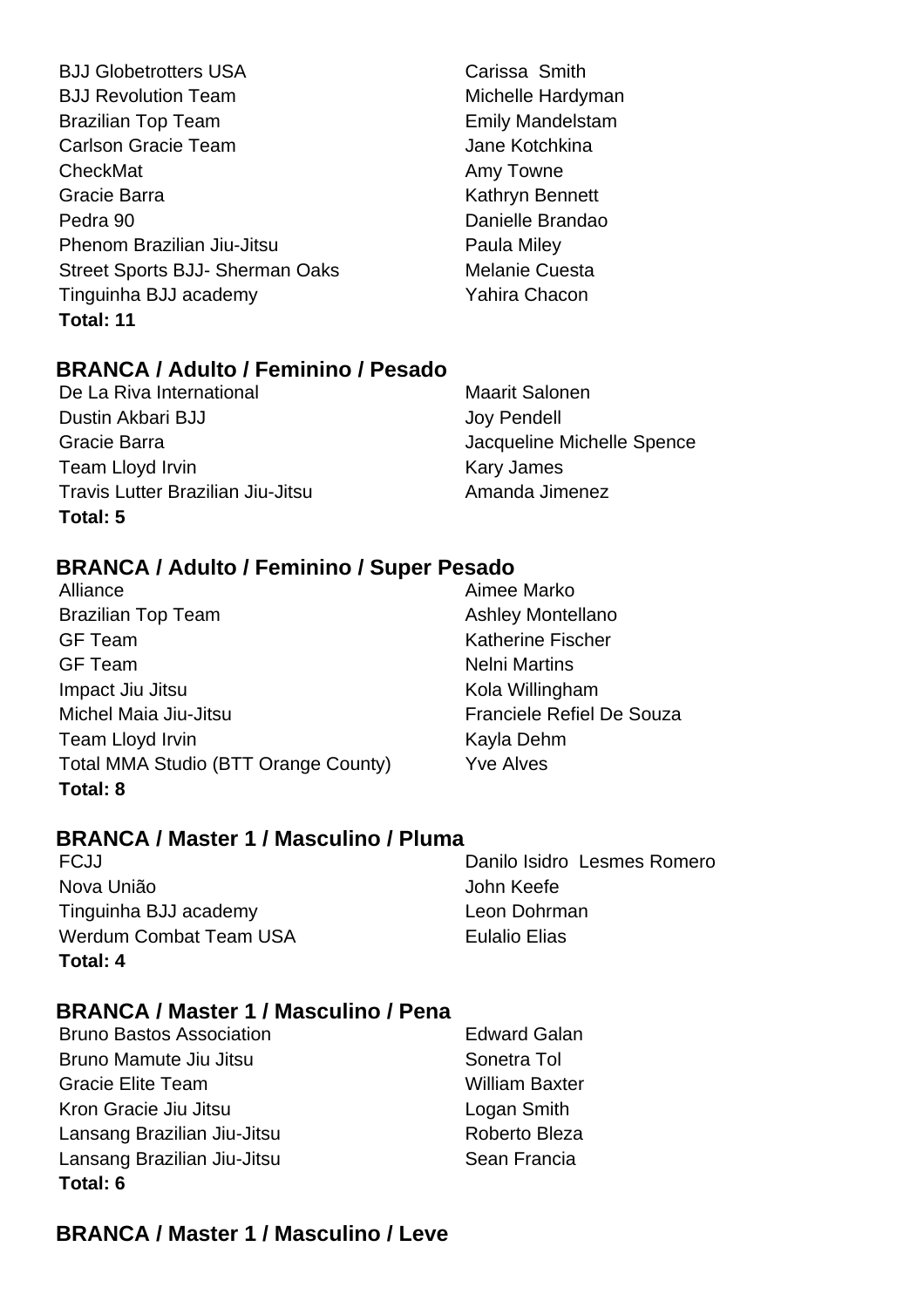Carlson Gracie Team JONATHAN JIMENEZ Gracie Barra **Franco Maione** Gracie Barra **Mike Bishop** Mike Bishop Gracie Humaita **Marc Adamson** Marc Adamson Kimura BJJ Nate Coolidge **Total: 6**

SBG International (SBGI) Christopher David Goymer

# **BRANCA / Master 1 / Masculino / Médio**

Atos Jiu-Jitsu Azamat Aitenov Cleber Jiu Jitsu Moises Alvarez-Fernandez Gracie Barra **David Lazert** David Lazert Gracie Elite Team Bryan Gatrell Gracie Elite Team **Zack Felkins** Lansang Brazilian Jiu-Jitsu **Ferdinand Zabala Jr.** Cansang Brazilian Ju-Jitsu Nova União **IVan Silva** Ivan Silva Renzo Gracie LA **Ernesto Vazquez Total: 9**

Paragon BJJ Academy Kacey Brown (repetido 149643)

# **BRANCA / Master 1 / Masculino / MeioPesado**

- Atos Jiu-Jitsu **Christian LopeZ** Brazilian Top Team Bryan Levario Brazilian Top Team **Paul Okstad** Paul Okstad Carlson Gracie Team Bryan Bowman CheckMat Steve Jiho Chung Cleber Jiu Jitsu James Delsid Cleber Jiu Jitsu **Jameson Endres** Coachella Valley BJJ **Jonathan Pastion** Germano's Team BJJ Charles Conur Yasar Total MMA Studio (BTT Orange County) David Linares **Total: 10**
- 

# **BRANCA / Master 1 / Masculino / Pesado**

Brazilian Top Team Mahmoud Sabha Zenith BJJ Adam Pingrenon **Total: 4**

Attack JJ Team Brodie Daniel Trout (repetido 149800) Fight Sports **Paulo Felix Figueiro** 

# **BRANCA / Master 1 / Masculino / Super Pesado**

| Brasa CTA        | James Gregory Laffen |
|------------------|----------------------|
| Gracie Barra     | Michael Stromsness   |
| Gracie Humaita   | Mark Williams        |
| Rodrigo Pinheiro | <b>Phillip Light</b> |
| Total: 4         |                      |

# **BRANCA / Master 1 / Masculino / Pesadíssimo**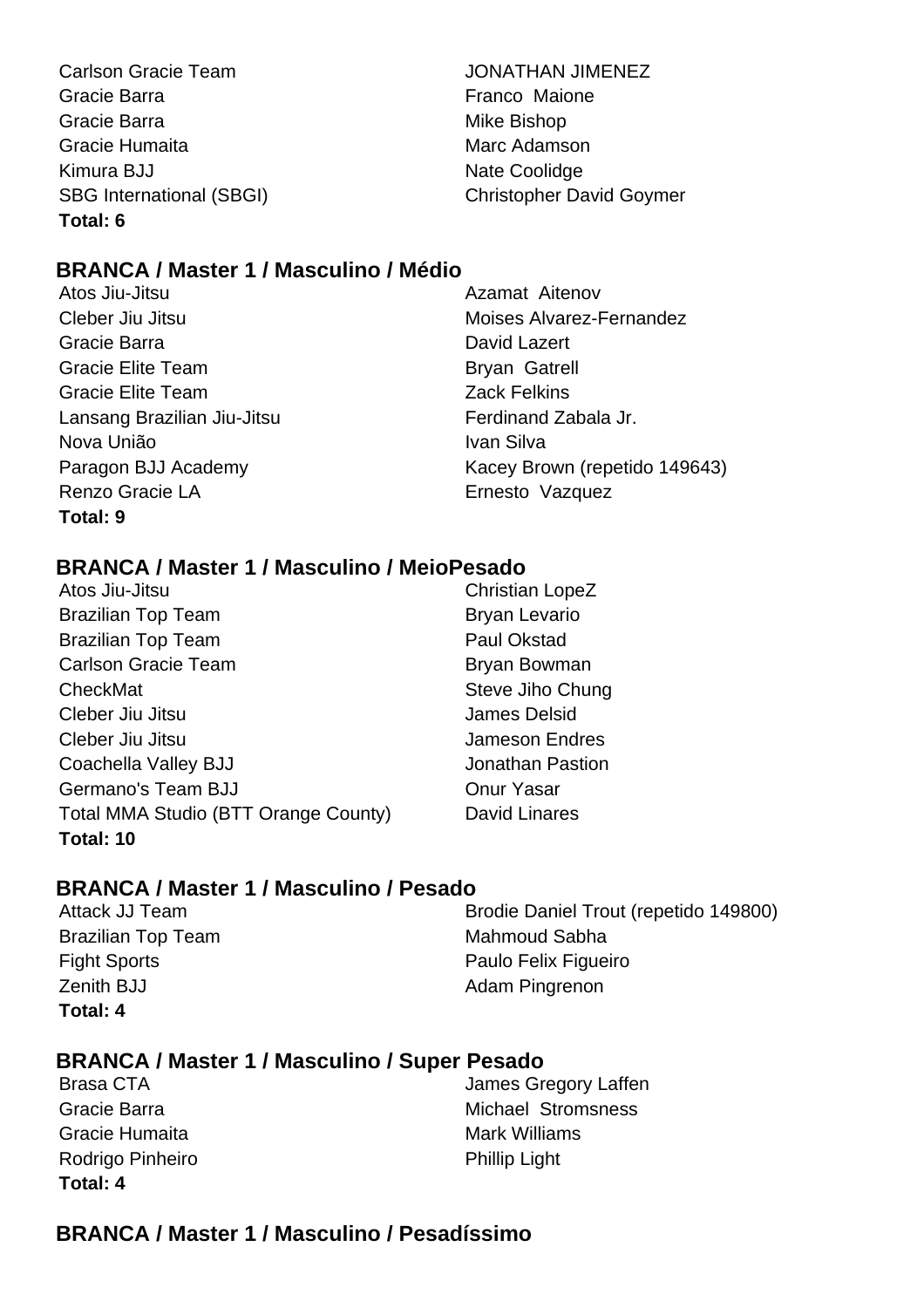Brazil Academy USA Sharome Maltbia CheckMat Chris Kim CheckMat CheckMat CheckMat Gracie Humaita **Kevin** Soriano Nova União **Matthew Reynolds Total: 5**

# **BRANCA / Master 2 / Masculino / Pluma**

| CheckMat                    | Frank Phung   |
|-----------------------------|---------------|
| Lansang Brazilian Jiu-Jitsu | Archie Semana |
| Total: 2                    |               |

# **BRANCA / Master 2 / Masculino / Pena**

Brasa CTA **Mark Streator** Mark Streator Fairfax Jiu Jitsu **Luis Aceves Total: 4**

Gracie Humaita USA **Harold "Sonny" Wilson** Viva Zapata Jiu Jitsu **Andreas Palm (repetido 149952)** 

# **BRANCA / Master 2 / Masculino / Leve**

| Gracie Barra                | <b>Clinton Foshee</b> |
|-----------------------------|-----------------------|
| Gracie Barra                | Eduardo Martinez      |
| Gracie Humaita              | David Huang           |
| Gracie Humaita              | <b>Robert Chaney</b>  |
| Lansang Brazilian Jiu-Jitsu | Alain Pestanas        |
| Total: 5                    |                       |

# **BRANCA / Master 2 / Masculino / Médio**

| Akxe BJJ USA                                | <b>Josh Gwyther</b>  |
|---------------------------------------------|----------------------|
| CheckMat                                    | <b>Jason Marr</b>    |
| Guerrilla Jiu Jitsu                         | <b>Robert Trejo</b>  |
| Paragon BJJ Thousand Oaks                   | <b>Craig Chelius</b> |
| Tinguinha BJJ academy                       | <b>Mark Sasser</b>   |
| <b>Total MMA Studio (BTT Orange County)</b> | <b>James Hurley</b>  |
| Total: 6                                    |                      |

# **BRANCA / Master 2 / Masculino / MeioPesado**

- Alliance Charlotte Bruno Mamute Jiu Jitsu **Dave Cimbora** Gracie Barra **Cedric Mills** Gracie Elite Team Vassily Eliopoulos Lansang Brazilian Jiu-Jitsu **Peter Ly** Sampa BJJ Academy Keith Phillips Viva Zapata Jiu Jitsu Christian Palm **Total: 8**
- FCJJ Oscar Mauricio Espinel Hernandez

# **BRANCA / Master 2 / Masculino / Pesado**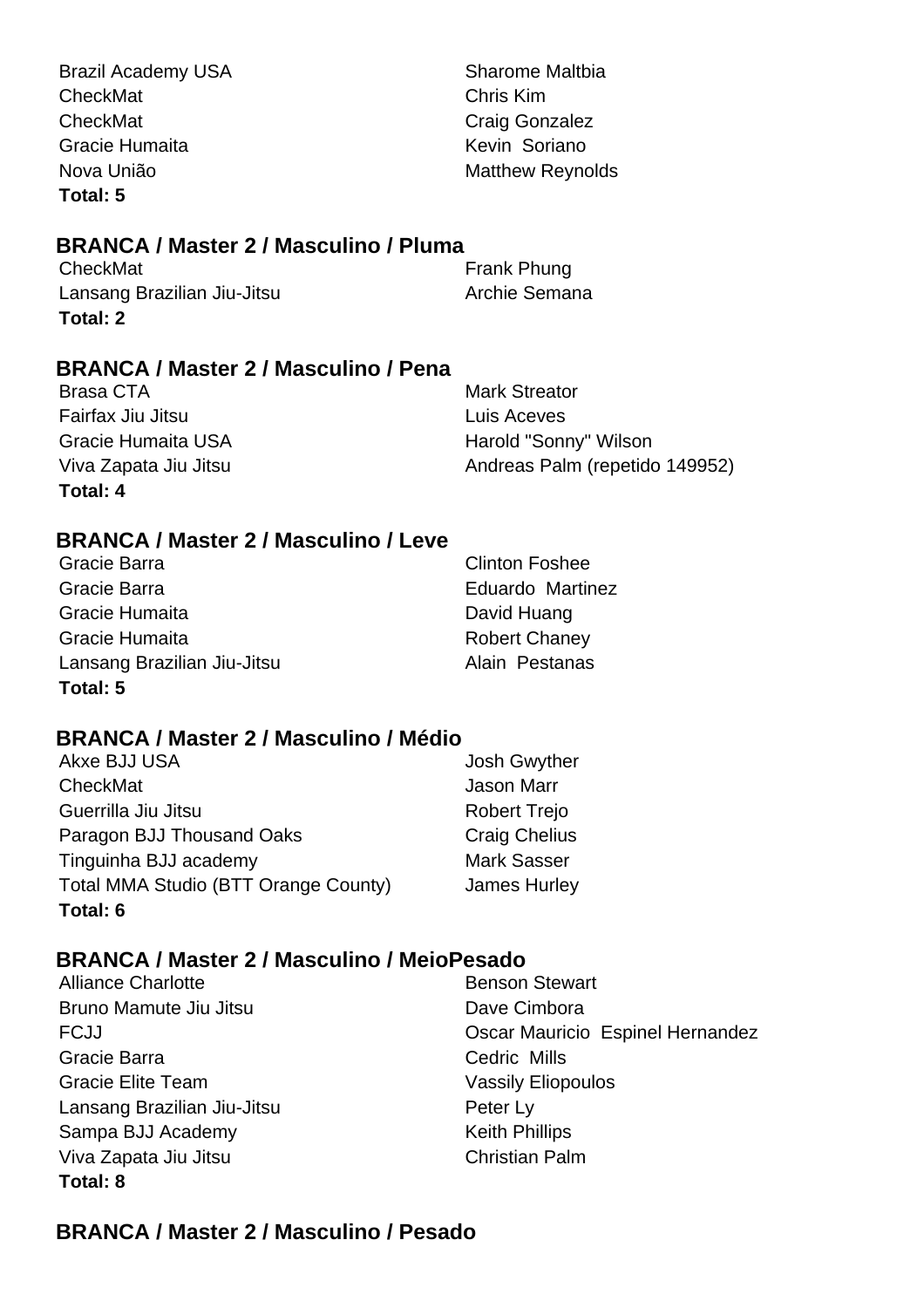Brazilian Top Team Michael Steenson Gracie Barra Joel Saxton Ribeiro Jiu-Jitsu **Galimeiro de Santo Caraccere** Juan Barajas Will/Machado **Ahmed Korayem Total: 4**

# **BRANCA / Master 2 / Masculino / Super Pesado**

Equipe Tsunami Brazilian Jiu-Jitsu **Ramiro Paré** Gracie Barra **Ken Cordero** Ken Cordero Officine Jiu-Jitsu Manuel Mancuso Team LDMA **Aaron Morris Aaron Morris Total: 4**

# **BRANCA / Master 2 / Masculino / Pesadíssimo**

| Gracie Barra             | Nolan Archer          |
|--------------------------|-----------------------|
| <b>Gracie Elite Team</b> | Alexander Angustain   |
| Nova União               | <b>Lucas Griffith</b> |
| Paul Silva Jiu Jitsu     | <b>Marco Martinez</b> |
| <b>RCJ Machado</b>       | Aleksa Simich         |
| Ribeiro Jiu-Jitsu        | <b>Michael Clark</b>  |
| Total: 6                 |                       |

# **AZUL / Juvenil 1 / Masculino / Galo**

**Total: 1**

Soul Fighters BJJ Cory Lavelle Brown

# **AZUL / Juvenil 1 / Masculino / Pluma**

| Atos Jiu-Jitsu | <b>Liam Randall Thoren Moss</b> |
|----------------|---------------------------------|
| UFC Gym        | Jordan Samuel Huber             |
| Total: 2       |                                 |

# **AZUL / Juvenil 1 / Masculino / Pena**

American Top Team Deerfield Beach Joao Vitor Silva Ribeiro Associação Oriente **Associação Oriente** Jeferson da Silva Ramos Atos Jiu-Jitsu **Michael Kevin Moyna** GF Team Vinícius Góes Barbosa Infinite Jiu Jitsu **Andrew K. Chesmore** Andrew K. Chesmore Nova União Wenderson Correa Da Silva Presa BJJ **Americo Kristian Garcia** Team Tooke Mixed Martial Arts **Darryl R. Lebus Total: 9**

# **AZUL / Juvenil 1 / Masculino / Leve**

Alliance **Steven Bradley Flores Pangelinan** 

Alliance **Rafhael Maia Borges** Associação Oriente **Pedro Henrique Daltro Pecanha** Atos Jiu-Jitsu Demian Balderrama Gomez Bij Conquest Michael Christopher Mehl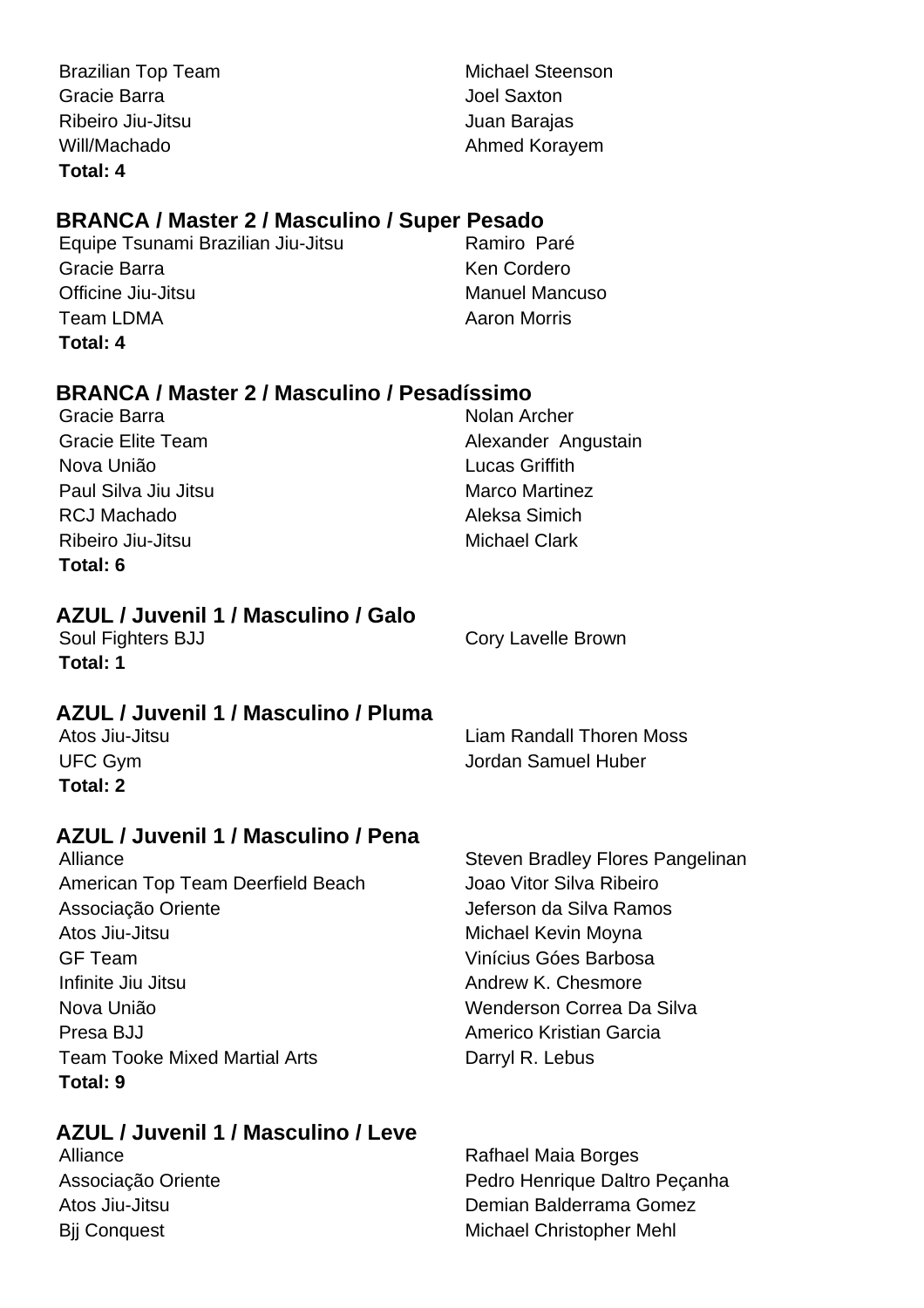Brasa CTA **Samuel Onnela** Samuel Onnela CheckMat **Adnan Almeida Yahya Jr** Adnan Almeida Yahya Jr Gracie Elite Team **International Elite Team** Iaroslav Neoral Filho Rodrigo Vaghi BJJ Bryce Allen Raphael **Total: 11**

Bruno Bastos Association **Bruno Bastos Association** Pedro Henrique Maia Costa CheckMat Lukas Matheus Icavino Aguiar Striker JJ Carlos Eduardo Nasc. Rodrigues

# **AZUL / Juvenil 1 / Masculino / Médio**

Atos Jiu-Jitsu Nathan Takahito Sumibcay Navida Brazil 021 School of Jiu-Jitsu BR Lucas da Silva Santiago CheckMat **Anthony Isaac Figueroa II** Anthony Isaac Figueroa II GF Team Marcelo de Souza Lemelle Gracie Humaita Francisco Mario Amador Guerrilla Jiu Jitsu **Michael Christopher Villavicencio** Zenith BJJ Caio Antonini Santos **Total: 8**

Alliance Noah Boyce Anderson

# **AZUL / Juvenil 1 / Masculino / MeioPesado**

Relson Gracie **Spencer Nolan Total: 7**

Atos Jiu-Jitsu Leonardo de Oliveira Brasa CTA **Brasa CTA** Brian Austin Brown Geração UPP Gabriel da Silva Monteiro de Oliveira Gracie Barra **Dereck Kunibert Gerhardt** Pacific Top Team Brandyn Chappell Team Lloyd Irvin **Ryan Weldon Lackey** 

# **AZUL / Juvenil 1 / Masculino / Pesado**

Brazil 021 School of Jiu-Jitsu BR Natan de Jesus Rocha Lótus Club Johantha Barbosa Alves Nono's MMA Academy Jean-Paul Nono Bosnoyan Ribeiro Jiu-Jitsu **Brendan Stevens Total: 5**

Associação Monteiro **National Sandro Paolo Gomes de Araujo Jr** 

# **AZUL / Juvenil 1 / Masculino / Pesadíssimo**

Aloisio Silva BJJ Marco Xavier Soto Escola Kioto de Jiu-Jitsu **Marcio Fallah Total: 2**

# **AZUL / Juvenil 1 / Masculino / Absoluto Leve**

Alliance **Rafhael Maia Borges** Associação Oriente **Associação Oriente** Jeferson da Silva Ramos Associação Oriente **Pedro Henrique Daltro Peçanha** CheckMat Lukas Matheus Icavino Aguiar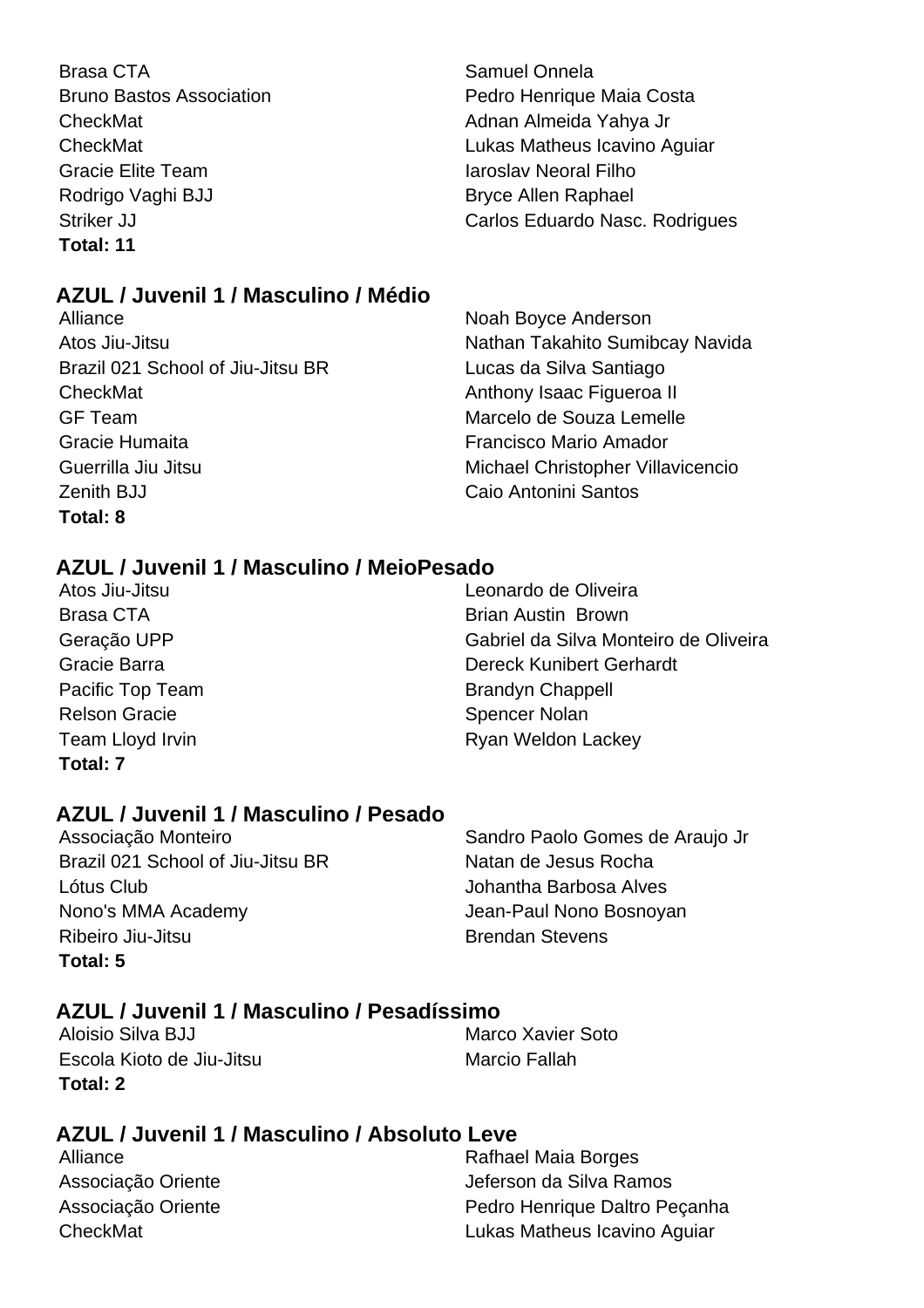# **AZUL / Juvenil 1 / Masculino / Absoluto Pesado AZUL / Juvenil 1 / Feminino / Pena AZUL / Juvenil 1 / Feminino / Médio Total: 4** Lótus Club Johantha Barbosa Alves Nono's MMA Academy **Nono's MMA Academy Jean-Paul Nono Bosnoyan** Ribeiro Jiu-Jitsu **Brendan Stevens** Zenith BJJ Caio Antonini Santos **Total: 4** Sophia Marie Flores Gracie Barra Kaori Asela Hernandez **Total: 2** Brasa CTA Jessica Ann Buchman Fight Sports **Christina Zynko Total: 2**

# **AZUL / Juvenil 1 / Feminino / MeioPesado**

Alliance Sabrina Wright Fabio Santos BJJ Claudia R. Nunez Gracie Barra **Sara Apodaca** Sara Apodaca Tokai Brazilian Jiu-Jitsu **Ingrid Franco Total: 5**

Gracie Elite Team **McKenna Nicole Hutchison** 

# **AZUL / Juvenil 1 / Feminino / Absoluto Leve**

| Atos Jiu-Jitsu | Sophia Marie Flores   |
|----------------|-----------------------|
| Gracie Barra   | Kaori Asela Hernandez |
| Total: 2       |                       |

# **AZUL / Juvenil 1 / Feminino / Absoluto Pesado**

Alliance Sabrina Wright Fight Sports **Christina Zynko** Tokai Brazilian Jiu-Jitsu **Ingrid Franco Total: 3**

# **AZUL / Juvenil 2 / Masculino / Galo**

| CheckMat                 | <b>Thiago Buscacio Gonçalves</b> |
|--------------------------|----------------------------------|
| Gracie Barra             | Jordan Vaisman N. Teodosio Silva |
| <b>Gracie Elite Team</b> | Raul Barbosa Basílio             |
| Impacto Japan B.J.J.     | Vinicius Yuta Fukuda             |
| Over Limit BJJ           | Shiozaki Bruno Ken de Almeida    |
| Team Lloyd Irvin         | Kobe Paul Adolph                 |
| Total: 6                 |                                  |

# **AZUL / Juvenil 2 / Masculino / Pluma**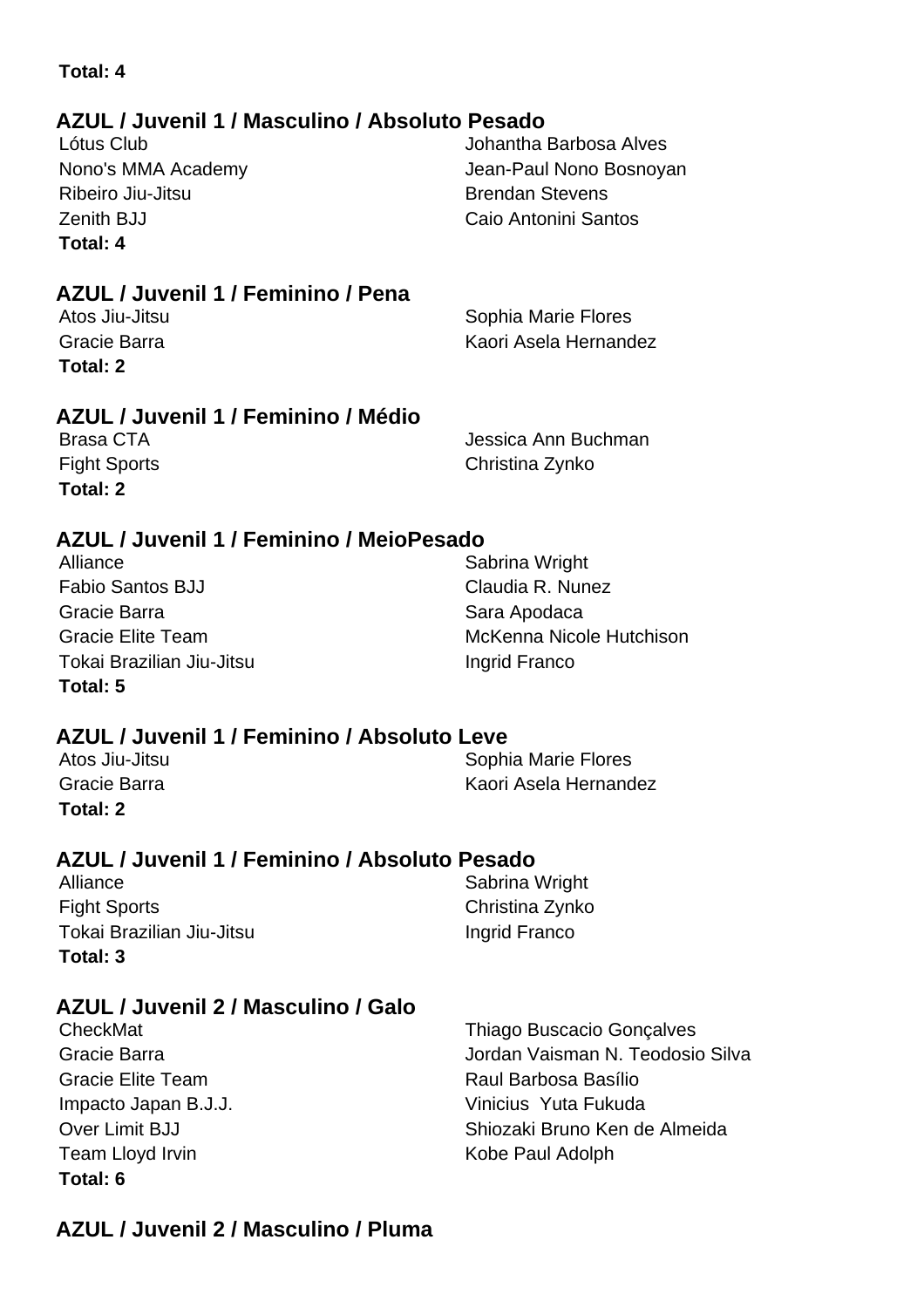Atos Jiu-Jitsu Brad Matthew Johnston Brasa CTA **Roberto Jose Rivas** Evolve Mixed Martial Arts **Figure 10** Sulian Wang Fight Sports **Huthayfah Penney** Mongolian BJJ **Khaserdene Narangerel** New Breed Academy Bryzen Cadiz **Total: 8**

# **AZUL / Juvenil 2 / Masculino / Pena**

Fifty/50 Jiu-Jitsu John Flynn Trainum GF Team **Israel de Sousa Almeida** GF Team **Rony Rony Rezende Fialho** Gracie Barra JJ **Gracia** Christianus Christianus Christianus Jaime F. Wong-Mota Knuckleup Parker Bayne Graham PSLPB Cicero Costha **Matheus Silva Santos** Matheus Silva Santos Ribeiro Jiu-Jitsu **Brandon Keith Miller** Team Lloyd Irvin **Corey Marcus Dorsey II** Tokai Brazilian Jiu-Jitsu Matheus Yudi Onda **Total: 12**

# **AZUL / Juvenil 2 / Masculino / Leve**

Team Lloyd Irvin **Pilippe Shaidenfish Total: 7**

A.S Team Matheus dos Santos Associação Oriente Daniel de Oliveira Amorim Junior Gracie Elite Team **Eduardo França Rodrigues** Gracie Elite Team **Felipe Makoto Ono de Souza** Power MMA **Power MMA John Thomas Hicks II** Rodrigo Vaghi BJJ **Antonio Kuhlman Vaghi** Antonio Kuhlman Vaghi

# **AZUL / Juvenil 2 / Masculino / Médio**

- Atos Jiu-Jitsu **Austin Caine Oranday** Atos Jiu-Jitsu Felipe Porto Schiavon CheckMat Lucas Batista Rodrigues CheckMat Vinicius Farias Kossatz Fabricio International Team - FIT Mohammed Nour Al-asbahi Gracie Barra **Babken Zohrabyan** Gracie Barra Guilherme G. Borges O. da Rocha Gracie Humaita **Ricardo Rea Jr. Estado Rea Jr.** Ricardo Rea Jr. New Breed Academy **Anthony Joseph Aguilera** PRM Team Guthierry Barbosa N. Conceição Rodrigo Vaghi BJJ **National State State State State State State State State State State State State State State State State State State State State State State State State State State State State State State State State St** Synergy Brazilian Jiu Jitsu Jesus Emanuel Cervantes
- 

Equipe Marcio Rodrigues Ygor dos Santos Rodrigues GF Team João Victor de Oliveira Costa

Gracie Barra Christopher Isaiah Calderon Gracie Barra **March 2018** Henrique Salgado do Amaral Guerrilla Jiu Jitsu Ethan Michael Villavicencio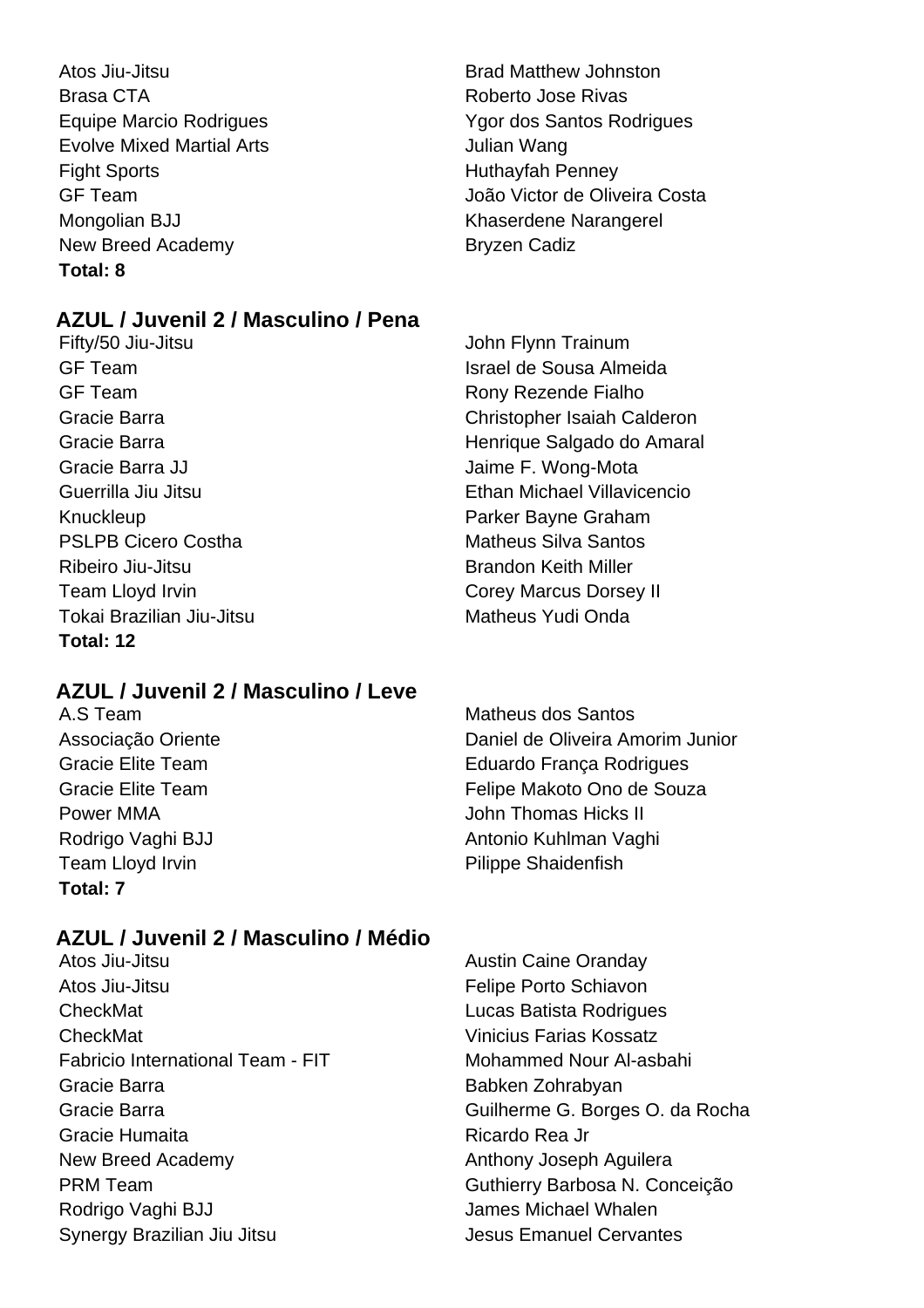Team Tooke Mixed Martial Arts **Brandon Gutierrez Total: 13**

# **AZUL / Juvenil 2 / Masculino / MeioPesado**

Carlson Gracie Team Shakeel Sammady Gracie Jiu-Jitsu Academy Lance Khalil Bello **Total: 9**

Bon Sai JJ Joao Vitor Nascimento dos Santos Brasa CTA João Paulo de Oliveira Rodrigues Heleno Maia JJ Lucas Gualberto Gomes Nascimento Nova União Chelan Hawk Schumacher Ribeiro Jiu-Jitsu **Capponi** Quinton Dean Alexander Capponi Z1 Angola Victor Hugo Arcanjo Dos Santos Zenith - Trindade Roraima<br>
Alexandre de Souza Cruz Silva Neto

# **AZUL / Juvenil 2 / Masculino / Pesado**

Atos Jiu-Jitsu **Mustafa Tobah** Bruno Bastos Association Lance William Thornton Icon BJJ Djambo Ayrton **Total: 5**

Gracie Humaita João Gabriel Ferreira Matos Gracie Humaita **Matheus Mello de Figueiredo Fortes** 

# **AZUL / Juvenil 2 / Masculino / Super Pesado**

| CheckMat                   | <b>Borislav Burzan</b>      |
|----------------------------|-----------------------------|
| CheckMat                   | <b>Tacio Carneiro Alves</b> |
| <b>PSLPB Cicero Costha</b> | Kaynan Casemiro Duarte      |
| <b>Zenith BJJ</b>          | Victor Santos De Camargo    |
| Total: 4                   |                             |

# **AZUL / Juvenil 2 / Masculino / Pesadíssimo**

| Total: 4       |  |
|----------------|--|
| Mongolian BJJ  |  |
| Lótus Club     |  |
| Atos Jiu-Jitsu |  |
| Atos Jiu-Jitsu |  |

**Gabriel Spiller Della Giustina** Vítor Liazi da Silva Dias Gabriel de Oliveira Haddad Duarte Lkhagvadorj Batjargal

# **AZUL / Juvenil 2 / Masculino / Absoluto Leve**

Fight Sports **Huthayfah Penney Total: 4**

Associação Oriente **Daniel de Oliveira Amorim Junior** Gracie Elite Team **Felipe Makoto Ono de Souza** Gracie Elite Team **Raul Barbosa Basílio** 

# **AZUL / Juvenil 2 / Masculino / Absoluto Pesado**

| Atos Jiu-Jitsu | <b>Gabriel Spiller Della Giustina</b> |
|----------------|---------------------------------------|
| CheckMat       | Lucas Batista Rodrigues               |
| CheckMat       | <b>Tacio Carneiro Alves</b>           |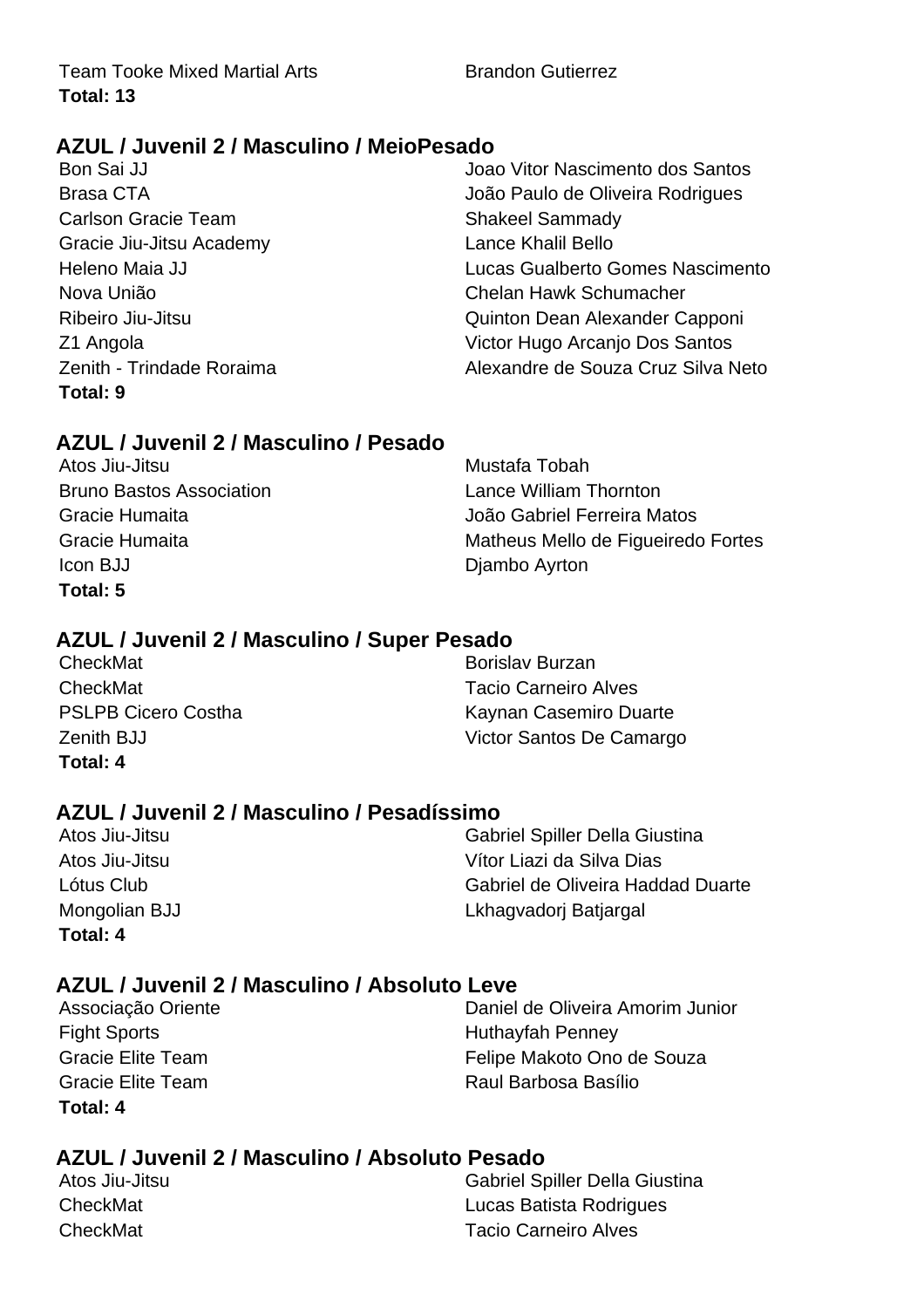| Total: 4                            |                               |
|-------------------------------------|-------------------------------|
| AZUL / Juvenil 2 / Feminino / Pena  |                               |
| CheckMat                            | Ulrika Filippa Koski          |
| <b>SAS Team USA</b>                 | Autumn Marie Gordon           |
| Soul Fighters BJJ                   | Mariana Rolszt                |
| Team Lloyd Irvin                    | Star Sereena Chase            |
| Total: 4                            |                               |
| AZUL / Juvenil 2 / Feminino / Leve  |                               |
| Akademi Nord                        | Nicole Bohlin                 |
| Gracie Humaita                      | Lavinia Francesconi Barbosa   |
| Power MMA                           | Mikaela Brenna Carpenter      |
| Total: 3                            |                               |
| AZUL / Juvenil 2 / Feminino / Médio |                               |
| Equipe Marcio Rodrigues             | Ana Cristina Araujo Rodrigues |
| <b>D A</b> A A A                    | 14. Jan Martin am Demon       |

PSLPB Cicero Costha Kaynan Casemiro Duarte

Power MMA **Reserve All Allective Controller Controller** Kylee Madison Roque **Total: 3**

SBG Drayton Valley **Bretyca-Raye Kennedy** 

# **AZUL / Juvenil 2 / Feminino / Super Pesado**

Ribeiro Jiu-Jitsu **Anastasia Petunina** Start Brazilian Jiu-Jitsu **Kyrie Eleison Proenca Total: 2**

# **AZUL / Juvenil 2 / Feminino / Absoluto Leve**

Akademi Nord Nicole Bohlin CheckMat Ulrika Filippa Koski Soul Fighters BJJ Mariana Rolszt **Total: 4**

SAS Team USA **Autumn Marie Gordon** 

# **AZUL / Juvenil 2 / Feminino / Absoluto Pesado**

SBG Drayton Valley **Bretyca-Raye Kennedy** Start Brazilian Jiu-Jitsu **Kyrie Eleison Proenca Total: 3**

Equipe Marcio Rodrigues **Ana Cristina Araujo Rodrigues** Ana Cristina Araujo Rodrigues

# **AZUL / Adulto / Masculino / Galo**

10th Planet Jiu Jitsu **Kevin Kim** Abusado Team **Max Simone** Alliance **Derrick Torres** Atos Jiu-Jitsu **Kyle Maynard** Atos Jiu-Jitsu **Negol Varterian** Australian Elite Team **Jason Man-Hin Ng** Barum Jiu-Jitsu **Vu Luong**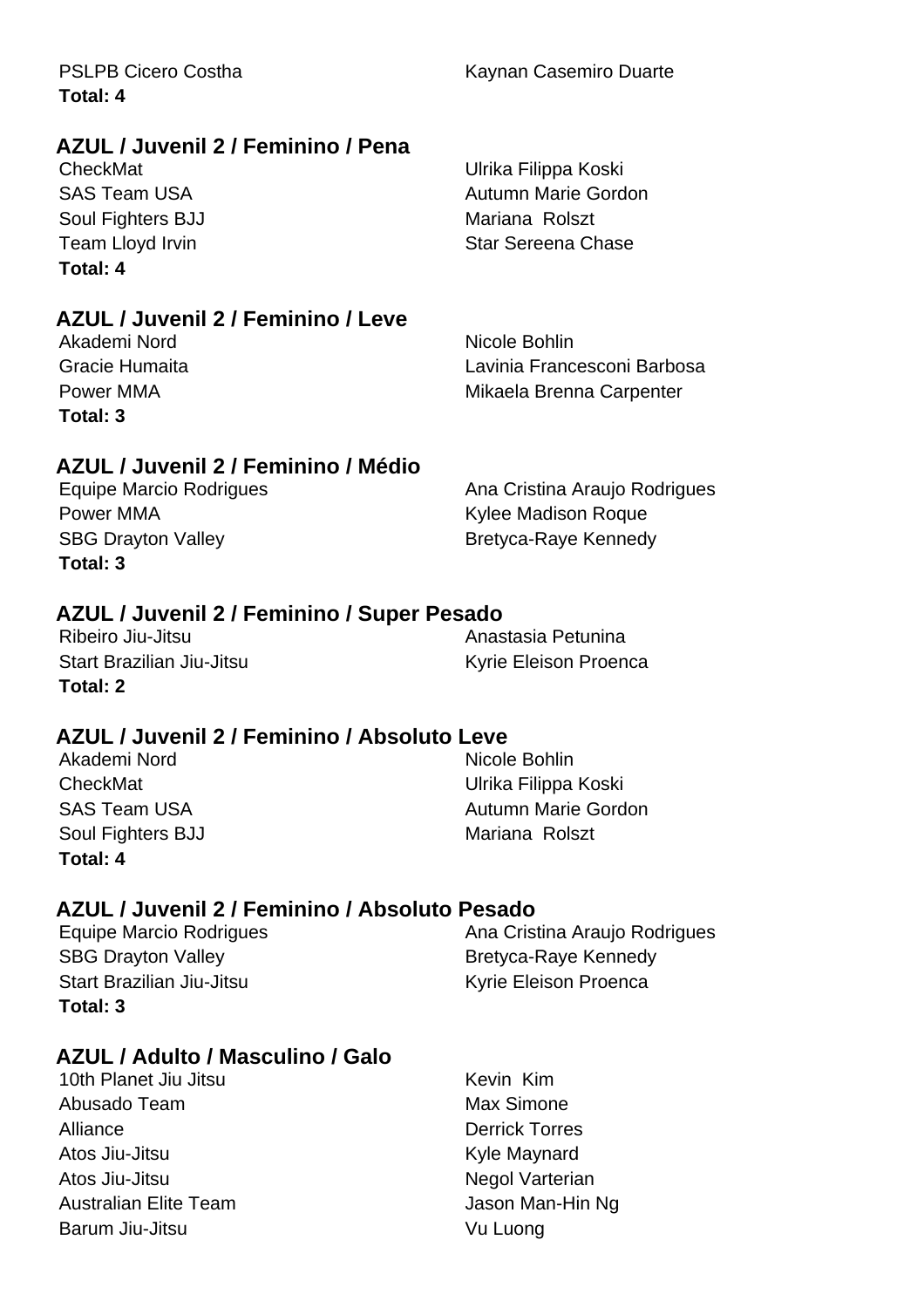BJJ Revolution Team Dante Ryan Perez Brasa CTA **Daniel Ton-denney** Brasa CTA **Domingo Rosas** Brazil 021 International **Brazil 021** International Bruno Bastos Association **Bruno Bastos Association** Jorge Vasquez **Bruno Bastos Association** Marc Martinez Cascao Jiu-Jitsu **Daren Irlandez** Clark Gracie Jiu Jitsu Academy BILLY VILAIPHANH Cleber Jiu Jitsu Visalia Christopher Michael Cisneros Clube Kanji de Lutas - Colombia **International Clube Camilo Mora Pineda** Gracie Barra João Gabriel Batista de Sousa Presa BJJ Magdiel Ramirez Purebred Jiu Jitsu Guam Daniel Cayanan Relson Gracie **Brandan Anthony Olivas** Brandan Anthony Olivas Ribeiro Jiu-Jitsu **Nguyen Nguyen**<br>
Ribeiro Jiu-Jitsu **Nguyen** Ribeiro Jiu-Jitsu **Internationalista de la contrata de la contrata de la contrata de la contrata de la contrata de la contrata de la contrata de la contrata de la contrata de la contrata de la contrata de la contrata de la** Ribeiro Jiu-Jitsu International **Paul Berthomieu** Shima Brazilian Jiu Jitsu Academy Shogo Uraba Soul Fighters BJJ Pierre Pires Studio 540 DANIEL NAKAMURA Tribe JJ Luca Palatucci Vicente Jr. Team Jarrid Bosque Vitor Shaolin BJJ Richard Lam Will/Machado Jacob Daniel Suker **Total: 31**

# **AZUL / Adulto / Masculino / Pluma**

Alliance **Gabriel Alves Figueiró** Alliance **Kennedy Leonardo Maciel** Alliance Ecuador **Andres Patricio Ortiz Vinueza** Alliance Ecuador **Clint Cooper** Alliance International **Andryo Bernardes Werenicz** Alliance International New York Wesley Souza Santos Alliance Los Angeles **Jeff Oyama** Alliance Los Angeles **Saad Alessa** Alliance Marcelo Garcia **Raul Carmona** Alliance Porto Alegre Juarez Luiz da Silva Jr. American Top Team  $\qquad \qquad$  Joseph Angel Aman Jr. American Top Team Coconut Creek Jose D Cadavid American Top Team Coconut Creek Salvatore Guerriero Art of Jiu Jitsu Academy Amirul Syafiq Art of Jiu Jitsu Academy **Howard Phan** Atos Jiu-Jitsu Abdiweli Buul Atos Jiu-Jitsu **Fernando** Henrique Atos Jiu-Jitsu Costa Mesa **Mataubusan Karabasa** Harold Ko Atos JJ International **Access 1** Aarin Ray Starlin Atos JJ International **David Yee** Atos JJ Rio Claro Alexandru Costan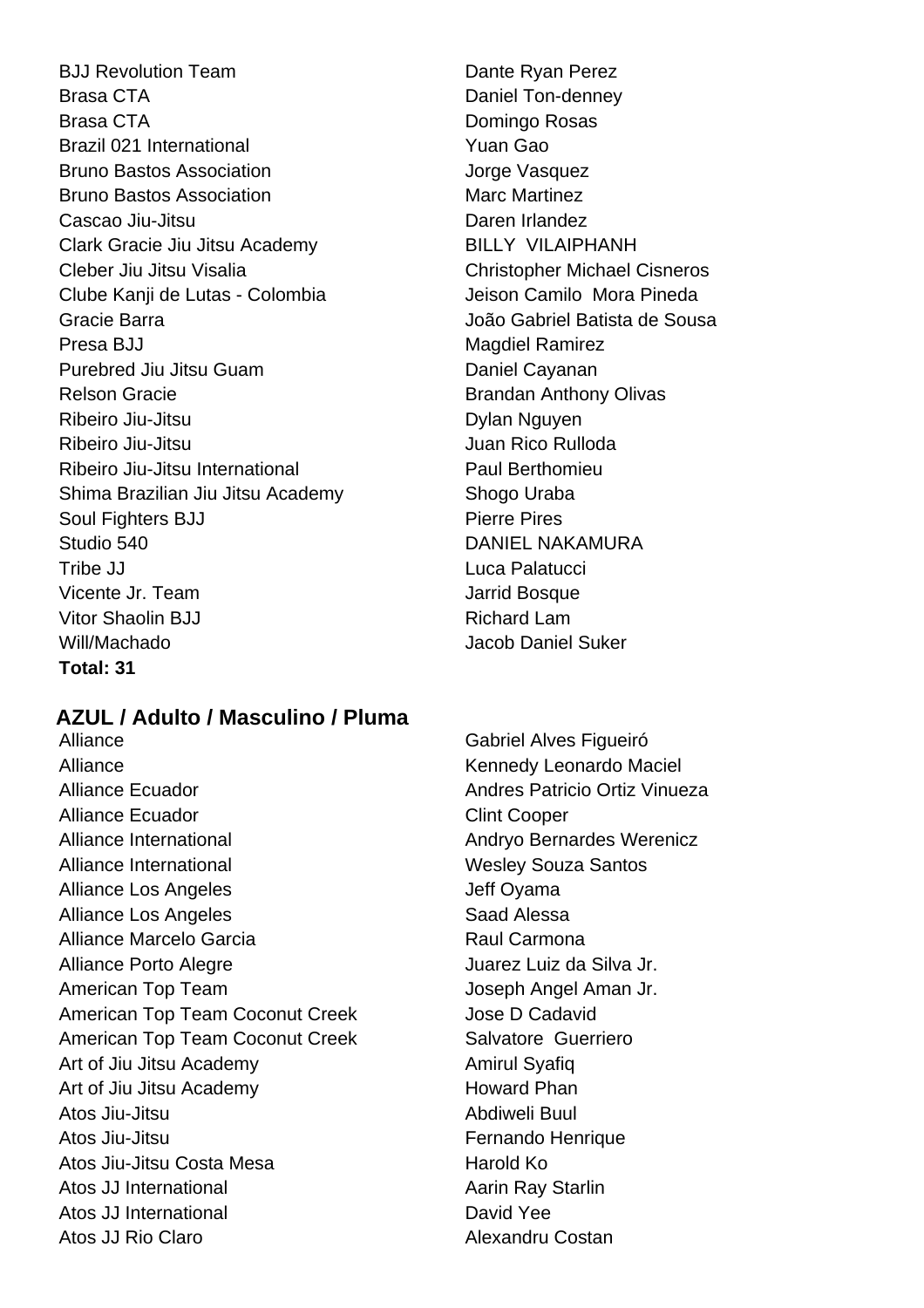Atos JJ Rio Claro **Samuel Bretado** Atos JJ USA **Damion** Shaun Oranday Atos JJ USA **Icaro Guimarães** BJJ Revolution Team Aaron Villanueva BJJ Revolution Team Nicholas Sindayen Brasa CTA **Robert Naputi** Brasa CTA **Yamato Yoshida** Bruno Bastos Association **Brayan Alvarado** Bruno Bastos Association Jarrod Trotter Buffalo BJJ Academy **John Zastempowski** Bull-Terrier Bonsai Shoya Ishiguro Carlson Gracie **Samuel Tucker** Samuel Tucker Carlson Gracie Team alex undiano Carlson Gracie Team Miles Stephen Gladhill CheckMat Matheus Gabriel Pinheiro Barros CheckMat **Robert Duran** Robert Duran CheckMat International **Kevin** Lu Cobra Kai Jiu Jitsu Shashi Kumar Asnani Connors Jiu Jitsu **Tin Thanh Nguyen** Fight Sports **Tal Shemesh** Frontline Academy **Huseyn** Abaszada Garra Team **Douglas Ramos Carra** Team **Douglas Ramos** Gerson Sanginitto Brazilian Jiu Jitsu **Jeffrey Vega** GF Team **Manuel Roberto Aguilar** Manuel Roberto Aguilar Gracie Barra **Bruno Campos Xavier Bruno Campos Xavier** Gracie Barra Lucas Emanuel da Silva Gracie Barra BJJ David Apodaca Gracie Barra JJ Ben Flippin Gracie Barra JJ **Pedro Serrano** Gracie Elite Team Gabriel Mateo Alejandro Vogel Gracie Elite Team Steven Sánchez Gracie Humaita **Ian Felicitas** Gracie Humaita **Robert Hernandez II** Gracie Humaita Del Mar brandon moreno Gracie Humaita Philadelphia **Andres Freire** Andres Freire Gracie Humaita Temecula william klaus Kamphuis - Fabricio Mike Lim Lotus Club Jiu-Jitsu **Anarbol Arratia** Lotus Club Jiu-Jitsu Claudeus Laude Mongolian BJJ Batgal Sumiya Mongolian BJJ Orkhonbaatar Soninkhuu New England United BJJ Adam Roy Pablo Silva BJJ Miguel Dominguez Purebred Jiu Jitsu Guam Kevin Rivera Purebred Jiu Jitsu Guam **Oliver Cruz** Ralph Gracie Jiu-Jitsu Berkeley **Erdenebaatar Ulziitogtokh** Renzo Gracie Ottawa Stevie Yhap Sandro Batata Brazilian Jiu-jitsu - Santa Cruz Brandon Adriano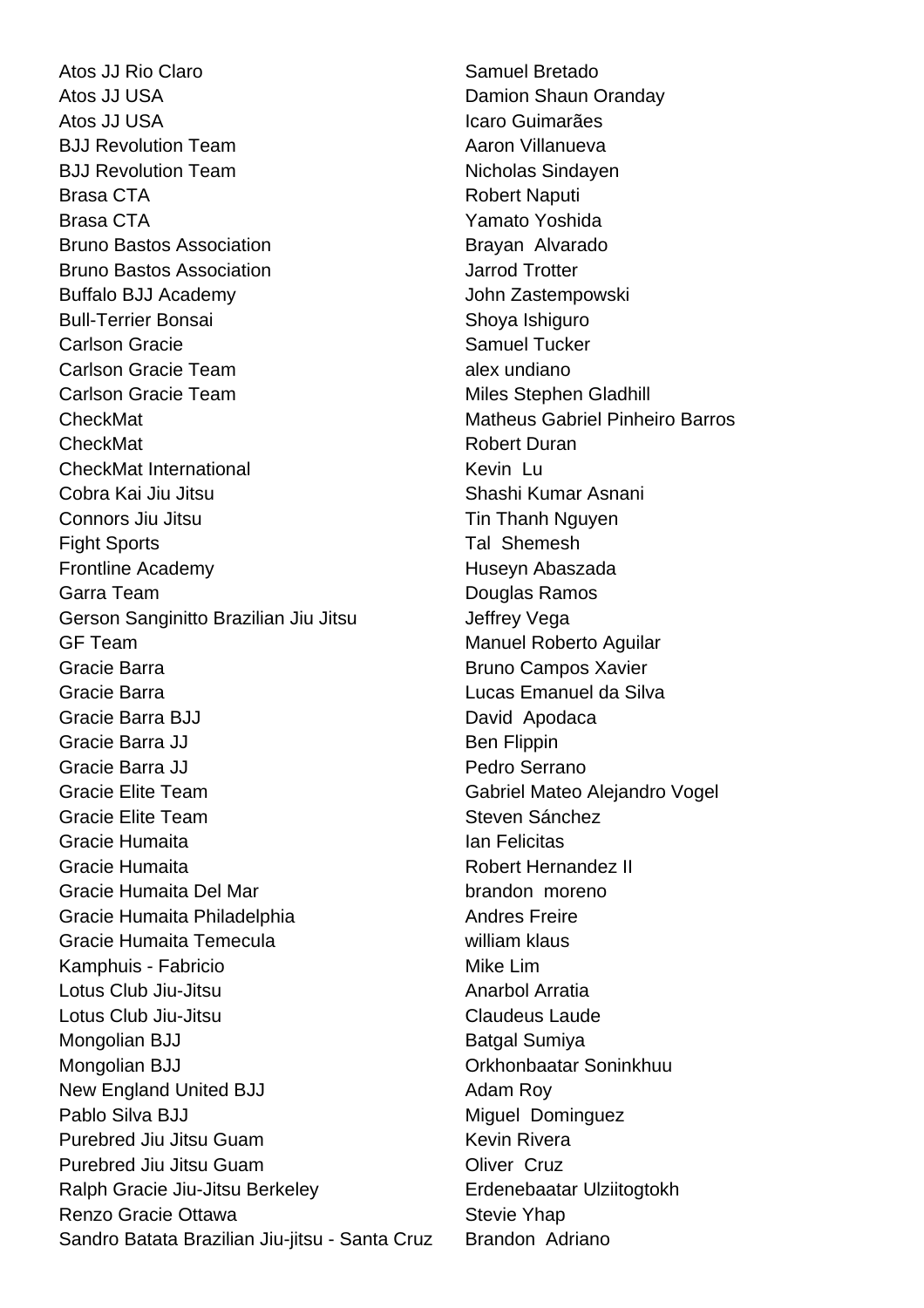Scorpyon Jiu-Jitsu Guilherme Cleovan da Rosa Serao Mixed Martial Arts **Serao Mixed Martial Arts** John Naumovski Soca Brazilian Jiu-Jitsu **Marco Montealegre** Marco Montealegre Soul Fighters BJJ Tyler Mase UnionWorldFightTeam Nicolas Crema UnionWorldFightTeam Thomas Foster Kennedy Yemaso Brazilian Jiu Jitsu **Luis Edgardo Rivera Total: 76**

# **AZUL / Adulto / Masculino / Pena**

Braga Fight Team - Los Angeles Nohel Mestas Action & Reaction Mixed Martial Arts Toronto Fabrizio Urdanivia Action & Reaction Mixed Martial Arts Toronto Michael Sheehan Alliance **Andre Nascimento dos Santos Gois** Alliance Levi Jones-Leary Alliance Ecuador **Alliance Ecuador Rodrigo Ezequiel Merino Walker** Alliance International and a settlement of the United Sirenius Alliance Los Angeles **Cory Lujan** Alliance Los Angeles Gavin Hideto Teragawa Alliance Marcelo Garcia **Alliance Marcelo Garcia** Aaron Hannan Alliance Marcelo Garcia **Evan Anastacio** Alliance Porto Alegre Aloisio Silva BJJ Bryan Andres Fernandez American Top Team **Daniel Del Monico** American Top Team Jay Jay Jay Wilson American Top Team - West Palm Beach Julian Marcus Goncalves Art of Jiu Jitsu Academy Sangyoon Lee Art of Jiu Jitsu Academy Tony Morlett Atos Jiu-Jitsu **International Community** Iago Martins Duarte Atos Jiu-Jitsu Pedro Iahnke de Oliveira Crixel Atos JJ International Hangcheng Liu Atos JJ International **Atos** Juan Gabriel Toreja Atos JJ Rio Claro **Legacy Contract Claro Claro Lenin R Munoz** Atos JJ Rio Claro **Richard Cachero** Richard Cachero Atos JJ USA **Austin Michael Dill Austin Michael Dill** Atos JJ USA felix garcia BJJ Revolution Team Camille Clement BJJ Revolution Team **Luan Moreira** Bonsai JJ - USA Eldon Giannakouros Bonsai JJ - USA Jace Vevera Brasa Marko Sarasiärvi Brasa Petri Onnela Brasa / CTA / RT Rohan Patel Brasa / CTA / RT William Carvalho Brasa CTA **Korey Kerber** Korey Kerber Brasa CTA **Max Pascale** Max Pascale Buffalo BJJ Academy **Jonathan Reynolds** Calasans B.I.I aldo saavedra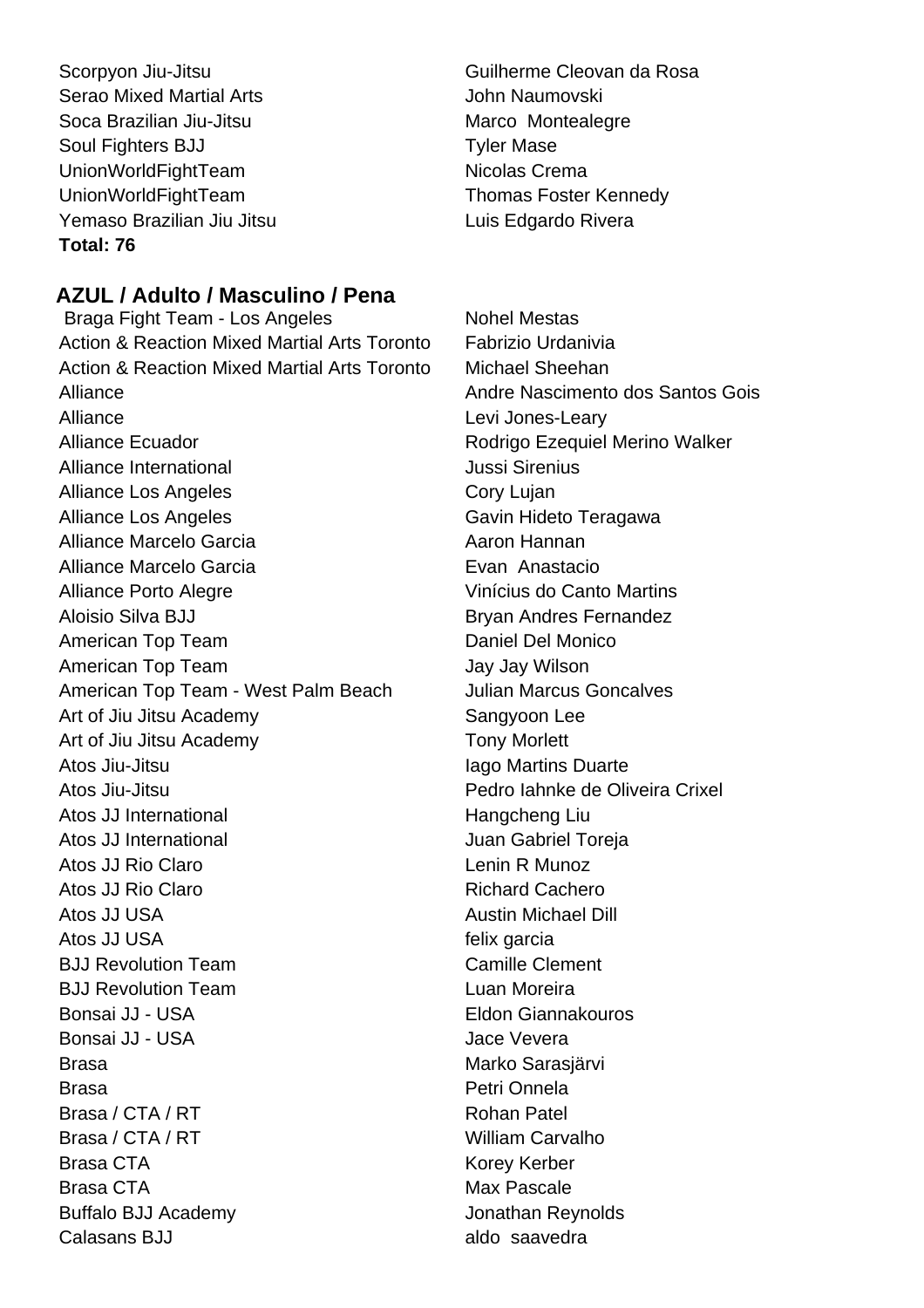Carlson Gracie **Brian Squadrille** Carlson Gracie **Castillo** Carlson Gracie Clube **Albert Morales** Carlson Gracie Team Abner Cifuentes Carlson Gracie Team alex seaver Carvalho BJJ Academy Gino Uribe Cassio Werneck BJJ Brandon Heath Cercle Tissier **Haidar Abbas** CheckMat Brasil Andrew Walter Checkmat Europa christian feliciano CheckMat International **Kiren Newadi** Kiren Newadi CheckMat USA **Emad Omran** CheckMat USA **Riku Mikael Forsell** Cleber BJJ **Arcides Tovar** Combat Base **Dean Wellen** Dark Horse Jiu-Jitsu **Keith Cervone** DDR Jiu Jitsu Alan Chuop De La Riva Korea  $\overline{a}$  Jong Ho Yoo Drill BJJ Estuardo Salazar Naveda **Dynamix Fighting Sports** Samuel Johansson Fabio Clemente BJJ Thiago Bellucci Fight Sports Carlos Ortiz GF Team Ahmad Jingo Gracie Barra Hélio Costa Pôncio Gracie Barra João Pedro Bueno Mendes Gracie Barra Academy **David Augustine Fraser** Gracie Barra Academy Naser Abdulkareem Gracie Barra America **Martinez** Julio Martinez Gracie Barra America **Raj Chittal** Gracie Barra BJJ louis miller Gracie Barra BJJ Saul Viayra Gracie Barra International **Gracie Barra International** Gracie Barra International **Mehdi Saadi** Gracie Barra Team **Emmanuel Ortiz** Gracie Barra Team Lakatos Sándor Gracie Barra USA Nathan Cooper Gracie Elite Team Chris Hendrix Gracie Elite Team Jackson Rubens Pinheiro Guillobel Brazilian Jiu-Jitsu **Brandon Garcia** Harlingen Jiu Hitsu Club Dryden Phelps Honor Roll BJJ Jeffrey Adriano Iron Lion Jiu-Jitsu Academy Josiah Brandon Paul

CheckMat José Matheus M. de L. Luna CheckMat Jose Mathias Macedo de Lira Luna Checkmat Europa Jose Manuel Mazariegos-Perez CheckMat International **CheckMat International** Guilherme Luiz Nogueira Riccetto GF Team Icaro Allen Faustino da Silva Gracie Barra JJ Thomas Alexander Caladine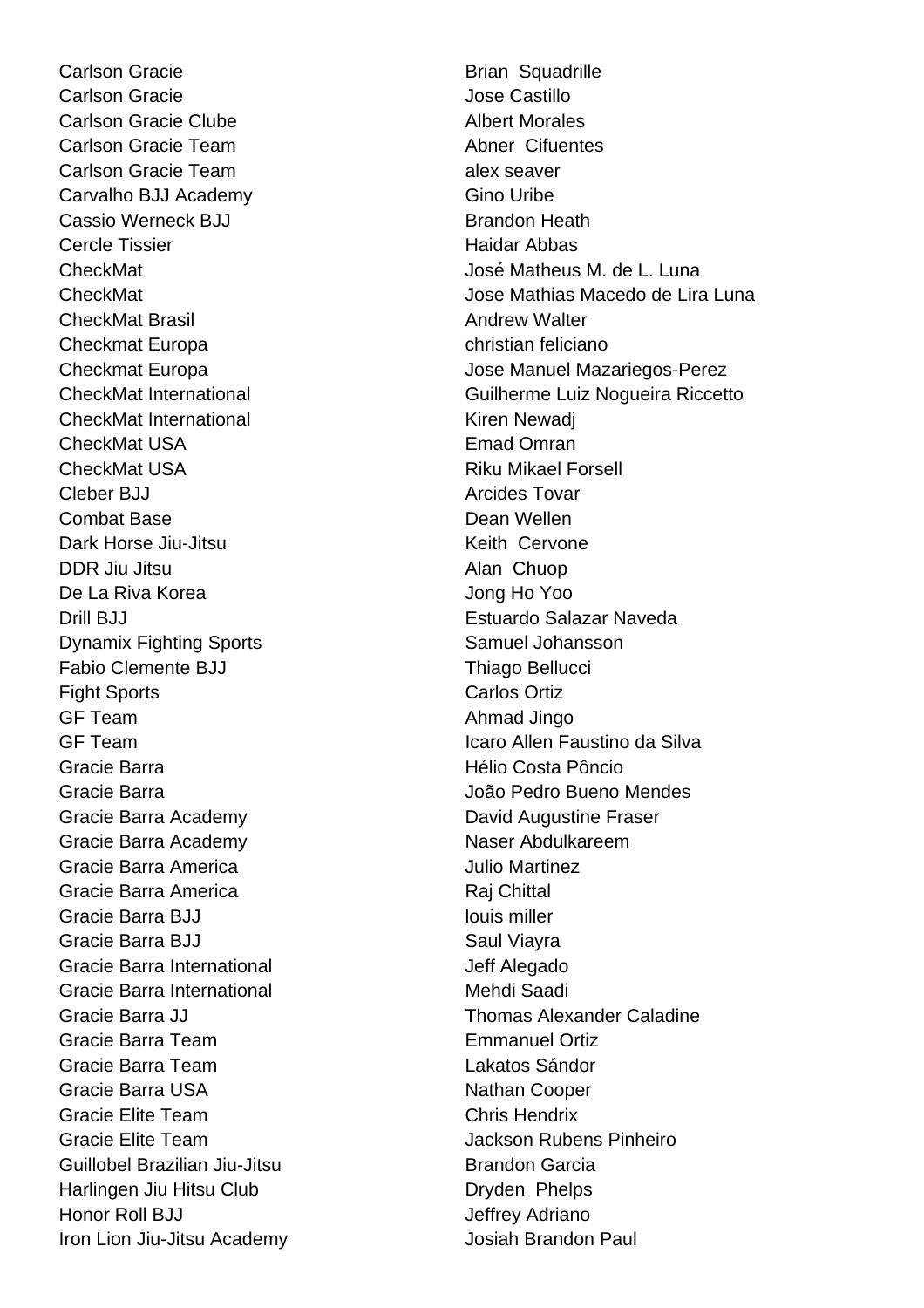Jiu-Jitsu for the People Kyvann Gonzalez Kamphuis - Fabricio Marc Lim Lotus Club Jiu-Jitsu **Richard Arreola** Luiz Palhares Jiu Jitsu miles kirby Luiz Palhares Jiu Jitsu **Theodore Sanders** Nakache Brazilian Jiu Jitsu Academy Yann Bernard Vallos New England United BJJ Patrick Gilbride Nova União **Nova União** Ryne Yoshimura Ogawa Jiu Jitsu Diego Henrique Sato Aniceto Orlando Saraiva **Muriel Ribeiro** Muriel Ribeiro Paragon BJJ Academy example and the chase mathew parson Paragon BJJ Academy Matthias Cifuentes Power MMA **Luke Lovenberg** Power MMA **Ruben Andrade** Presa BJJ Justin Garcia PSLPB Cicero Costha **Italo Moura de Azevedo** Ralph Gracie Jiu Jitsu **Baldwin** Chu Relson Gracie **Contract Contract Contract Contract Contract Contract Contract Contract Contract Contract Contract Contract Contract Contract Contract Contract Contract Contract Contract Contract Contract Contract Contract Renato Tavares Association** Samuel Bremer Renzo Gracie Ottawa **Alex Duncan** Ribeiro Jiu-Jitsu Daniel Aquino Diniz Coelho Santos Ribeiro Jiu-Jitsu **Noah Sarna** Ribeiro Jiu-Jitsu International **International** Jose Miguel Antonio Perez Ribeiro Jiu-Jitsu International seth quiring Roger Machado **Jacky Yeung** Sampa BJJ Academy **Patrick Burke** Smash Gyms **Filip Novachkov** Soul Fighters BJJ David Nicholas Hall Soul Fighters BJJ Sergio Antonio S S Filho Team Fabio Clemente Vivek Singh Team LDMA **Kyle Hogeland** Team Lloyd Irvin Christopher Kim Team Lloyd Irvin **Derrick** Holmes Tinguinha BJJ academy James Spear Toronto BJJ International marek nowak Unity Jiu-jitsu **Andres Limonggi** Zenith BJJ Richard Wolfgang Steel Zingano Brazilian Jiu-Jitsu Max Plumb Zingano Brazilian Jiu-Jitsu Spencer Scardello Zurich BJJ Lab Sebastian Studirach **Total: 126**

# **AZUL / Adulto / Masculino / Leve**

AB Mixed Martial Arts Academy christopher gallego Action & Reaction Mixed Martial Arts Toronto Arwin Manalac Agnaldo Goes **Roberto Ferraz de Menezes Junior** Alliance **Dionatan Alexsander Santos Wiggers** Alliance Gustavo Khouri Maron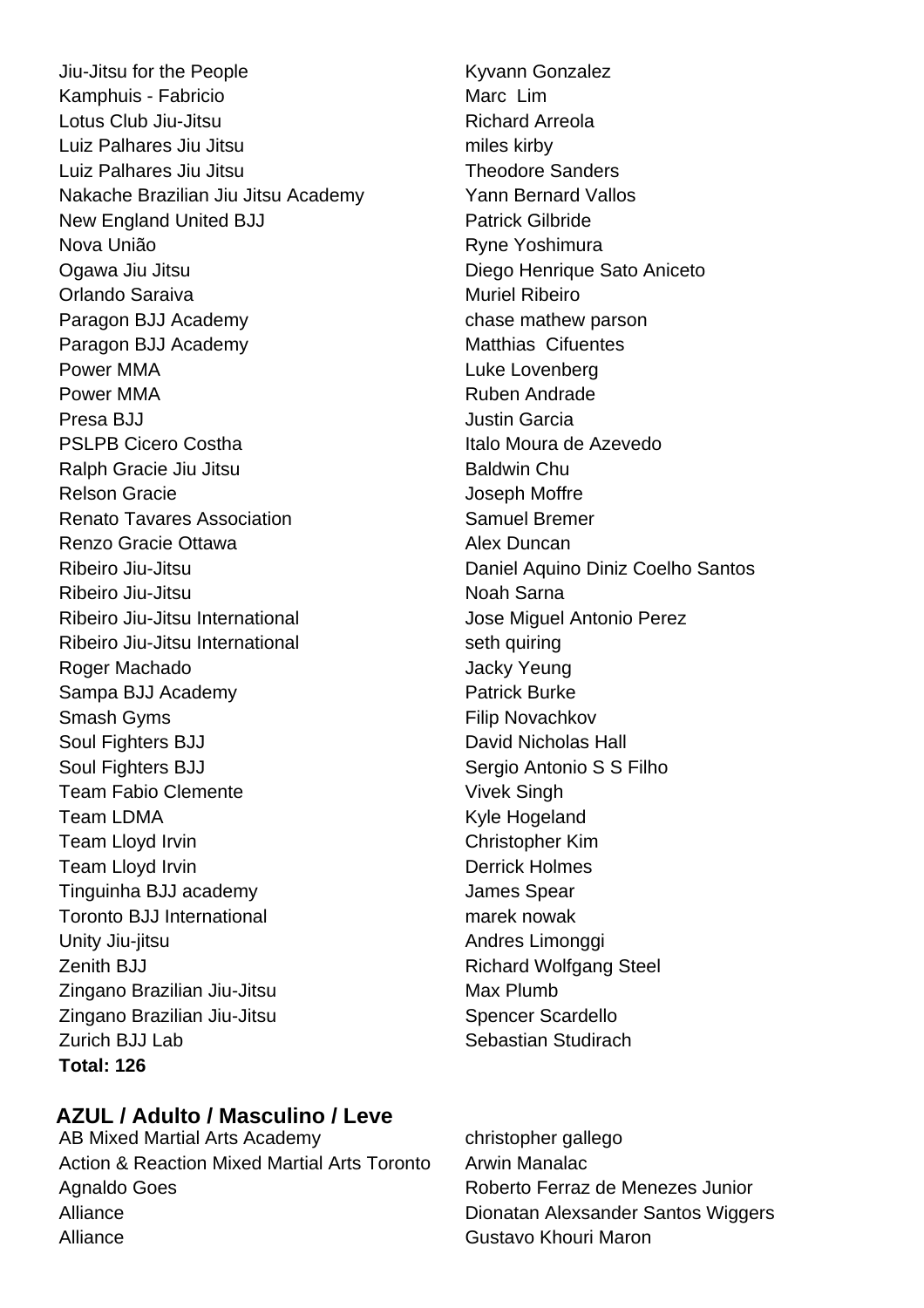Alliance BJJ Hawaii Luis Hernandez Alliance International Ciro Henrique Knabben Alliance International **Alliance International** Alliance Los Angeles **Andrew Lo Andrew Lo** Alliance Los Angeles saul mendez Alliance Marcelo Garcia **Alliance Miranda** Alliance SP Leonardo Mayworm Araujo Siqueira Alliance SP Vinicius Diniz Tripoloni American Top Team **Guilherme** Santos American Top Team **Royce G Miller** Art of Jiu Jitsu Academy **Fabiano Affeldt Rocke** Art of Jiu Jitsu Academy matthew viers A-Team Jiu Jitsu **Travis Zardeneta** Atos Jiu-Jitsu fernando amado Atos Jiu-Jitsu Said Dunkaev Atos Jiu-Jitsu Costa Mesa **Lucas Tres Arena de Souza** Atos JJ International **Atos** Justin Pearce Atos JJ International **Yu Links** Atos JJ Rio Claro **Carro Comar Gharieb** Atos JJ Rio Claro **Rithiele Donizete** Atos JJ USA Jesse Limon Atos JJ USA Wolf Geaney Axis Jiu-Jitsu Daisuke Omoto BJJ Globetrotters Lee Tabis BJJ Revolution Team Jorge Torres Bon Sai JJ LUCAS PEREIRA DE OLIVEIRA Bonsai JJ - Guam Norberto Rosario Bowie MMA **Daniel Maira** Brasa CTA **COSTERN COSTERN COSTERING** BRASE UP AND **JOSH COSTERING** Brasa CTA **Ramses Bugarin** Brazil 021 International **Danny Kourses** Danny Kou Caique JJ<br>
Caique JJ<br>
Caique JJ Carlson Gracie **Kazuki Umemura** Carlson Gracie William Mainaga Carlson Gracie Team **Janis Riekstins** Carlson Gracie Team Wayne Hayer Cascao Jiu-Jitsu levy alizna Cavalcanti BJJ - Carlson Gracie Las Vegas Robert Alan Alvarez CheckMat **Kody Steele** CheckMat Laurence Irving Checkmat Europa Myles Moudy CheckMat International Raphael Dillon da Gama Cansanção CheckMat USA **Ahsen Husain** CheckMat USA **Jesus Rangel** Cia Paulista **Cia Paulista** John Chippendale Clark Gracie Jiu Jitsu Academy Seymour Lewis II Cleber BJJ chris Gores Cleber Jiu Jitsu Jorge Luis Herrera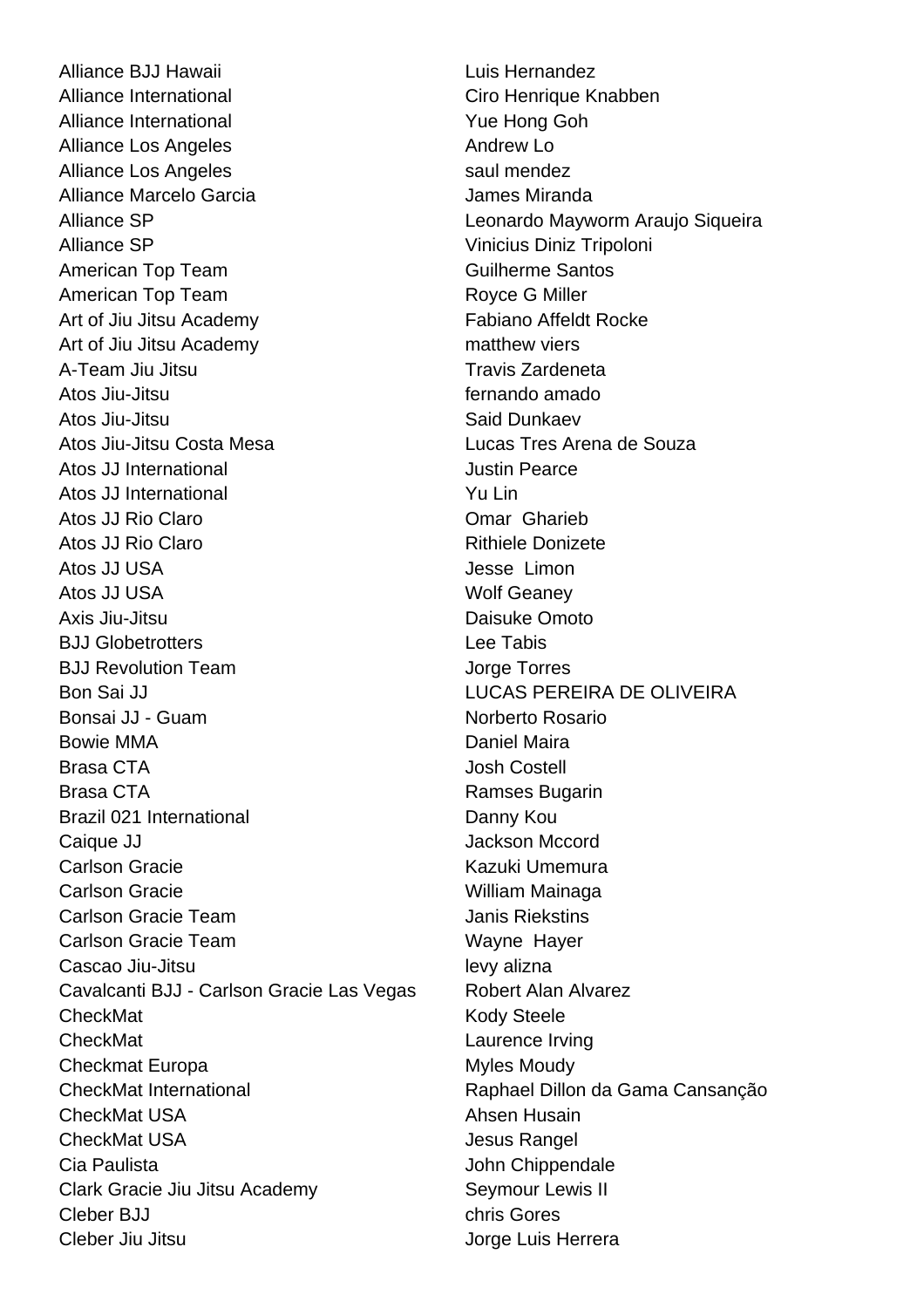Connect BJJ International **Connect Books and Arzubiaga** Jean Marc Tonnard Arzubiaga Dark Horse Jiu-Jitsu Nick Edwards De La Riva Korea  $\sim$  Junyeop Kim Dethrone Brazilian Jiu-Jitsu **John Luke Sanchez** Dethrone Brazilian Jiu-Jitsu Xennon Dalanon Fabio Santos BJJ Jesus Baez Fifty/50 Jiu-Jitsu **Kevin Samara** Fight Sports **mohamed** omar GF Team Dedan Rodriguez Gracie Barra **Andy Brandon Cordova Andy Brandon Cordova** Gracie Barra Academy **Ron** Ron morris Gracie Barra America **Eric Wilson** Gracie Barra America **Jack Lipa** Jack Lipa Gracie Barra BJJ Connor James Donaldson Gracie Barra BJJ Xabier Egusquiza Prado Gracie Barra International **Aaron Berry** Aaron Berry Gracie Barra International **Construction** Criando Wilson Prins Gracie Barra JJ Michael Arshag Khatchikian Gracie Barra JJ Salem alsuwaidi Gracie Barra Team **Keith Bookman** Gracie Barra Team **Kevin Melendrez** Gracie Barra USA Josh Balbar Gracie Barra USA Volodymyr Boryshkevych Gracie Clearwater **Anthony Agazarm** Gracie Clearwater **in the set of the contract of the contract of the contract of the contract of the contract of the contract of the contract of the contract of the contract of the contract of the contract of the contract** Gracie Elite Team Alexei Rene Bordas Gracie Elite Team Leonardo Teixeira Lara Gracie Humaita Chaz Johnson Gracie Humaita **Diego Conde** Gracie Humaita Del Mar *iair* martinez Guerrilla Jiu Jitsu Jakob Zamora Guigo BJJ **Guigo BJJ** Jonnatas Gracie Araujo da Silva Guigo JJ **Allen Gabriel da Silva e Silva** Impact Jiu Jitsu **Aleksey Kuzmenko** Jose Andrade Brazilian Jiu-Jitsu **Carratter Container Andreno** Lovato Jiu-Jitsu **Joseph Swinehart** Nova União **Nova União** Ryan Buttita NW Jiu Jitsu Academy Jesse Labalan Paragon BJJ Academy **Andre La Commare** Paragon BJJ Academy Pierce Gould Paragon BJJ Thousand Oaks Alvaro Cifuentes Paragon Londrina **Alberto Luiz Cunha Canezin** Ralph Gracie Dublin **Aliki Alalamua** Ralph Gracie Jiu-Jitsu Berkeley **Canada Cuetzal Flores** Renzo Gracie **Xao Nicholas Cracia** Xao Nkromah Ribeiro Jiu-Jitsu **Eric Ng** 

GF Team Mauricio de Oliveira Santos Neto Gracie Barra Robson Vasconcelos Do Prado Arruda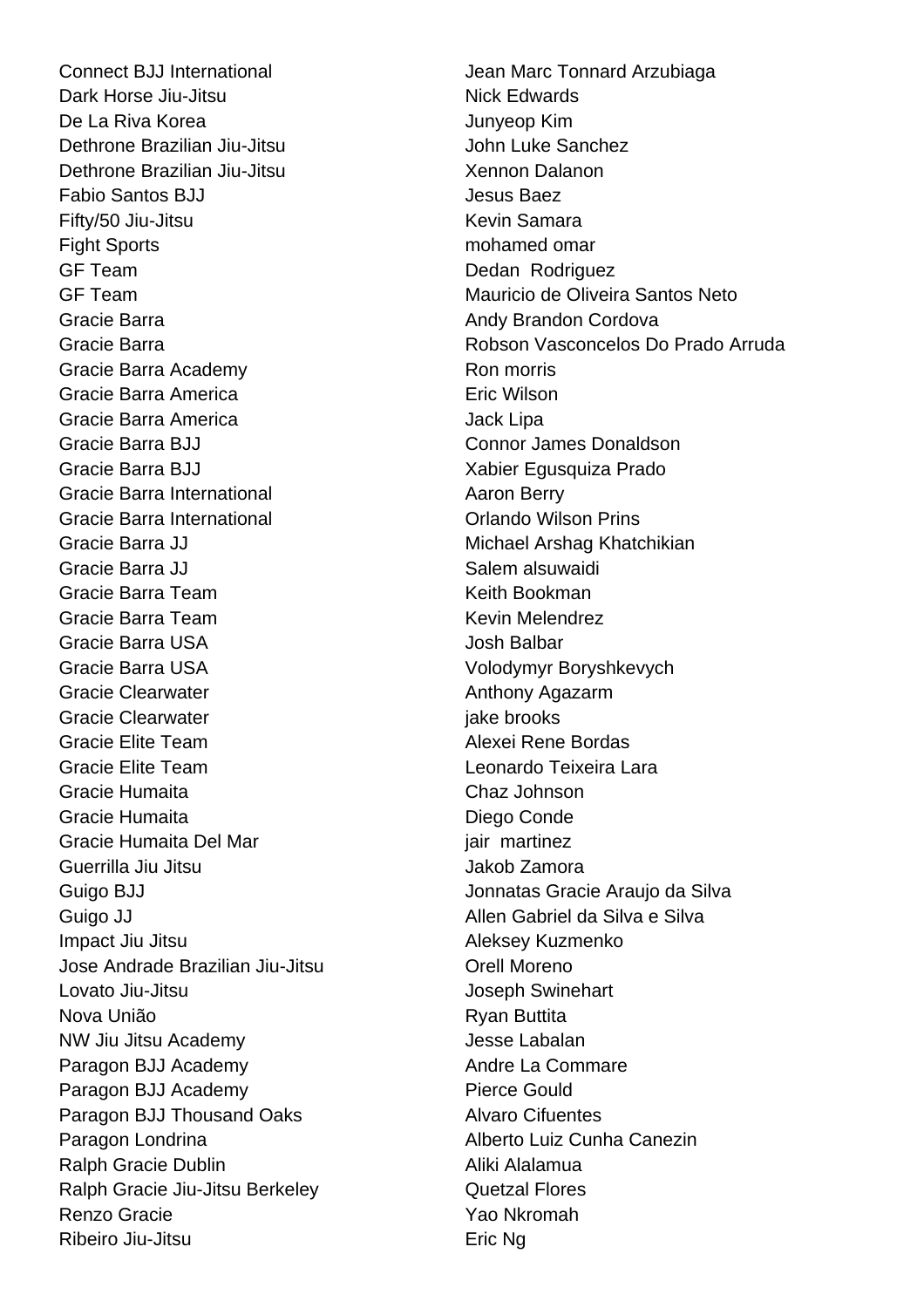Ribeiro Jiu-Jitsu Washington Barbosa De Lana Ribeiro Jiu-Jitsu International **Anthony Cordero** Ribeiro Jiu-Jitsu International Spencer Grayer Roberto Kaelin Brazilian Jiu-Jitsu Stephen "Gabriel" Pappanastos Serra BJJ Nick Gullo Team LDMA Chris Arcana Team Lloyd Irvin **Angelo Claiborne Angelo Claiborne** Team Lloyd Irvin **Byung Ju Lee** The Arena **Ivan Herrera** Ivan Herrera The Black - HWD Guerin Lewis Torres Martial Arts Academy **Jared Tyler Hope** Travis Lutter Brazilian Jiu-Jitsu Ben Annunziato Travis Lutter Brazilian Jiu-Jitsu Junior Fernando Flores Uflacker Academy Nicholas Spacek Undisputed Chris Price West Coast BJJ Anthony Nguyen **Total: 117**

# **AZUL / Adulto / Masculino / Médio**

Abusado Team **Brandon** Grayson Alliance **Ramon Soares Rosa** Alliance Charlotte **Luciano** Bitencourt Alliance Ecuador **Alliance Ecuador** Alejandro Encalada Alliance International The Communicational Charles Kanan R. Clarke-Jones Alliance International Nick Domgioni Alliance JJ **Danilo Schermerhorn** Alliance JJ Diego Rivera Alliance Los Angeles Kyle Cox Alliance Los Angeles **Philippe Merrilees** Alliance Marcelo Garcia **Eldar Aliev** Alliance Marcelo Garcia **IVan Martynenko** American Top Team **Josiah Gittman** Atos Jiu-Jitsu **Tiago Willems** Scalco Atos JJ International Martin Rodriguez Atos JJ USA **Daniel Nunes Martins** Atos JJ USA Kenij Taniguchi Atrium Brazilian Jiu-Jitsu Chris A. Klahn Australian Elite Team and Abel Seymour Australian Elite Team Chris O'Donoghue Barbosa Jiu Jitsu **Dustin Monte** Barbosa JJ Equipe 2 Victor Pinna Viana Barum Jiu-Jitsu Kirk Post BJJ Globetrotters USA Victor Saucedo

Academia Pitbull Ronaldo Pereira de Souza Júnior Alliance Antonio Miquel de Alencar Alliance Charlotte Juan Pablo Blanco Hernandez American Top Team **Bernardo Goncalves Ribas** Atos Jiu-Jitsu **Atos Jiu-Jitsu Elective Filipe Ferreira Marsola Costa**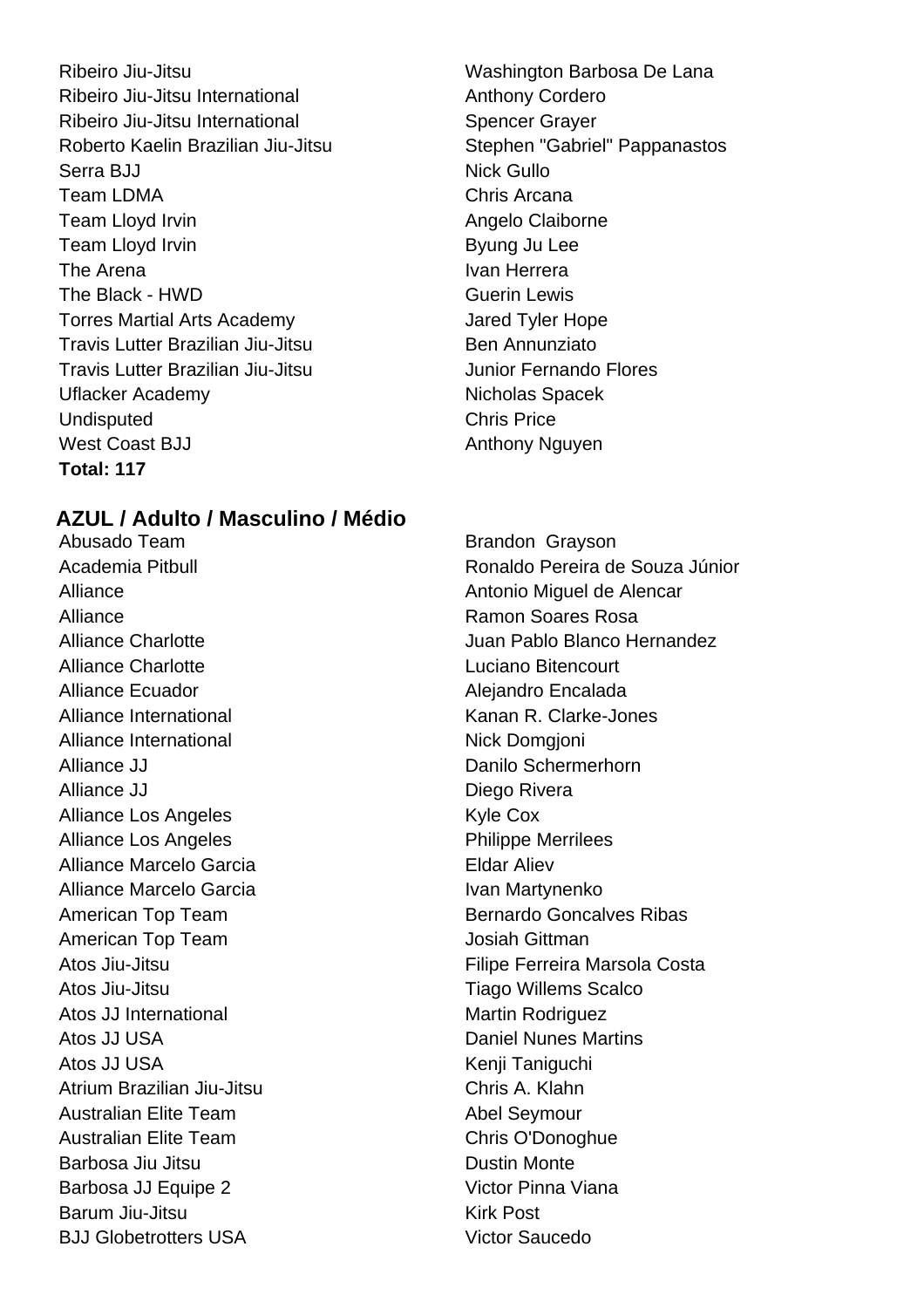Bonsai JJ - Chicago Mike Leighton Boran Jiu-Jitsu **Samuel Hand** Brasa CTA Michal Siewiera Brasa CTA **Steven Matthews** Brazilian Top Team **RYAN** ONEAL Bruno Bastos Association **Diego Almeida Ferreira** Carlson Gracie Team **Desima Carlson Cracie Team** Dmitry Latyshkin Cascao Jiu-Jitsu Cameron Grimm Caveirinha Jiu-Jitsu Family **Gabriel Castro Vieira Lima** CheckMat CheckMat Cory Martinez CheckMat Ericson Nicholas Brown CheckMat Brasil Jonathan Carter CheckMat Brasil Josh Vivian **Checkmat Bristol Checkmat Bristol Checkmat Bristol** Checkmat Europa Christiann McClean Checkmat Europa **Ithalo Henrique Lopes de Araujo** CheckMat International **Aaron Hinchliffe** CheckMat International **Exercise Secure 2018** Hermes lazarus Pantazidis CheckMat RJ Emanuel Neponuceno de Castro CheckMat RJ **Reece Doran** Reece Doran CheckMat SP Joshua Aman Manczak CheckMat SP marco birch CheckMat USA **Hang** Hao Qian CheckMat USA **Phillip Fitzpatrick** Clark Gracie Jiu Jitsu Academy Brandon McNees CR Team William Mora Salazar Evolution Brazilian Jiu-Jitsu **Contact Contact Contact Contact Contact Contact Contact Contact Contact Contact Contact Contact Contact Contact Contact Contact Contact Contact Contact Contact Contact Contact Contact Contact** Fabio Clemente BJJ **Fabio Clemente BJJ** Juan Rivera-jerez Fight Sports youssef salem Fight Sports **Zachary Ginter** GF Team **paul Woothipoom** Gracie Barra **Carlos Souza** Gracie Barra **Secure 2018** Sebastian Ghouliance Gracie Barra BJJ Levi Rowe Gracie Barra JJ Daniel Holmes Gracie Barra JJ **Gracia Communist Communist Communist Communist Communist Communist Communist Communist Communist Communist Communist Communist Communist Communist Communist Communist Communist Communist Communist Communis** Gracie Elite Team Alexander Charles Yablong Gracie Elite Team **Kevin Crane** Gracie Humaita June An Gracie Humaita San Diego Keelan Berg Gracie Humaita San Diego **Nigarata Contract Contract Contract Contract Contract Contract Contract Contract Contract Contract Contract Contract Contract Contract Contract Contract Contract Contract Contract Contract Contrac Icon JJ Team Matheus Francisco Lutes** Infight Japan Jiu-Jitsu **Hirosawa Lucas** Kron Gracie Jiu Jitsu Ari Goldman LCCT - Combat Team Yousef Al-Ghoul Lotus Club Criciúma / SC Caio Henrique Knabben Luiz Palhares Jiu Jitsu Jeovany Ortiz Marcio Cruz BJJ David Bamber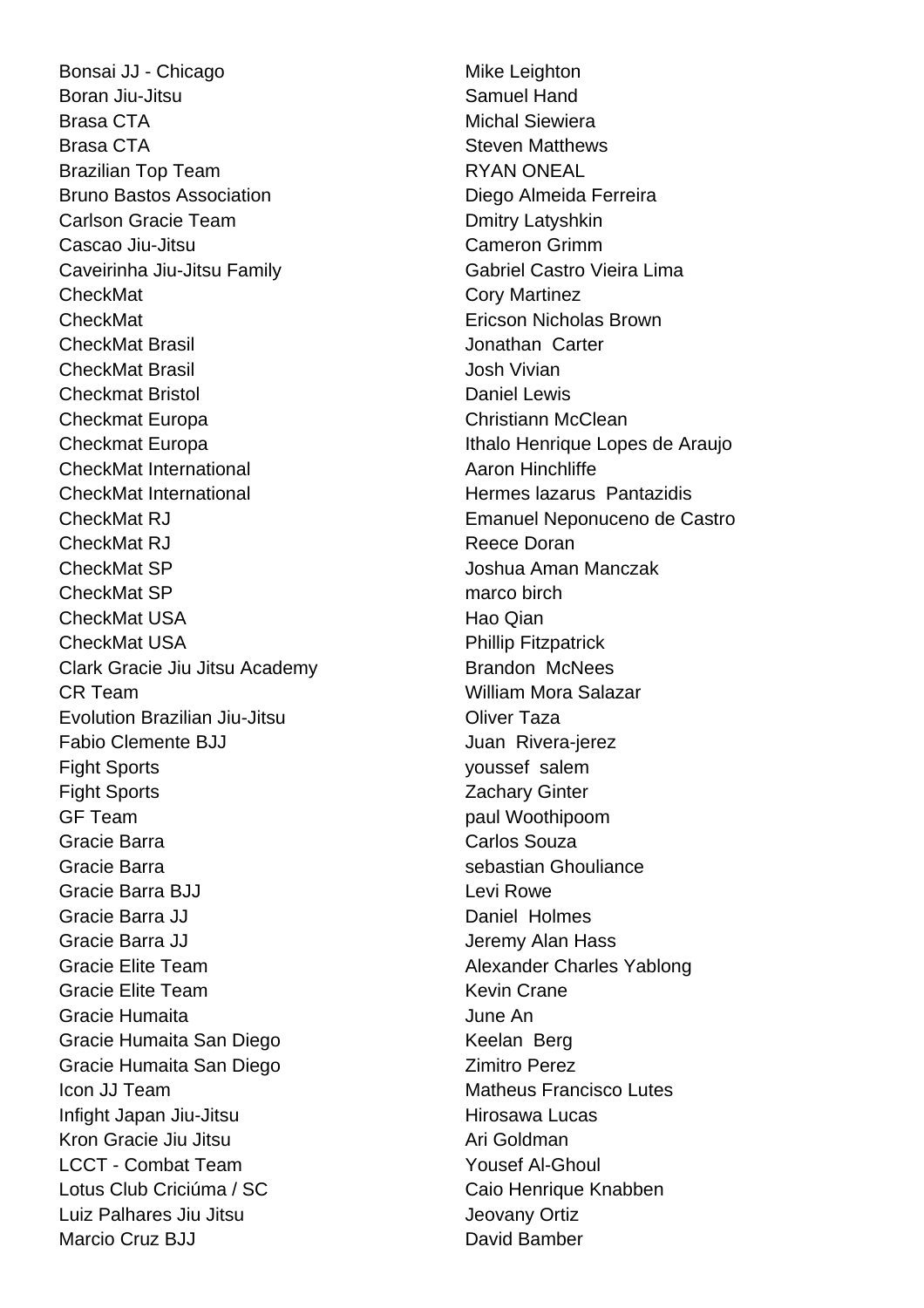Mike Moses' Competition Team Alexey Iskhakov Mongolian BJJ Ariuntsog Baasandori Nova União **Mohamed Abdi** Pacific Top Team Tyler Daley Paragon BJJ Ronald Clary Paul Silva Jiu Jitsu Jaime Hernandez Power MMA **Power MMA Jake Michael Watson** Prime Jiu-Jitsu Center **Logan Burch** PSLPB Cicero Costha **PEDRITH COST COST PEDRIME PEDRIME COST** Pedro Henrique Segura Veras Purebred Jiu Jitsu Guam Marlo Cruz Ralph Gracie **Album** Gracie Jalen Hutchinson Ribeiro Jiu-Jitsu **Adam Scratch** Adam Scratch Ribeiro Jiu-Jitsu Luiz Ribeiro Ribeiro Jiu-Jitsu Brasil **Airton Sousa Siqueira** Ribeiro Jiu-Jitsu International Micah Ohlen Ribeiro Jiu-Jitsu International Ziggy Soroka Rodrigo Vaghi BJJ andrew wiltse Rodrigo Vaghi BJJ **Jason Irwin** Shanghai BJJ (SHBJJ) Arturas Luskinas Soul Fighters BJJ Libero Ribeiro Maiato Junior Team LDMA Daniel Ray Team Link **Team Adam Bradley** Team Lloyd Irvin **Roman Ryazanov** Roman Ryazanov Tinguinha BJJ academy Benjamin Bieker Tucson BJJ Jesus Romero Unity Jiu-jitsu **Antoine Delannoy** Zenith BJJ **Henrique Nóbrega e Silva Total: 104**

# **AZUL / Adulto / Masculino / MeioPesado**

Alliance **Kevin Pelikan** Atos Jiu-Jitsu Cameron Padilla BJJ Globetrotters TY FREEMAN Bon Sai JJ Marlon Barbosa de Godov Bonsai JJ - Chicago **Dominic Garrini** Brazilian Top Team **Contact Contact Contact Contact Contact Contact Contact Contact Contact Contact Contact Contact Contact Contact Contact Contact Contact Contact Contact Contact Contact Contact Contact Contact Contact Co** Bruno Mamute Jiu Jitsu Wesley Kuo Carlson Gracie Team david rodriguez Carlson Gracie Team **Demetris** Pringle CheckMat Cemil Karahan CheckMat Telly Sanders CheckMat International Simon Immerstrand Cia Paulista - International **Cia Paulista - International** Fabio Santos BJJ Norman Ibarra

Atos Jiu-Jitsu Kalil Muriel Da Silva Nascimento Brazilian Power Team **Euclides Florival Ferreira de Castro** CheckMat International Weshiley Francesco Ferreira da Rosa FCJJ **Andrés Giovanny Abril Velásquez**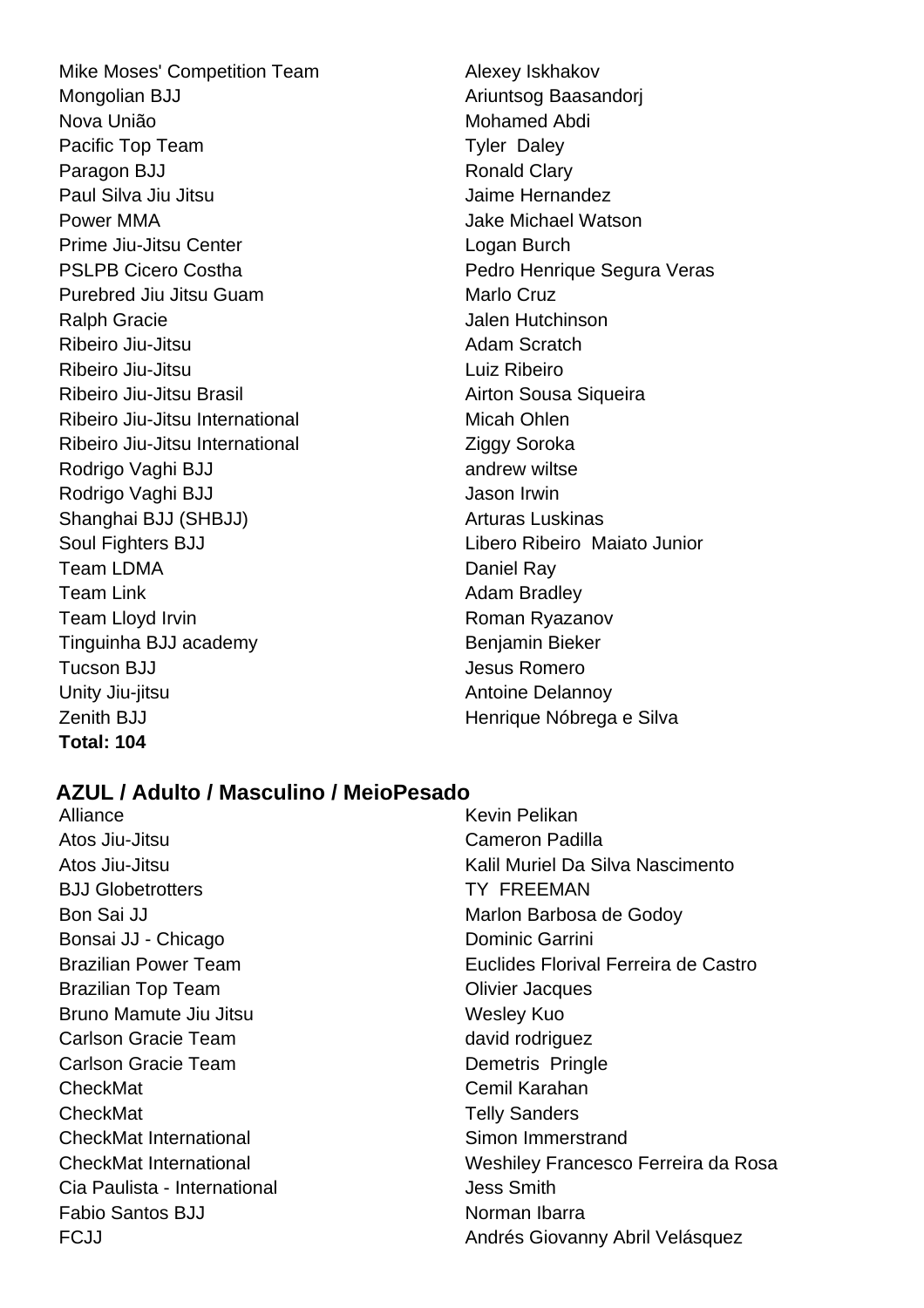First BJJ Carlson Gracie Team Christopher Velez Fit 21 Fit 21 Felipe Diogo Barboza Frontline Academy **Mauricio** Gomez Ludena Gracie Barra **Gracia** Contractor Contractor Contractor Contractor Jason Romanello Gracie Barra Josh Valles Gracie Barra BJJ Brent Philipbar Gracie Barra BJJ Kar King Gracie Barra International **Dennis Grogan** Gracie Barra International **Lucas Norat Lopes** Gracie Barra JJ Sky Lovell Gracie Barra JJ **Zane Spruce** Gracie Barra Team **Dan Elsdon** Gracie Barra Team **Juan Camilo Romero** Gracie Elite Team Joseph Kropschot Gracie Humaita **Adriell Gonzales** Adriell Gonzales Gracie Morumbi **Andrew Marquez** Hilti BJJ Stockholm Jonathan Lundström Hilti BJJ Vantaa Janne Kotiranta Kimura BJJ Bruno Jun Ueda Lister Glover Jiu Jitsu Gilbert Ray Greene Jr. Nova União Nathan Hagberg Orlando Saraiva Maxuel Gomes Ribeiro Pacific Top Team Okanagan **Adam Mingaud** Paragon BJJ Academy **Calculated Biggs** Juan Joel Chavez PSLPB Cicero Costha André Luiz Novaes Porfirio PSLPB Cicero Costha Gustavo Espindola Batista Renato Tavares Association Nulliam Lendof Ribeiro Jiu-Jitsu **Internationalista e a la featherstone** Ribeiro Jiu-Jitsu **Caracceres Contractes Contractes** Oleg Ivanov Ribeiro Jiu-Jitsu Brasil **Accessitive Contract Contract Access** Jerico McCov Ribeiro Jiu-Jitsu Brasil Mark Holford Ribeiro Jiu-Jitsu International **Dominique Brooks** Ricardo "Rey" Diogo BJJ Ruben Lawrence Studio 540 **Bijan Kashani** Team Lloyd Irvin **Brent Moreland** Team Lloyd Irvin **Chris** Powell Team Shawn Hammonds Louis Pascal Riel Travis Lutter Brazilian Jiu-Jitsu brandon Emmert Travis Lutter Brazilian Jiu-Jitsu **National States** Rafael Vasquez Yemaso Brazilian Jiu Jitsu **Tanner Ford** Zenith BJJ Adil Ouassini Zenith BJJ KEVIN MARQUINA **Total: 60**

# **AZUL / Adulto / Masculino / Pesado**

Abusado Team Sean Stone Alliance **Alliance Alliance Ariel Huguet** 

Alliance Marcus Vinicius Siqueira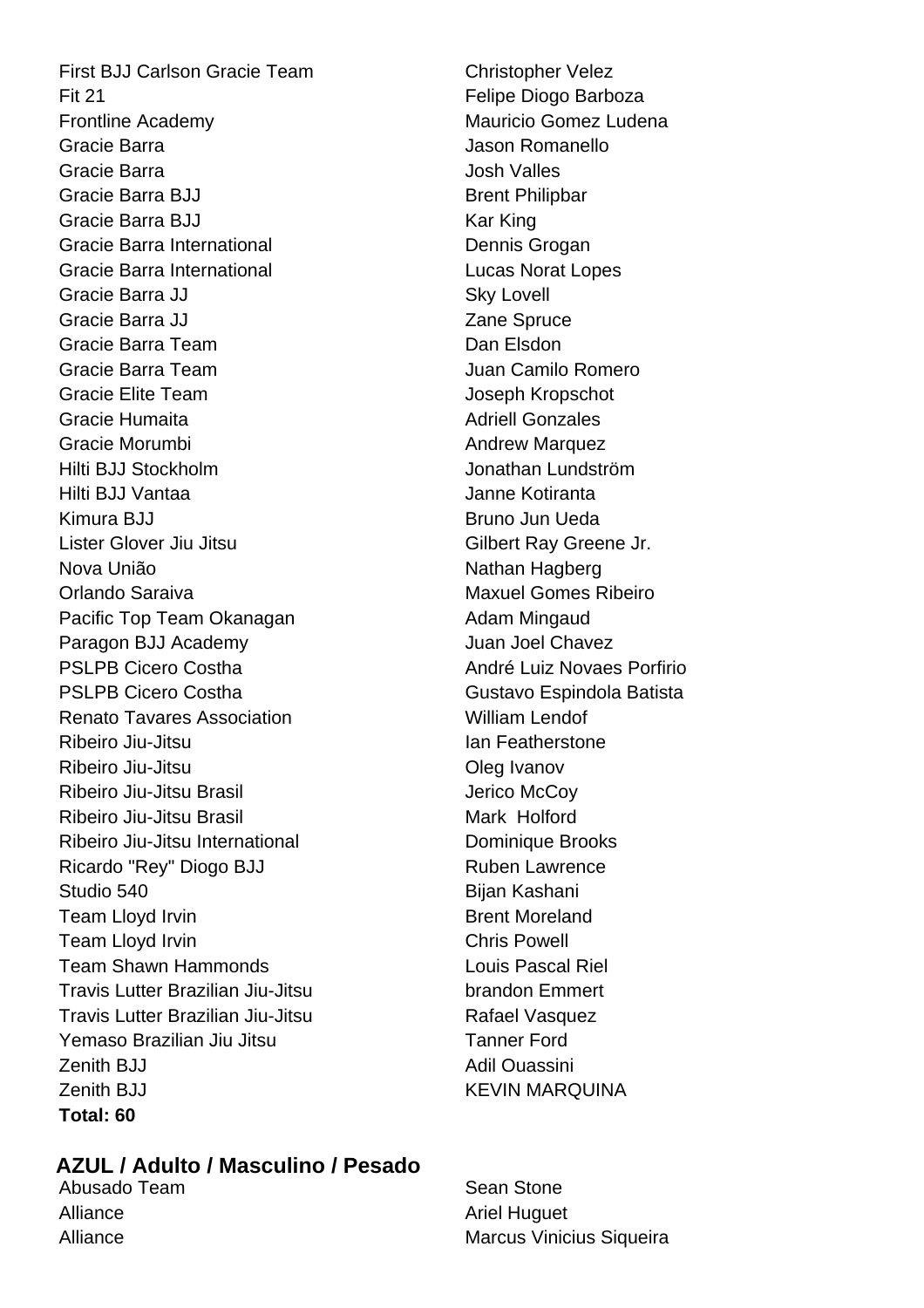Alliance BJJ Hawaii **Alliance BJJ Hawaii** Aaron John Wong Alliance International **Alvaro** Rodriguez Alliance International and Durational Alliance Tordoff Alliance SP **Fernando Neres dos Santos** American Top Team **Jonathan Santiago** Atos Jiu-Jitsu **Griffin** Conway Atos Jiu-Jitsu **Hygor Donati Beck** Atos JJ USA **John Charles Atos JJ USA** John Charles Atos June 2014 Atos JJ USA PAUL SAMSON BJJ Globetrotters **Akeem Khan** BJJ Globetrotters USA Kerrick Meinecke Brasa CTA **Keyin Figueroa** Kevin Figueroa Bruno Mamute Jiu Jitsu **Daniel Jackson** Caique Jiu Jitsu 2 Kyle Bruzetti Carlson Gracie Team Christian Cotto Padilla Cascao Jiu-Jitsu **marques ramos** Coalition 95 **Andy Lagunes Andy Lagunes** De La Riva Poa Luis Vladimir Dias de Oliveira Fabio Novaes BJJ Matheus Alves Fight Sports **Ronan Veltrini Tangerino** Figueroa Academy of Brazilian Jiu-Jitsu Martin Ruben Jose Payan Garra Team **Felipe Nadal** GF Team Daniel Easton GF Team Luiz Claudio Pereira Alves Júnior Gracie Barra **Eric Jasper Bergmann** Gracie Barra Pedro Fernandes C. Leão Ferreira Gracie Barra JJ Chad Brodbin Gracie Barra JJ Trenton Jordan Gracie Elite Team **Fernando Carrion Costa** Gracie Elite Team Jesse Franklin Lótus Club Rider Zuchi Samelo do Amaral MABJJNC Josh Perlmutter Marcio Cruz BJJ **Zachary Allen** Marra Senki Brazilian Jiu Jitsu Academy LLC Mark Morin myTeam Michael Szumski Pablo Silva BJJ Rolle Melartin Paragon BJJ Academy Todd Noel Paul Silva Jiu Jitsu Miguel Hernandez Plinio Cruz BJJ Christian Davis Purebred Omiya **Hidehiko Noritsugu** Ralph Gracie Jiu-Jitsu Berkeley **Arrion Brown** Relson Gracie **Michael Moses** Ribeiro Jiu-Jitsu DEREK MOREE Ribeiro Jiu-Jitsu **Fawaz Haddadin** Ribeiro Jiu-Jitsu International **International** J L Gillette Ribeiro Jiu-Jitsu International **Zach Coffee** Rocian Gracie Jr. **Edson de Almeida Araujo** Rocian Gracie Jr. Manatea COURAUD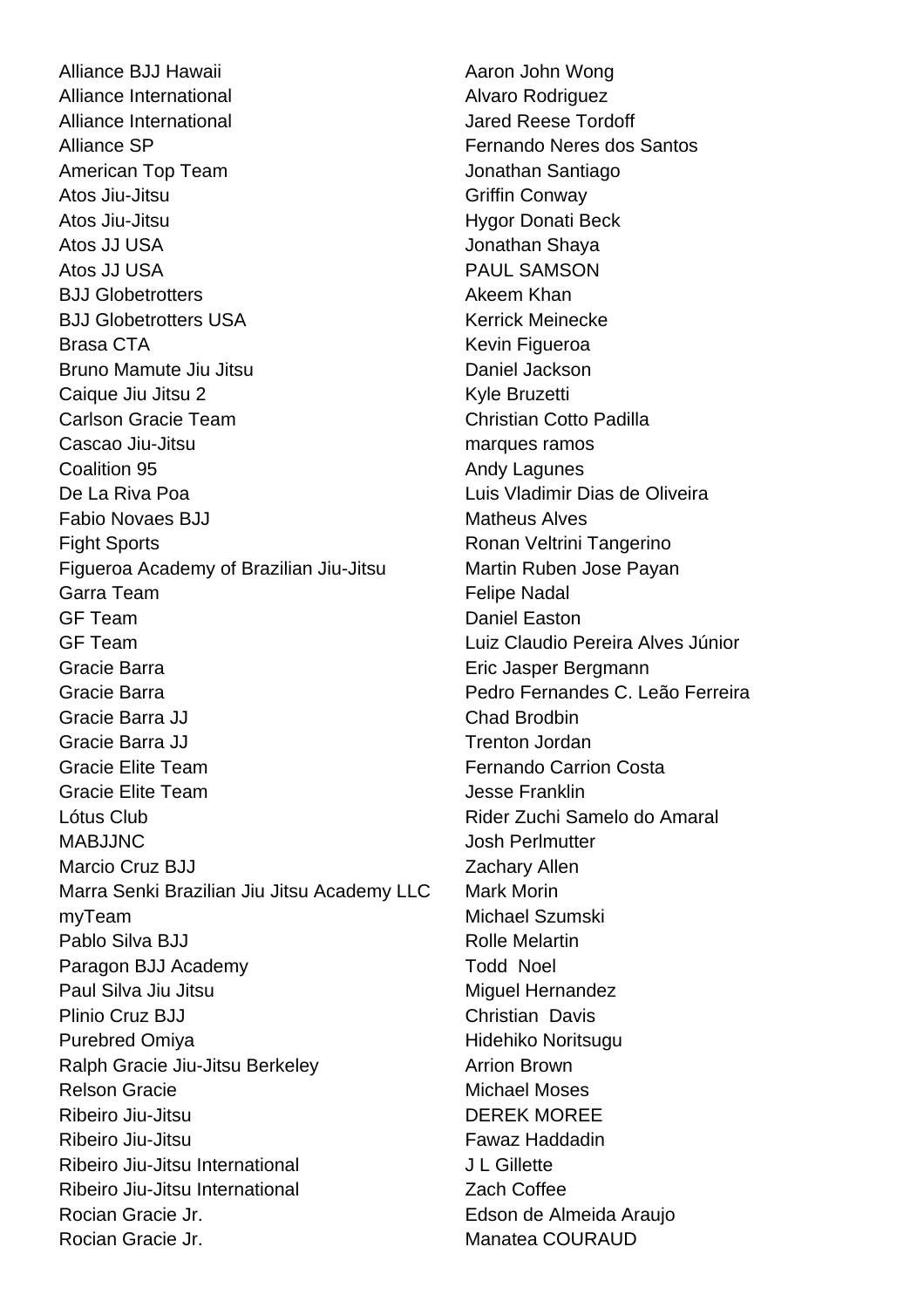- Rodrigo Resende Team Shau Lietz Sampa BJJ Academy **Alex Gomez** Sandro Batata Brazilian Jiu-jitsu **Adam Wozniakowski** Smash Gyms Jonathan Tomasian Surfight Jiu-Jitsu **Troy Simmons** The Arena and and v murad and v murad and v murad The Arena robert romo UFC Gym Christian Gonzalez Unity Jiu-jitsu **Brian Richards Total: 60**
- 

# **AZUL / Adulto / Masculino / Super Pesado**

Alliance Fábio Angnes Alano Atos Jiu-Jitsu **Eryk Anders** Atos Jiu-Jitsu Javier Zaruski Saul Australian Elite Team Alexander HungaHunga Big Brothers **Contract Structure Contract Structure Contract Structure Contract Structure Contract Structure Contract Structure Contract Structure Contract Structure Contract Structure Contract Structure Contract Structure** Brasa CTA **Amir Behlil** Brasa CTA Brasa CTA Chase McLaughlin Brazilian Top Team Brody Rawding Brazilian Top Team Dauren Kabykenov **Carlson Gracie Team Carlson Hinds** CheckMat Christopher Branson CheckMat Derek Brown Frontline Academy **Alexander Liahagen** Frontline Academy **Arnold Short Arnold Short** Gracie Barra **Serge Kaminsky** Serge Kaminsky Gracie Barra **Sevak Isayan** Sevak Isayan Gracie Elite Team **Bruno Henrique Barbosa Dos Santos** Gracie Elite Team Michael Egley Gracie Humaita USA **Jeff Powell** Kron Gracie Jiu Jitsu New Yorkuzo Takahashi Open Mat Mixed Martial Arts **Scott Bacon** Pablo Silva BJJ Axel Melartin Ralph Gracie Jiu-Jitsu Berkeley Chagnaadorj Tumurkhuyag Renzo Gracie Newark - Team Bittencourt helio sa Ribeiro Jiu-Jitsu **Benjamin Sutz** SAS Team USA Mathew Bogardus Watts MMA **Devin Gibson** Zenith BJJ Anthony Savelio Zenith BJJ Erik Rolando Perez **Total: 29**

# **AZUL / Adulto / Masculino / Pesadíssimo**

Aeterna Jiu Jitsu **Alessandro Frezza** Alliance and the contract of the contract of the contract of the contract of the contract of the contract of the contract of the contract of the contract of the contract of the contract of the contract of the contract of t Atos Jiu-Jitsu **Exites Atos Jiu-Jitsu** Eric Cruz

American Top Team  $\qquad \qquad$  Joshua Lindahl-Rozinsky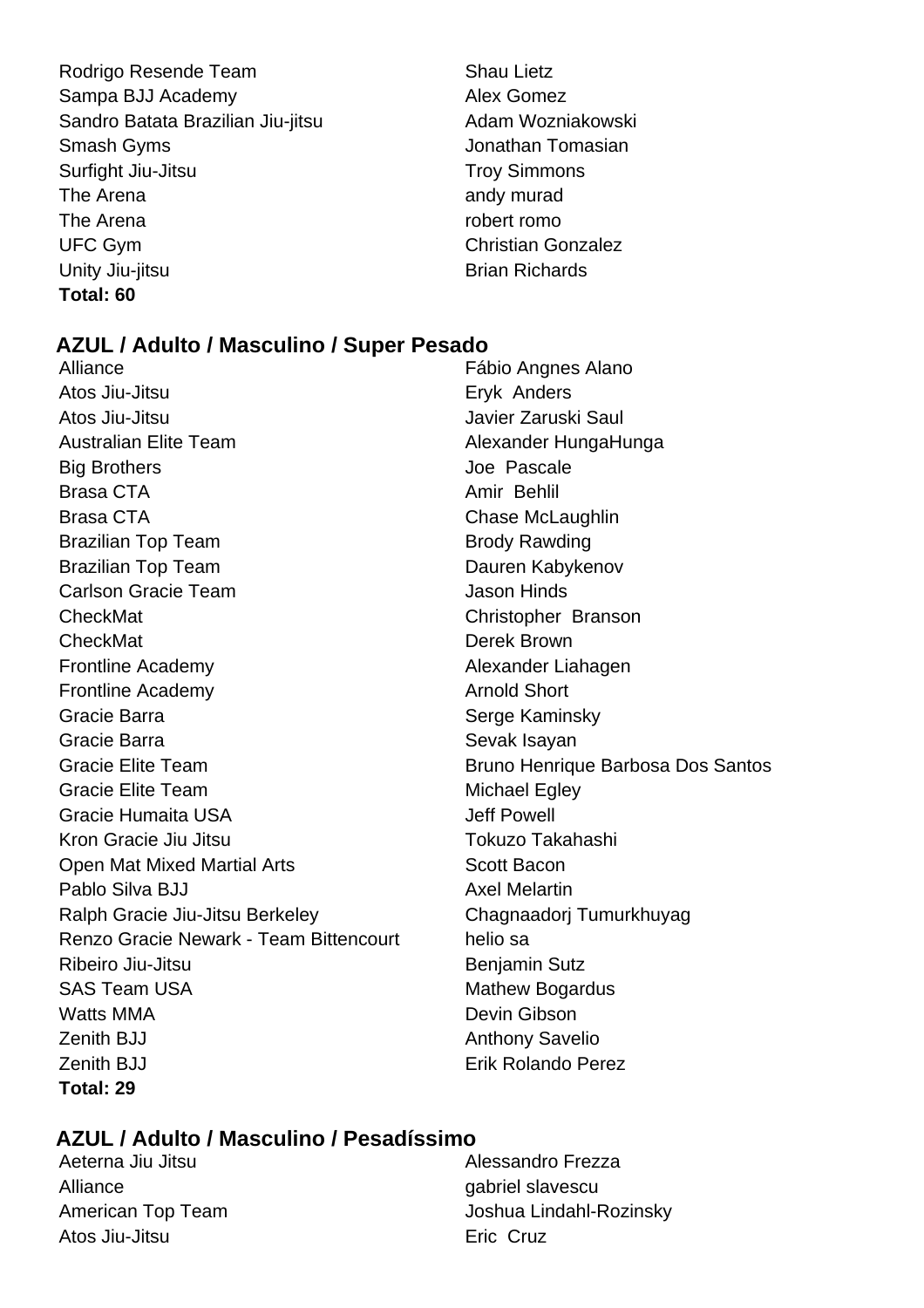Atos Jiu-Jitsu **Matthew Bernard** Babalu's Iron Gym **Babalu's Iron Gym** Ricardo N. Camarero Esparza Brea Jiu-Jitsu **Richard Andrade** Carlson Gracie Canada William Edwards Carlson Gracie Team **Diego Vasquez** Carlson Gracie Team **Zachary Smith** CheckMat is a contract to contract the contract of the contract is a set of the contract of the contract of the contract of the contract of the contract of the contract of the contract of the contract of the contract of th Cleber Jiu Jitsu Gustavo de Oliveira Clinch Academy Jeffrey Courtney Evolution Brazilian Jiu-Jitsu **Eric Chibuluzo** Fight Sports Christian Rafael Leiva GF Team Chad Lutu GF Team **Pedro Alex dos Santos Pimenta** GF Team California **Bradley Burkett** Gracie Barra **Douglas da silva savi** Douglas da silva savi Gracie Barra **Leslie Owusu** Gracie Barra JJ Chris Wohler Gracie Barra JJ Ronnie Castro Gracie Elite Team Brock Wenbourne Gracie Humaita **kyle ziemann** Gracie Humaita Paul Kantner Olszewski Infinite Jiu Jitsu Chris Roberson JCBJJ Jory Ballesteros Lovato Jiu-Jitsu **Joshua Giza** Mike Moses' Competition Team James Young Mongolian BJJ Ariunerdene Batbayar Mongolian BJJ Tuguldur Bayarsaikhan Port City MMA **Kevin Powe** Kevin Powe Renato Tavares Association Taylor Kettler Revolution Doio Nicholas Hart Ribeiro Jiu-Jitsu **Matthew Cox** Ribeiro Jiu-Jitsu **Tony Tesone** SPMA steven rudic Street Sports BJJ Justin Drello **Total: 39**

# **AZUL / Adulto / Masculino / Absoluto**

**Total: 4**

# **AZUL / Adulto / Feminino / Galo**

Alliance Cindy Lieu Amazonas Rice Bros BJJ Daniell Elizabeth Rosch Atos Jiu-Jitsu **Atos Jiu-Jitsu Eurana Evilyn de Machado Braga** 

PSLPB Cicero Costha **Arthur Gomes Maran Mangabeira** Arthur Gomes Maran Mangabeira

Brazilian Power Team Euclides Florival Ferreira de Castro Gracie Elite Team  $\qquad \qquad$  Jackson Rubens Pinheiro Guigo BJJ Jonnatas Gracie Araujo da Silva PSLPB Cicero Costha Gustavo Espindola Batista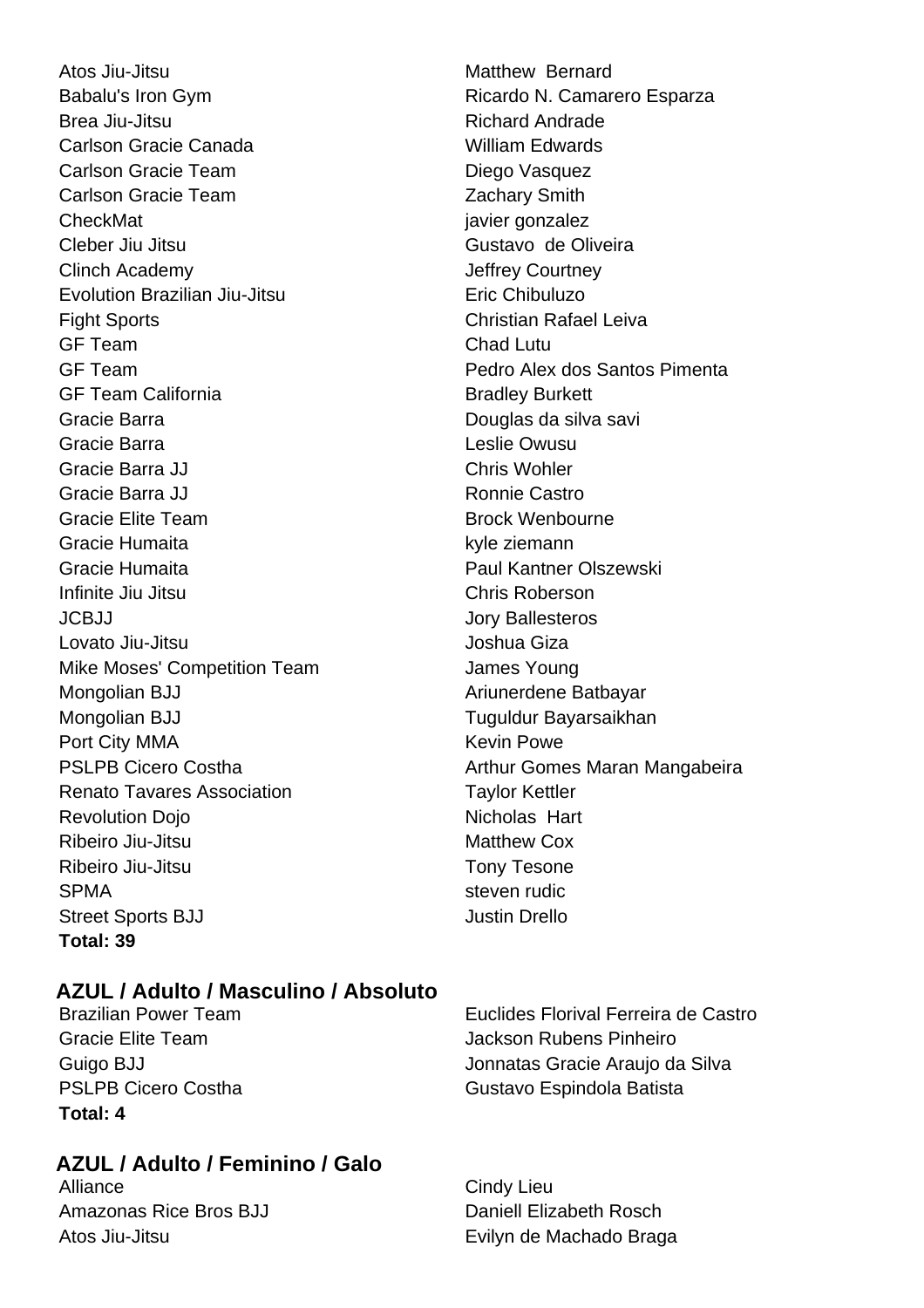Atos Jiu-Jitsu **Margarita ochoa** Brazilian Power Team International laetitia boes Elite Brazilian Jiu Jitsu Redmond Maryam Romani Evolve Mixed Martial Arts **Kimberly Wansiri Slider** Gracie Barra **Amber Rymarz Amber Rymarz** Gracie Barra **Anni Anni Anni Anni Anoushian** Gracie Barra JJ Ayong Kim Gracie Elite Team **Falyn** Swerer Gracie Elite Team Fernanda Duarte de Oliveira Knuckleup **Jessica Duncan** Nova União Jennifer Bann Nova União **Keiko Akamine** SPMA Daphne Cuniowski Tri-Force Jiu-Jitsu Academy **Internal and Science Internal and Internal According Internal According Internal According Internal According Internal According Internal According Internal According Internal According Interna Total: 17**

# **AZUL / Adulto / Feminino / Pluma**

Alliance International Elizabeth Chastain Alliance International and all alleged version of the series of the United States and Alliance International Alliance SP Luana Bastos de Andrade Atos Jiu-Jitsu **Taylor** Segovia Brasa CTA **Aino Tuominen** Brazil 021 International Sydney Parrott CheckMat Ana Clara Vicente Paizan CheckMat Neda Khezerian Fairfax Jiu Jitsu Jessica Cardwell GF Team Crystal Demopoulos GF Team Karina Diaz De Leon Gomez GF Team California Thaina Wisniewski de Freitas Gracie Barra **Pamela Aragon** Gracie Barra **Sheryl Thonar** Sheryl Thonar Gracie Elite Team Nina Navid Gracie Humaita Danielle Shadroff Gracie Humaita Larissa Campos Carvalho Lister Glover Jiu Jitsu Juliana Miller Marra Senki **Angelica Arrambide** Ogawa Jiu Jitsu **Keiko García Nakaganeku** Ribeiro Jiu-Jitsu **Vicky Hoang** Team Lloyd Irvin **Roya Daryishian** Team Tooke Mixed Martial Arts **Martial Arts** Maribel Ramirez **Zenith BJJ** Alexandria Whitlock **Total: 26**

# **AZUL / Adulto / Feminino / Pena**

Abusado Team **Andrea Fahl** 

Alliance Erika Ontiveros Sánchez Alliance Shantel Ilima Uhiwalani Hose-Fernandes

Agnaldo Goes **Sabrina Vasconcellos Nascimento Alves** Sabrina Vasconcellos Nascimento Alves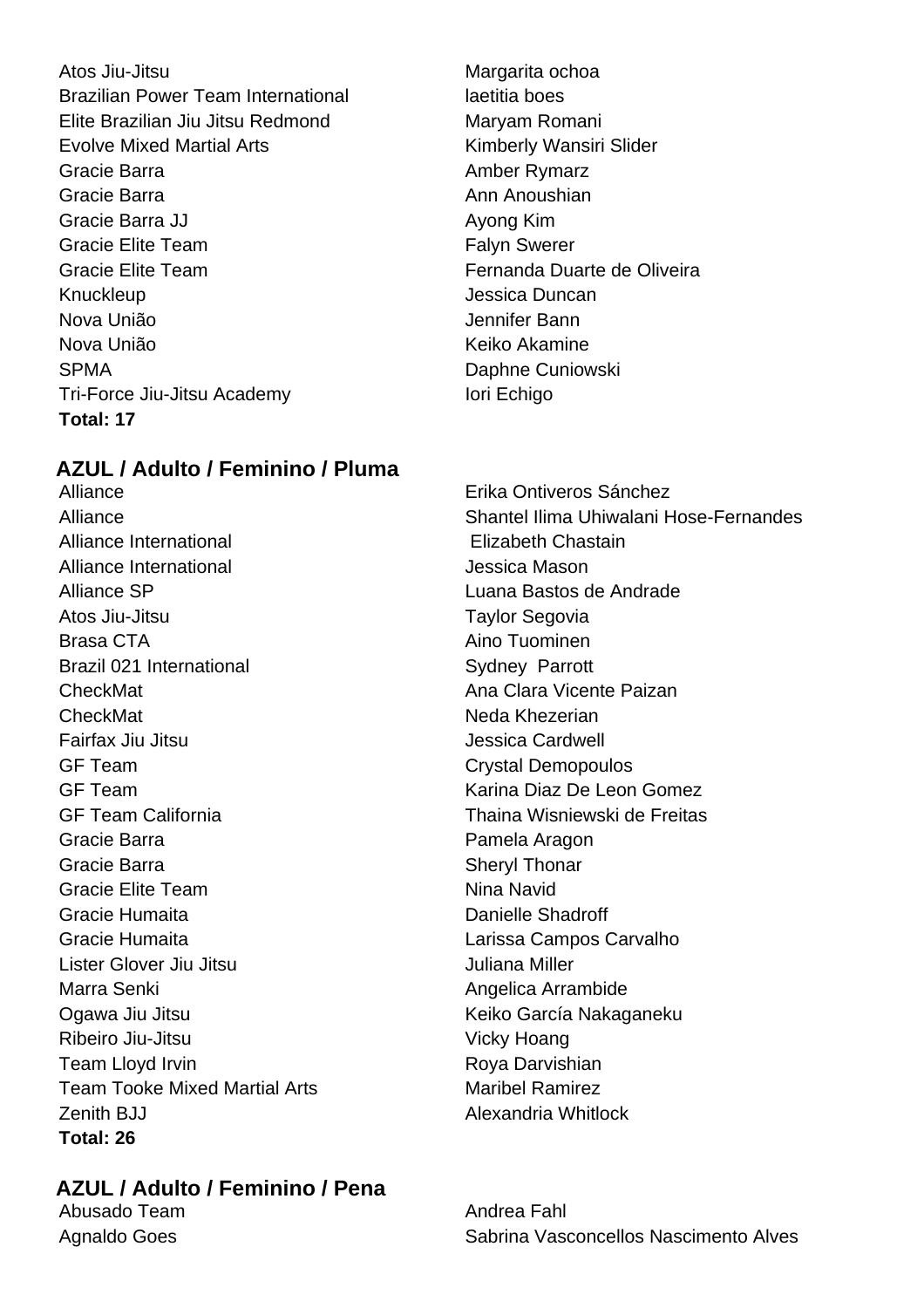Alliance **Charlene Barretto** Alliance **Paulete Celebrado** Alliance International **Caroline Collins** Atos Jiu-Jitsu isabel na kanadaran sekara jennifer perez Caique Jiu-Jitsu **Sarah Stump** Cascao Jiu-Jitsu **Morgan Miller** Morgan Miller CheckMat ashley yoder **CheckMat** CheckMat **Quena Soruco** CheckMat International Deborah Rodriguez Cunha CheckMat International and Helene Louis CheckMat USA Tatiana Suarez Coalition 95 Lilian Cox David Jacobs Jiu-Jitsu Team Amanda Riggs De La Riva International New York Charles Krista Latvala Dethrone Brazilian Jiu-Jitsu Celeste Gage Elite Mixed Martial Arts **Kristine Heines** Fenix BJJ Manchester/ NH Amber Fournier GF Team **Karine Vieira Aguiar** Karine Vieira Aguiar Gracie Barra **Rene Grobecker** Rene Grobecker Gracie Barra Vivian Luna Gracie Elite Team **Eleanor Bautista** Gracie Elite Team Tracy Pham Gracie Humaita Gabrielle McComb Lima Gracie Humaita Lyanne Perez Gracie Humaita Las Vegas Sara Kathryn Pedley Hong Kong Jiu-Jitsu **Annie Ramirez** Annie Ramirez Jiu Jitsu Factory **Rose-Marie el Sharouni** Mike Moses' Competition Team Candida Martha Mongolian BJJ **Calculation** Christian Christian Christian Christian Christian Christian Christian Christian Christian Christian Christian Christian Christian Christian Christian Christian Christian Christian Christian Chri Mongolian BJJ Saranzul Amgalan Nova União **Moravia Widmer** Moravia Widmer Prime Jiu-Jitsu Center **Mo Black** Mo Black Renato Tavares Association Rebecca Hardy Renzo Gracie **Faye Farrales** Faye Farrales Ribeiro Jiu-Jitsu **BETTY** SOM Ribeiro Jiu-Jitsu **Meagan** Curran Striker Fight Center **Jennifer Ashley Darr** Team LDMA **Alexis** Andrade Team Lloyd Irvin Nicholle Stoller Vamos Brazilian Jiu Jitsu **Elizabeth N. Cornejo** Zingano Brazilian Jiu-Jitsu Mallory Martin **Total: 44**

GF Team Mayra Gabrielle Negreiros Abrahão

# **AZUL / Adulto / Feminino / Leve**

Alliance **Roberta Marocco** Roberta Marocco Alliance International Nicole Iglesias

Alliance Victória Loureiro Ulrich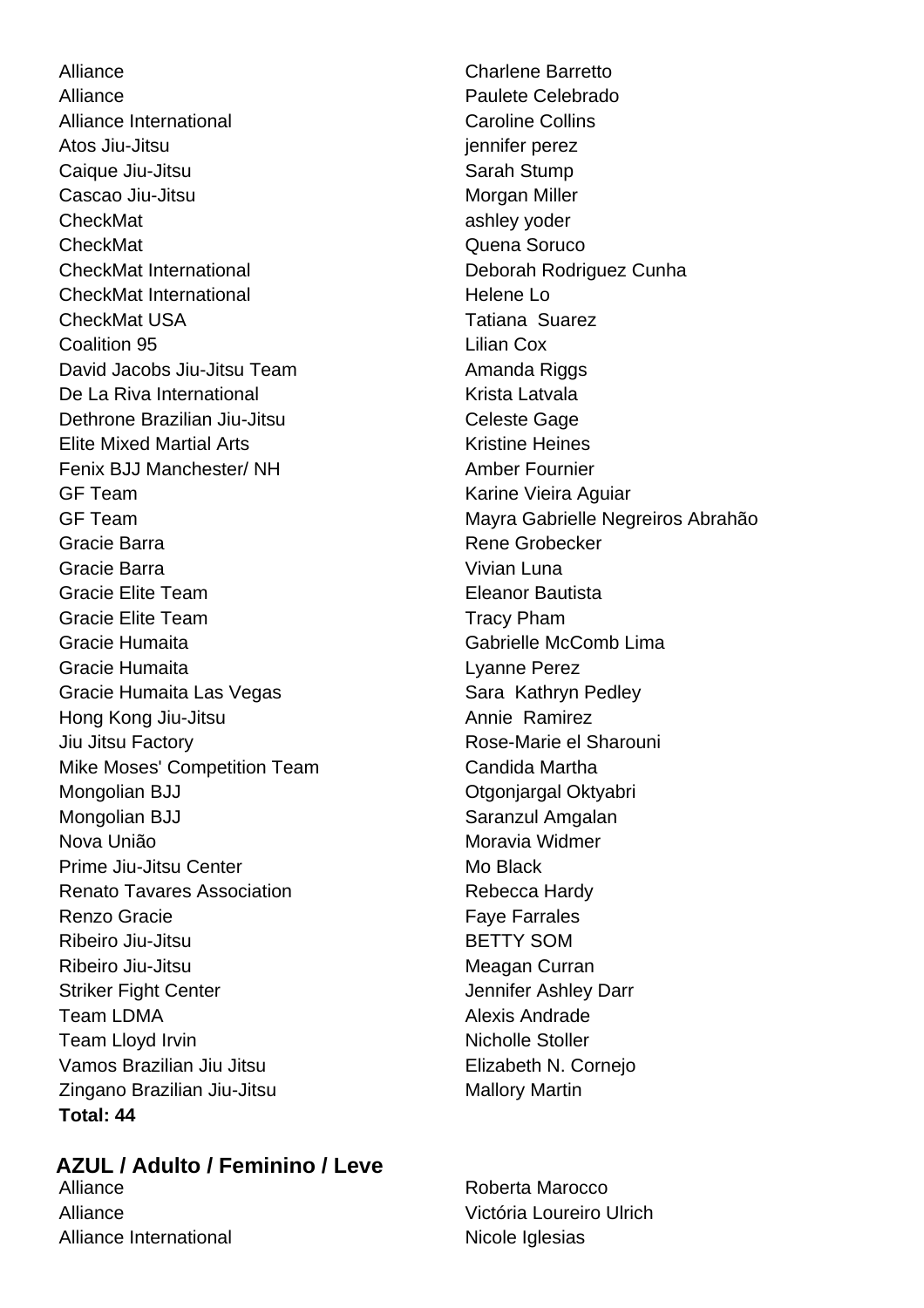Alliance International Suvi-tuuli Koikkalainen Alliance JJ Christin Osborn American Top Team Audrey Hernandez American Top Team Molly Bowser American Top Team - West Palm Beach Anna Hyvarinen Anchorage Brazilian Jiu Jitsu **Theresa Dutchuk** Atos Jiu-Jitsu **Madison Chase Owning** Madison Chase Owning Atos Jiu-Jitsu **Tricia Harrell** Atrium Brazilian Jiu-Jitsu **Priscilla Rodrigues Nobre** BJJ Team Basel Svenja Juffernbruch Bonsai JJ - Chicago Claire North Carlos Sapao BJJ Silvana Gaglioti CheckMat **Exercise Exercise CheckMat** Fabricio International Team - FIT Ruba (Fuad Musa) Nicola Alsayegh Fight Sports Clarissa Rosa Flavio Teixeira Jiu-Jitsu Geovana de Freitas Malta Gracie Barra Natalie Van Hamersveld Gracie Elite Team Lara Gabriella Silva Parra Gracie Elite Team **Marianella Ruiz** Gracie Humaita **Maiara Angelica de Oliveira Silva** Gracie Humaita **Mary Wildner** Mary Wildner Gracie Humaita Winnipeg **Kirby Ann Lorraine Cote** Icon BJJ Charlotte Guarino Lotus Club Jiu-Jitsu Spain Velka Torres New Breed Academy **Jenny lopez-armenta** Nova União **Kanani Guerra** Nova União **Maria Clara de Moraes Valle** PGK Training Center **Illa Erickson** Presa BJJ Audreyana Garcia PSLPB Cicero Costha **Alix Cornu** Ribeiro Jiu-Jitsu **Anaelle Le Dorze** Ribeiro Jiu-Jitsu **Heather Woods** Ribeiro Jiu-Jitsu International Nayera Abdelrahman Sandro Batata Brazilian Jiu-jitsu **Rebekah VonSchriltz** SAS Team USA Stephanie L. Hoey Team LDMA Cora Lynn Sanders Team Lloyd Irvin Vannessa Nancy Griffin Yemaso Brazilian Jiu Jitsu Allicia Gonsolin Zenith BJJ Kristi Exstrom **Total: 42**

# **AZUL / Adulto / Feminino / Médio**

Atos Jiu-Jitsu Emily Sheil Atos JJ USA Paige Farley Brasa CTA **Amanda** Jung

Abusado Team **Andrea Ferdinand** Atos Jiu-Jitsu **Angela Santos** Angela Santos Atos JJ USA **Amanda Castillo**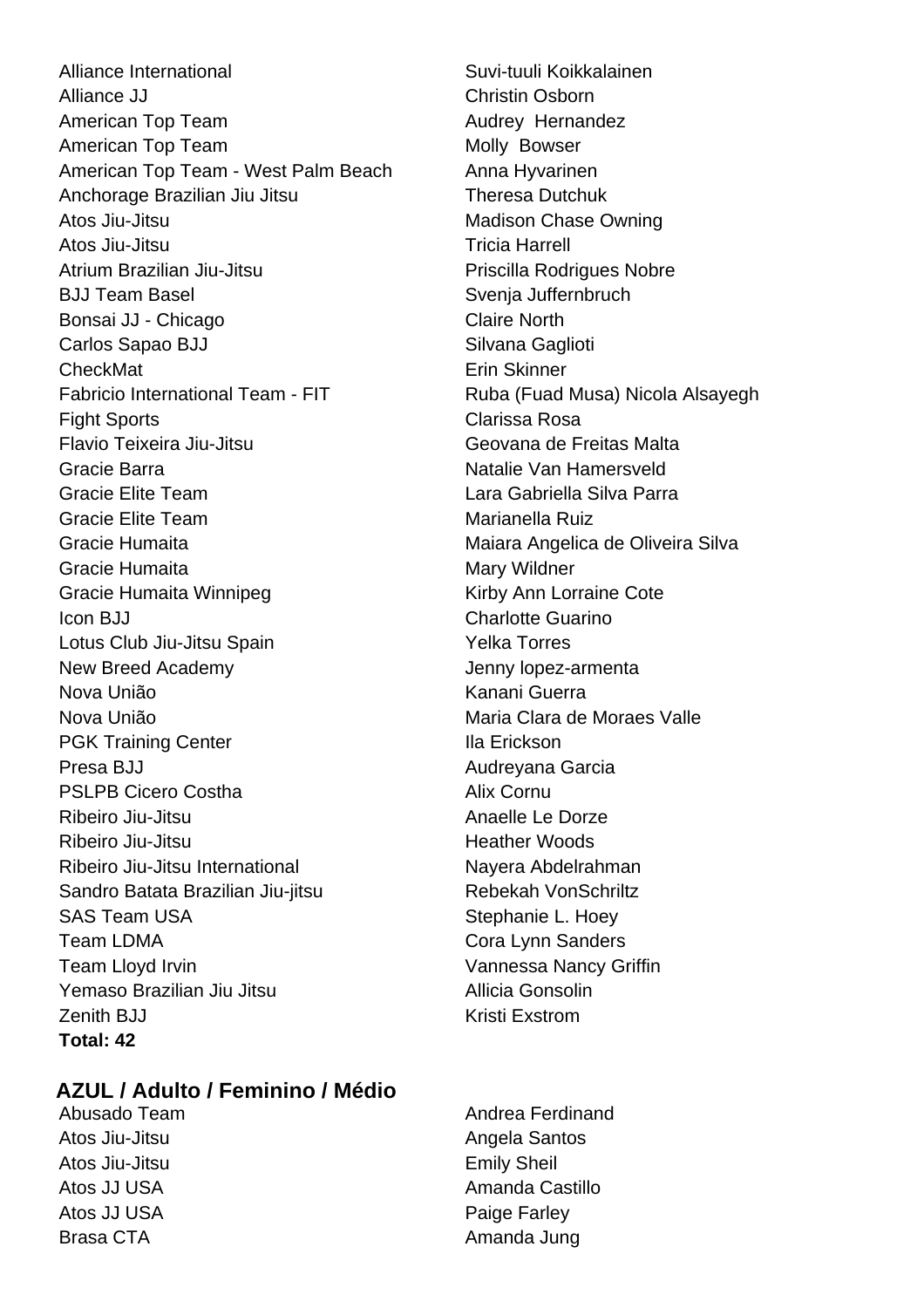Cassio Werneck BJJ Katia Monterrey CheckMat **Ambar Villagrán** CheckMat Monique Cabrera CheckMat International Biti Nguyen CheckMat International CheckMat International Carolina Wong CheckMat USA Giovana Bocchi Juliao Clark Gracie Jiu Jitsu Academy Gabriella Ripepi Gracie Barra Christa Cassis Gracie Barra Katharine Patroch Gracie Elite Team Ane Svendsen Gracie Elite Team **Kimberly Pinske** Gracie Humaita Genevieve Rae Bennett Souza Guigo BJJ **Andressa Mezari Cintra** Jaco Jiu-Jitsu **Halie Tucker** Joe Moreira Jaime Sterling McCall MMA Verena Gasparin Arus Nova União Emily C. McGivern Nova União vanessa maria varela pereira Ribeiro Jiu-Jitsu **Jackie First** Ribeiro Jiu-Jitsu **Nicholas Sarah smith** SA Brazilian Jiu-Jitsu Alexandra Turnbull Wand FT Gold Team Kellie Nesto **Total: 28**

# **AZUL / Adulto / Feminino / MeioPesado**

- Aloisio Silva BJJ Eliana Garcia Atos Jiu-Jitsu Amelia Lui BJJ Globetrotters **Barbara Ruiken** Brazilian Top Team **Karing Larouche** Karine Larouche Carlson Gracie Team Courtney Mackenzie CheckMat **Priscila Tragueta Petry** CheckMat **Riina Minkkinen** Colibri Pauline Orozco Fabricio International Team - FIT Rana Qubbaj Fight Sports Juliana da Rosa Pereira Gouveia Gracie Barra Laura Barker Gracie Elite Team Amber Leibrock MABJJNC Alejandra Gonzalez Purebred Jiu Jitsu Guam **Jayronne Keleneka Gandaoli** South BJJ **Heather Caylor** Team Lloyd Irvin **Michelle Welti Total: 16**
- 

# **AZUL / Adulto / Feminino / Pesado**

Amazonas Rice Bros BJJ Kiana Brede Atos Jiu-Jitsu Demi Lee Butler

Alliance **Amanda Cristina Alves da Silva** Alliance Bruna Kamylla de Souza Lima da Costa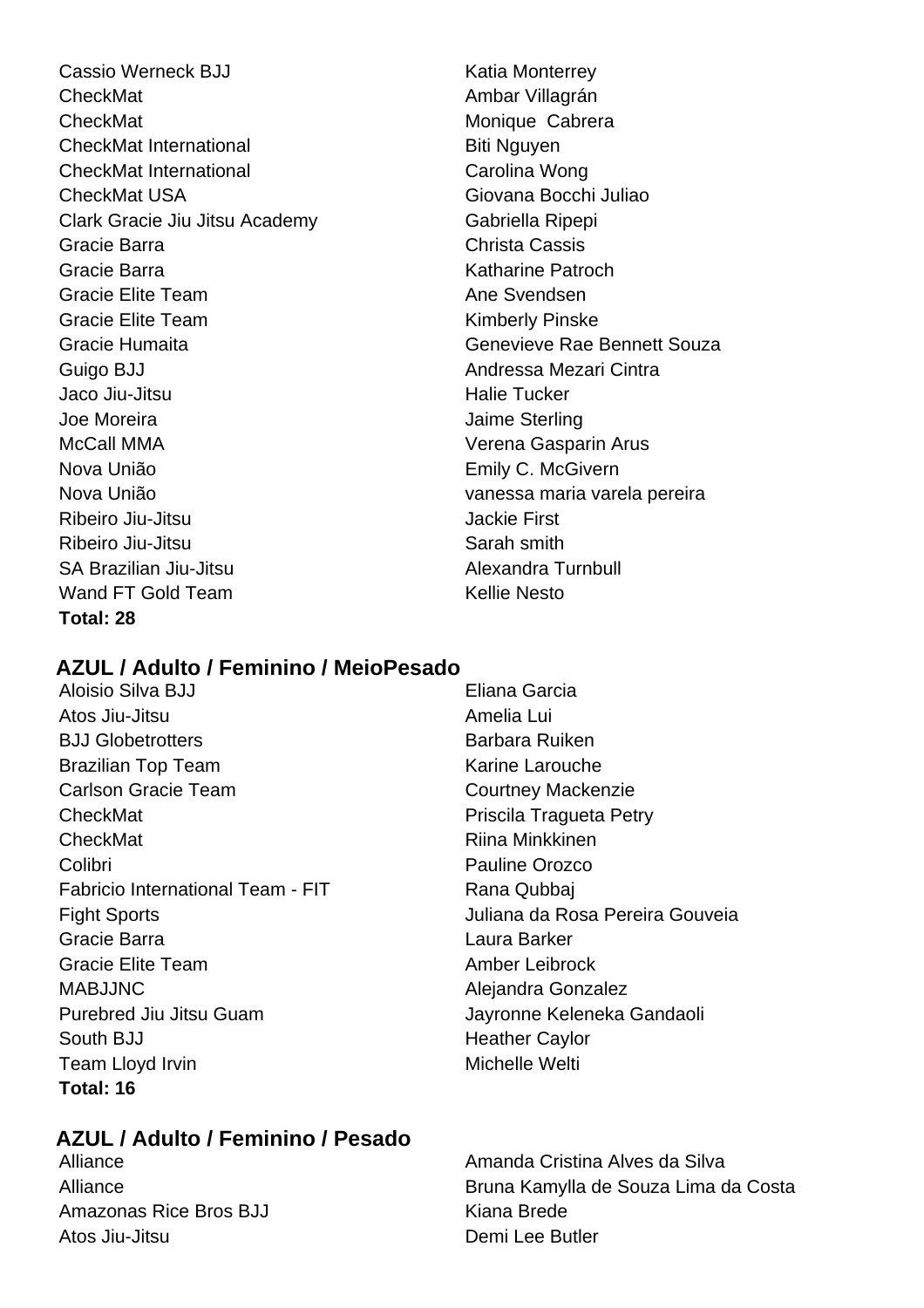- BJJ Pecs Nikoletta Szmolka Brazilian Top Team Samantha Mc Manus Carlson Gracie Team **Kristin George** Kristin George Dustin Akbari BJJ **Elizabeth Foster** Dynamix Fighting Sports **Edith Johanna Sand** Evolution Brazilian Jiu-Jitsu **International States** Isabelle Sarah M.E. Farley Gracie Barra **Leandra Poole** Nova União Tammy Lorraine Emmsley Team Edson Carvalho Team Toni Geiger Travis Lutter Brazilian Jiu-Jitsu Makenzie Michell Nunnally **Total: 14**
	-

# **AZUL / Adulto / Feminino / Super Pesado**

- Fabricio International Team FIT Lama H. Sh. Qubbaj Jean Jacques Machado BJJ JoAnna Smith Maromba Academia International medicing shantelle thompson Mike Moses' Competition Team Elizabeth Becker Mike Moses' Competition Team Suzanne Beall Mongolian BJJ Jargalsaikhan Oktyabri The Arena **Danielle Stein Martinez Total: 7**
- 

# **AZUL / Adulto / Feminino / Absoluto**

CheckMat **Priscila Tragueta Petry** Gracie Humaita Gabrielle McComb Lima Maromba Academia International medicing shantelle thompson Team Lloyd Irvin **Michelle Welti** Michelle Welti **Total: 4**

# **ROXA / Adulto / Masculino / Galo**

Alliance Hiago Gama Sousa Atos Jiu-Jitsu **Eros** Baluyot Atos Jiu-Jitsu **Stewart Nicoll** Atos JJ USA Juliano Bispo de Moraes Atos JJ USA Lee Rosenfield Axis Jiu-Jitsu **Hiroki** Sugimoto Carnicella MMA **Frank Pino** CheckMat Marko Oikarainen **Coalition 95 Arthur Salcido Cantul** Dethrone Brazilian Jiu-Jitsu **Abel Santos** GF Team **Matheus Viana Magalhães** Matheus Viana Magalhães Gracie Barra **Kitt Canaria** Gracie Elite Team Andrew Lam Gracie Jiu-Jitsu Pedro Sauer Team Deandre Corbe Jean Jacques Machado BJJ Michael Gatus Lotus Club Jiu-Jitsu **Anthony Frank** Lotus Club Jiu-Jitsu Joe Gomez North Vancouver B.J.I Matthew De Groot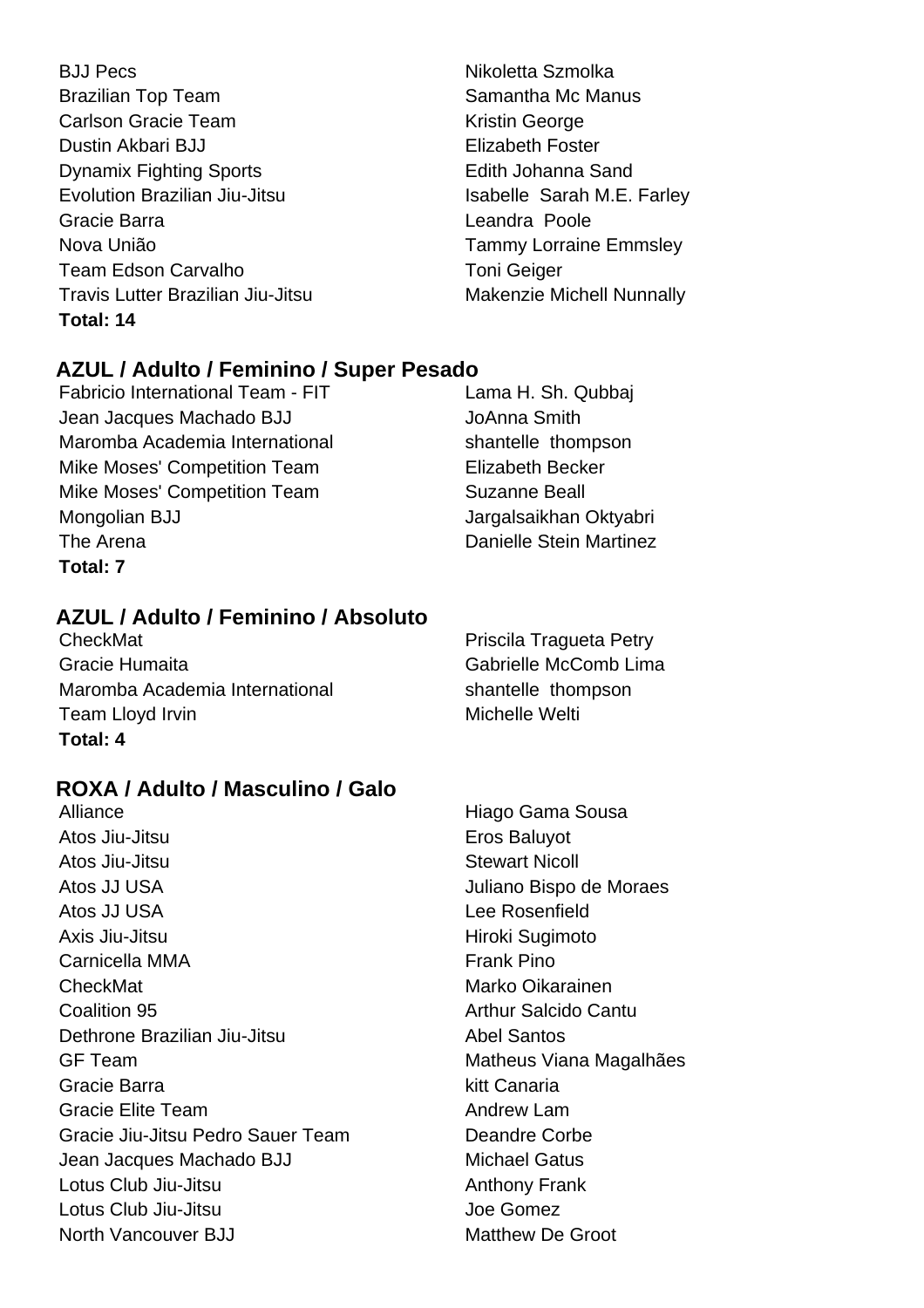- Nova União **Nova União** Daniel Rodriguez Nova União **Nova União** e contra um provincia e o Octavio Flores One World Jiu Jitsu Nam Ngo Renzo Gracie **Accessity** Contract and Technology Jose Rodriguez Team Lloyd Irvin **Cory Walker** Tucson BJJ Santos Rivera Watts MMA **Robert Merritt** Zenith BJJ Kevin Ortiz **Total: 29**
- Ogawa Jiu Jitsu  $\Box$  Jackson de Meneses Dakujaku Walter Ryan Gracie Team Cleber de Sousa Fernandes Team Lloyd Irvin **Team Lloyd Irvin** Christopher Duyquan Tran

# **ROXA / Adulto / Masculino / Pluma**

Alliance Andres Arturo Bonilla Alvarez Alliance International and a long Lim American Top Team American Top Team American Top Team Suraj Budhram Atos Jiu-Jitsu **Nicholas Anthony Bohli** Atos Jiu-Jitsu Pablo Mantovani Dutra Atos JJ International Samuel Franchi Atos JJ International Taku Ishii Atos JJ Rio Claro **Mihai Handrea** Atos JJ USA **Alexis Fonseca** Atos JJ USA Maxim Ruvinsky Axis Jiu-Jitsu Takafumi Sano Axis Jiu-Jitsu Tetsuya Kitazoe Axis Jiu-Jitsu Japan Gaku Miyazaki Brasa / CTA / RT **William Pierre Burkhardt** Brasa CTA **Edwin Barooni** Brasa CTA Jonathan Halibas Pastrano Carlson Gracie Team Brian Chang Carlson Gracie Team News 2008 Kevin Cruz CheckMat Jonata Gomes Ramos CheckMat Steve Shipinkas Coalition 95 Jose Leon Coalition 95 Shane Torres Coalition 95 BJJ Will McTighe De La Riva Korea **Inyoung Choi** Fight Sports **Brandon J Mueckl** Fight Sports **carlos** florez GF Team Mehdi Allaoui Gracie Barra **Maximilian** Goldberg **Maximilian** Goldberg Gracie Barra JJ Patrick Roxas

Alliance Roberto Martin Castillo Gabela Escola de JJ Leão Teixeira **Pedro Paulo Dias Clementino** GF Team **Matheus Evangelista Gonzaga** Matheus Evangelista Gonzaga Gracie Barra João Pedro R. M. Soeiro Figueiredo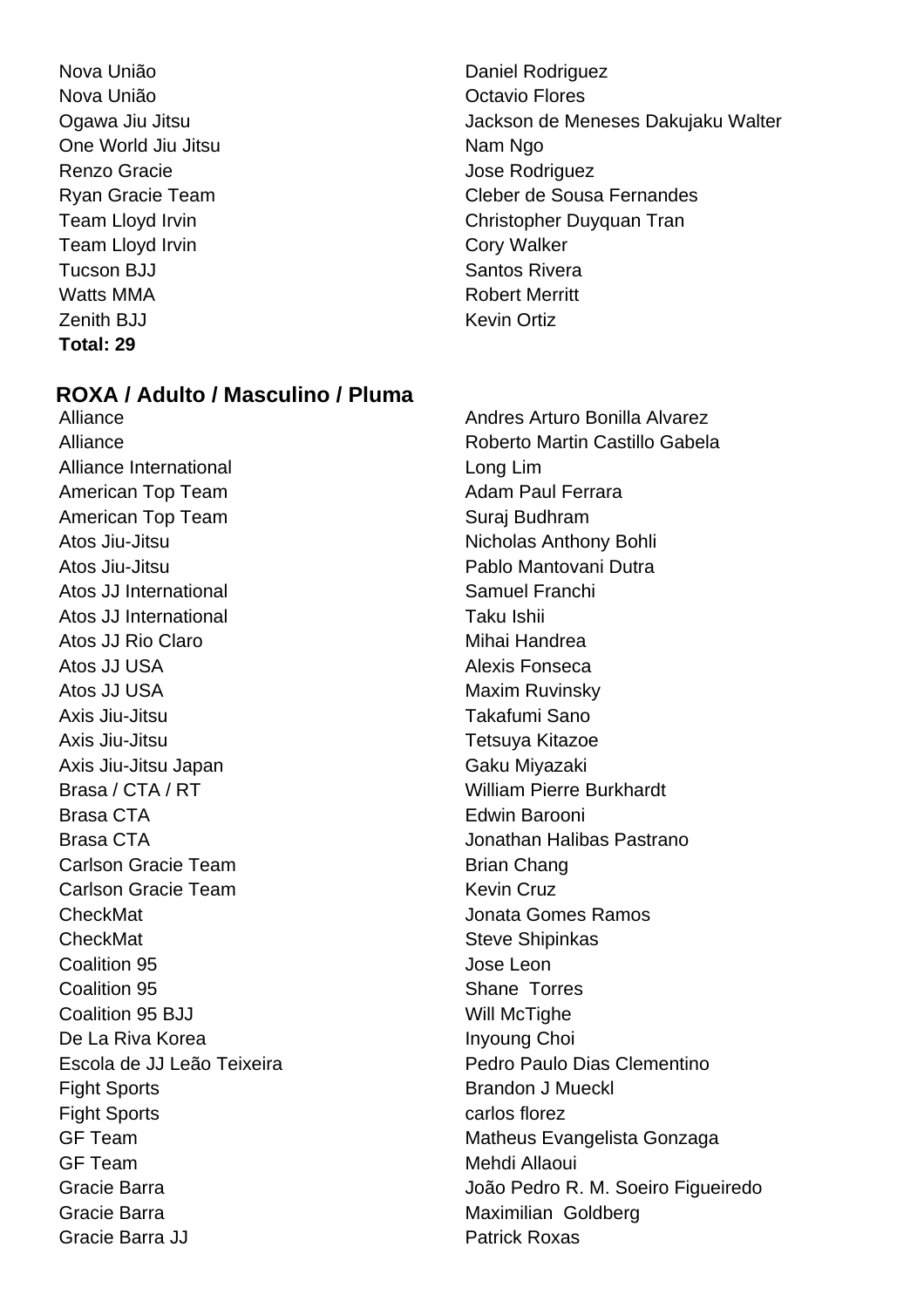Gracie Elite Team **Daniel Sena Paulino** Gracie Humaita Gabriel Munoz Gracie Humaita **Gracia** Joey Walters Infight Jiu-Jitsu **Allan Augusto Gadelha** Jean Jacques Machado BJJ **Eric Alonzo Medina** MABJJNC Brian Valdez MABJJNC Tomas Salas III Maromba Academia International Mikael Yahaya North Vancouver BJJ **Jean-marc De Groot** Nova União **Nova União** Daniel O'Donnell Nova União **Nova União** Rodrigo Costa Nova União International Victor Jackson Power MMA Clayton Carpenter Presa BJJ Josue Rodriguez Purebred Jiu Jitsu Guam Ray Paul Jardon Ribeiro Jiu-Jitsu **National Sam Mc Nally** Ribeiro Jiu-Jitsu Vincent Saenz Ribeiro Jiu-Jitsu Brasil Dion Wu Ribeiro Jiu-Jitsu International **International** James Segars Ribeiro Jiu-Jitsu International **Ribeiro II** Reuben Sagman Shima Brazilian Jiu Jitsu Academy Taiki Ozaki Team Jucão USA Apollo Castillo Team Lloyd Irvin **Malachi** Edmond Teixeira Garcia BJJ **Version Community Community** Jesse Matsumi Velazquez The Arena **David J** Viera Unity Jiu-jitsu **Edwin Ocasio** Vitor Shaolin **Andres Poveda** Zenith BJJ John Freeman **Total: 62**

# **ROXA / Adulto / Masculino / Pena**

Action & Reaction Mixed Martial Arts Toronto Arther Chandramohan Action & Reaction Mixed Martial Arts Toronto Kevin Wheeler Action and Reaction Mixed Martial Arts **Graham Peckham** Alliance **Caio Henrique de Lima Wolga** Alliance João Paulo Gonçalves Neto Alliance Atlanta **Sung Chul Shin** Alliance BJJ Hawaii **Erickson Santos** Alliance Ecuador **Nicolás Jarrín Griialba** Alliance International Felipe Linhares Arruda Alliance International **Gurdip Singh Rangi** Gurdip Singh Rangi Alliance Porto Alegre Murilo Guimarães do Amaral Alliance RJ Lucas de Araujo Gomes Alliance SP Gabriel Corrêa Bergami Amazonas Rice Bros BJJ Di workman American Top Team **Jacob Michael Ferrara** American Top Team **Kekoaikaika Fonseca** Atos Jiu-Jitsu Mason Monsevais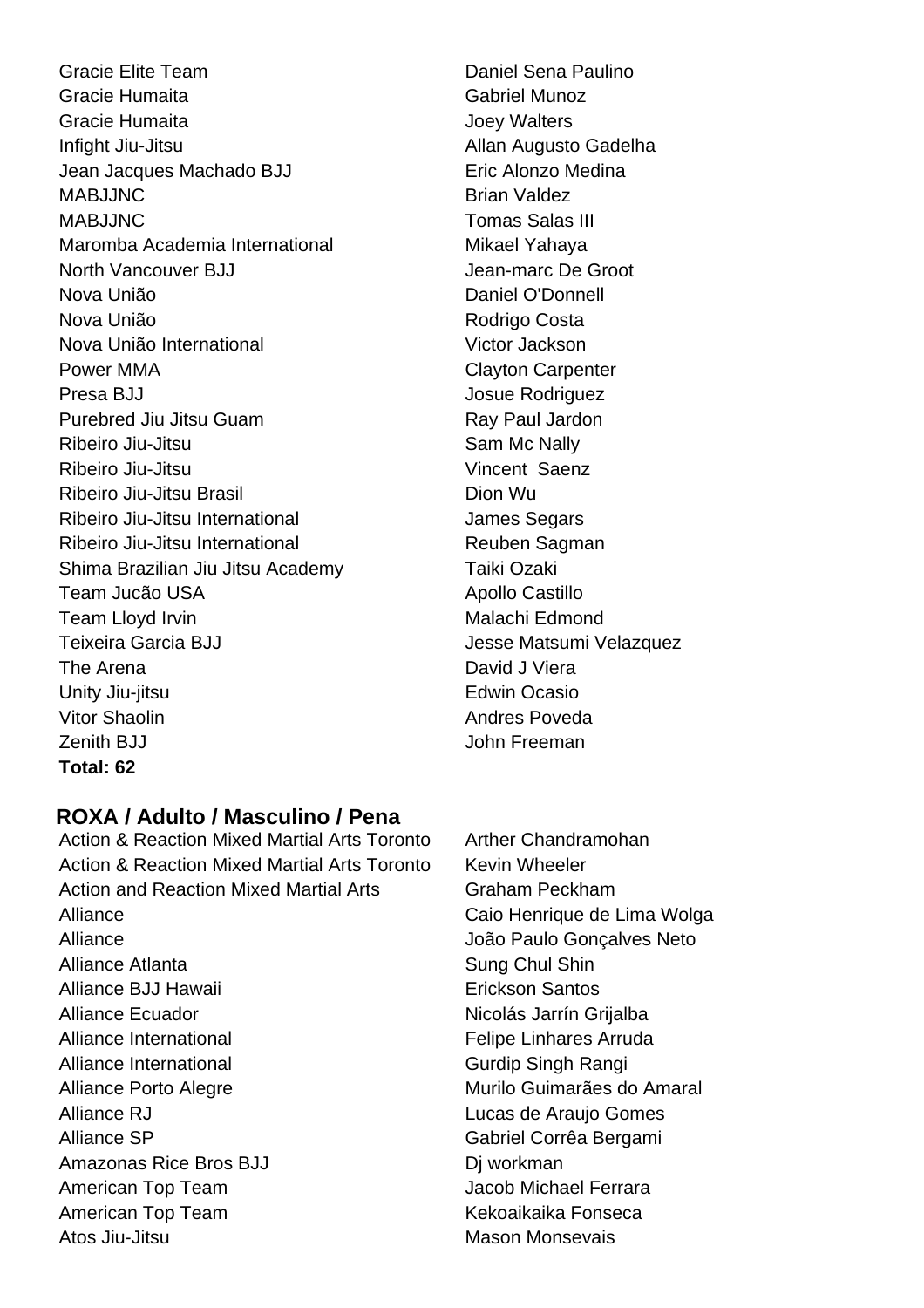Atos Jiu-Jitsu **Spencer Nogawa** Atos JJ International **Ian Delizo** Atos JJ International **Atos 3** Ronaldo Francisco Vergel de Dios Atos JJ Rio Claro **Eric Nease** Atos JJ Rio Claro **Jonathan Tanap** Atos JJ USA **Abdel-Majid Faouri Abdel-Majid Faouri** Atos JJ USA **Anthony Pinedo** BJJ Revolution Team **Eunsoo Kim** BJJ Revolution Team Jonathan Naranio Bon Sai JJ wilton Alves de Carvalho Brasa / CTA / RT **Tuomas Kokkonen** Brasa CTA **Alfonso Flores** Brasa CTA **Elton Cauã Rodrigues Nantes** Bruno Bastos Association **Curtis Eugene Montier** Carioca Team Doriandson de Lira Talmaturgo Carlson Gracie Team Lee Renaut Centro de Treinamento de Maringá - CTM José Guilherme Correa CheckMat David Chau CheckMat Paulo Danilo da Silva Grube CheckMat International Frederico de Barros Bittencourt CheckMat International Richard Santos Alvarez Detroit Jiu-Jitsu Academy **Alex Hodi** Fabio Clemente BJJ Sen Wei Horng Fabio Novaes BJJ **Patrick Charles Hamilton III** GF Team Gialysson Adão Silva Freitas GF Team Matthew Romino Fox GF Team California and a study of the Jordan Larsen GF Team California **Robert Galluccio** Gracie Barra **Arian de Melo Macêdo** Arian de Melo Macêdo Gracie Barra Lucas Sette C. Valente Tobias Gracie Barra BJJ Bilal ahmad Gracie Barra JJ David Kohler Gracie Barra JJ Kelly Cook Gracie Elite Team **Jordan Preston** Gracie Elite Team Joseph Guerrero Guerilla Jiu-Jitsu of Houma **Harman Khatkar** Guerrilla Jiu Jitsu Devon Martinez Guerrilla Jiu Jitsu Jaime Maure Veloria Jr. Guigo JJ International Enrique Rizo Patrón Heroes Martial Arts Edward Nicholas Borbon Hilti Tommi Tapio Pulkkanen Jorge Pereira Jiu-Jitsu Club Juan Sandoval Kimura BJJ **Xaryova American State According State According State According State According State According St** New Breed Academy **Construction** Jonathan Medina Nova União **Nova União** Daniel Lawson Nova União Tyson Antillon Nova União International Thiago da Rocha Gomes Calixto Paragon BJJ Academy Javier Cardenas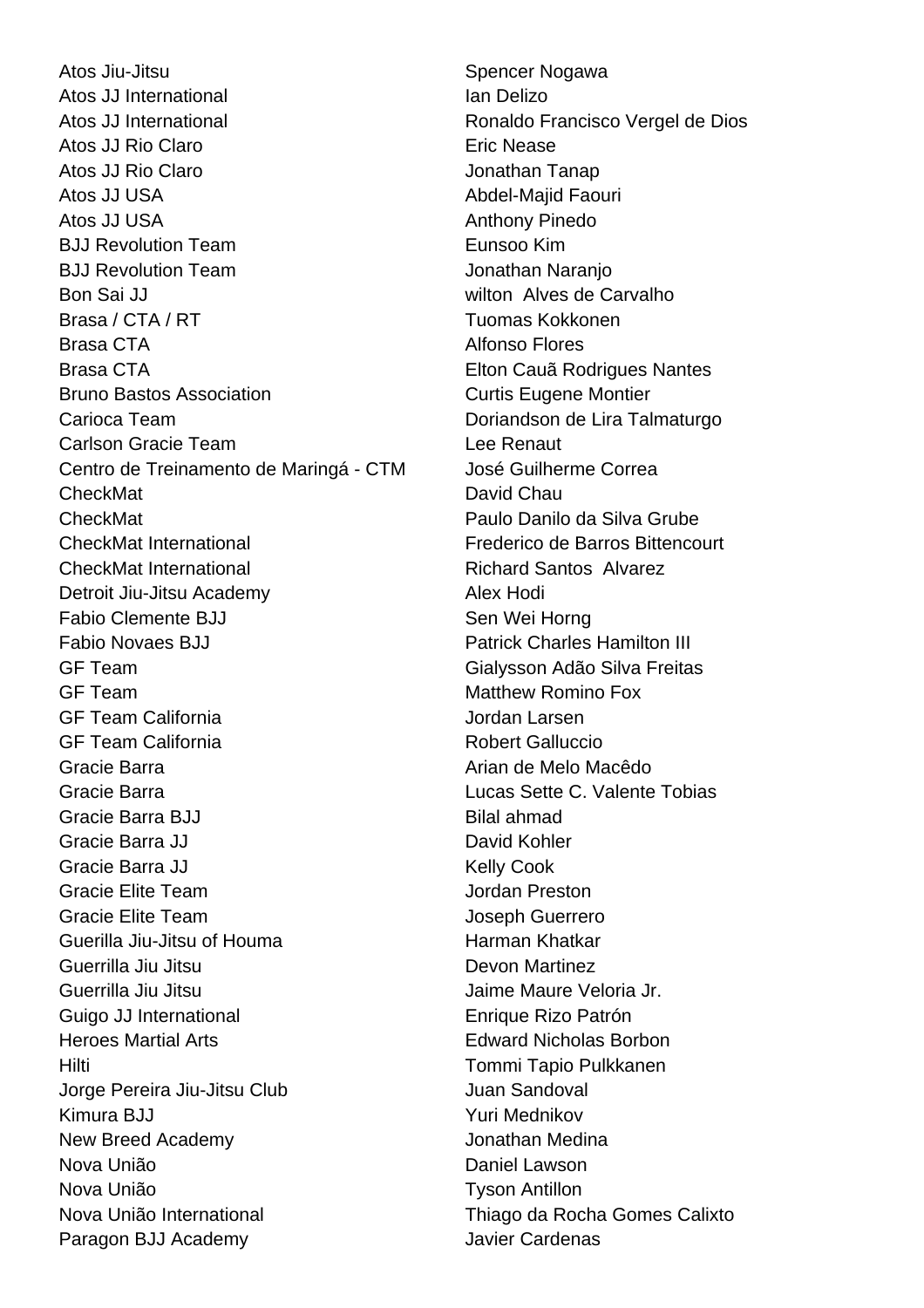Paragon BJJ Academy peter fabela Paragon BJJ Thousand Oaks **Justin Robert Ledesma** Peter de Been JJ Mikhail Tchernych RCJ Machado **International Community** Contract and *Jordan Lowery* Renzo Gracie Academy Portland **Francisco Gracie Academy Portland** Ribeiro Jiu-Jitsu **David Mosleh** Ribeiro Jiu-Jitsu **Marcus Phelan** Ribeiro Jiu-Jitsu International Andre Falcao Rabello de Omena Ribeiro Jiu-Jitsu International Zach Zettle Roger Coelho - Costa Rica Guillermo Rodriguez Vargas Roger Coelho - Costa Rica **Guerra** Jose Manuel Guerra Roger Gracie **Munkhbayar Altantugs** Munkhbayar Altantugs SBG Ireland SBG Ireland SBG Ireland Accounts the United SBG Ireland Accounts Accounts Joev Breslin SBG Ireland **Lee Charles Hammond** Soca Brazilian Jiu-Jitsu **Andrew Pappas** Team Lloyd Irvin Shane Jamil Hill-Taylor Team Tatame Julien Maddaloni Team Tooke Mixed Martial Arts Cameron Graves The Arena sean najjar Tinguinha BJJ academy Cole Franson Uflacker Academy **Zachary C** Vaci Palvick Unity Jiu-jitsu **Mitchell MacDonald** Wand FT Gold Team Michael Nesto Yemaso Brazilian Jiu Jitsu **Richard Wing Fu Wong** Zenith BJJ Ricardo Lucas Ramos Zingano Brazilian Jiu-Jitsu Daymar Ortiz **Total: 91**

# **ROXA / Adulto / Masculino / Leve**

Alliance Daniel Christian Donahue Alliance International Diego Santana do Espírito Santo Alliance International and Si Doan Alliance JJ Donny Cook Alliance JJ Ryan Shackleton Alliance Marcelo Garcia **Adam Miclot** Adam Miclot Alliance Marcelo Garcia **Alliance Marcelo Garcia** Alliance SP Ali Ebrahim Qasim Ebrahim Ebrahimi Alliance SP Sani Osseiran American Top Team Ari Lee Pollan American Top Team eder correa American Top Team - West Palm Beach Magin Llaneza Arena JJ jeremy spry Atos Jiu-Jitsu Evan Tadashi Esaki Atos Jiu-Jitsu Rolando Samson Atos JJ International **Lachlan Warne** Atos JJ International **Vincent Perez** Atos JJ USA john meno

Alliance **Alliance Alliance Alliance Alliance Alliance Alliance Alliance Alliance Alliance Alliance Alliance Alliance Alliance Alliance Alliance Alliance Alliance Alliance Alliance All**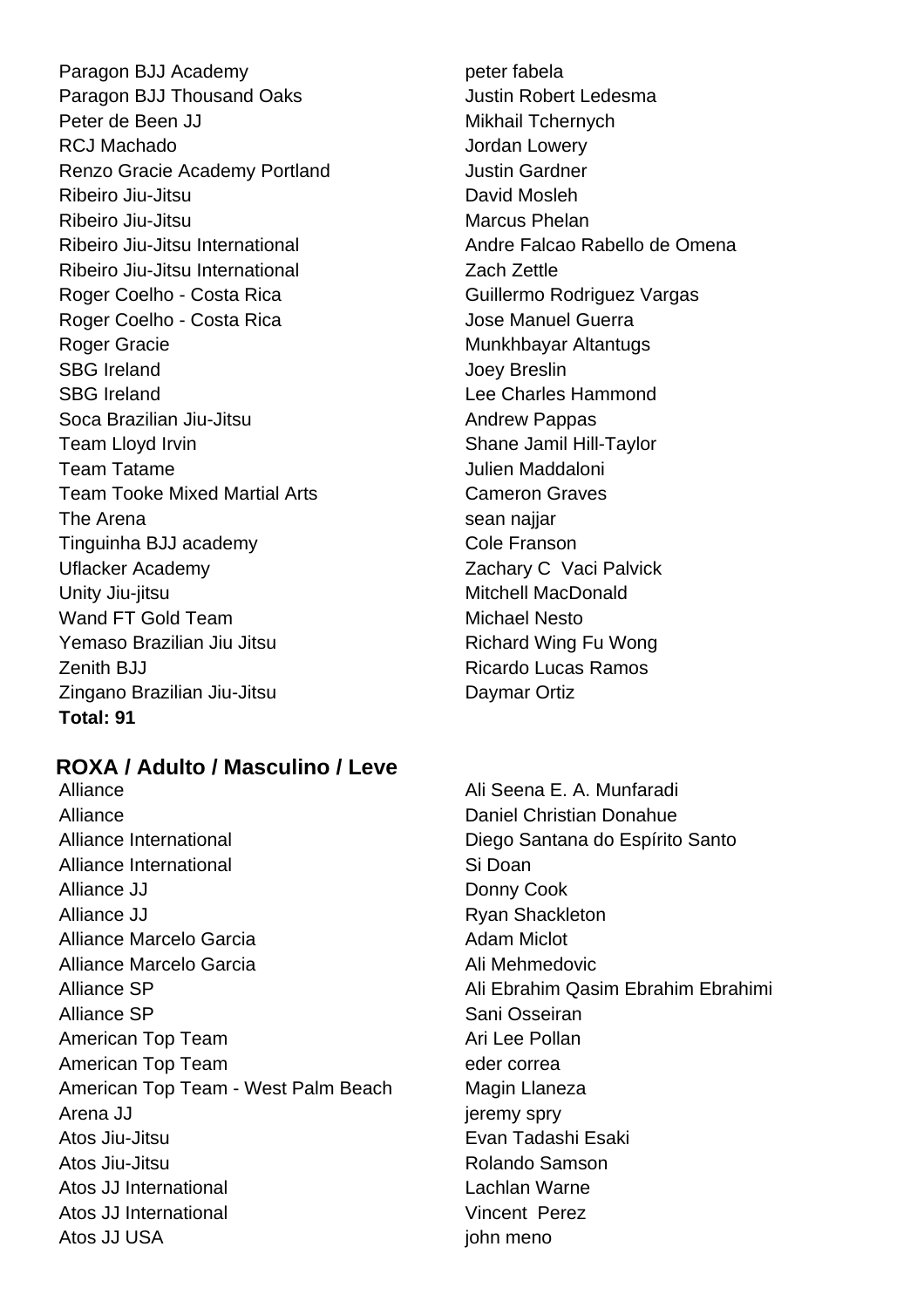Atos JJ USA yusuke hayashi Australian Elite Team Cameron Sobey BJJ Globetrotters **Daniel Lee Robert Dwyer** Brasa CTA **Internal CTA** Joseph Thrasher Brazilian Top Team Gustavo Bessa Carlson Gracie **Anthony Cruz** Carlson Gracie Clube **Carlson Gracie Clube** Rodrigo Gortari do Couto Carlson Gracie Team **Kauan Argimon Barboza** Carlson Gracie Team Taylor Pearman Carpe Diem **Thomas Mietz** Cascao Jiu-Jitsu **Kelly Sandall** Charles Gracie Academy Chance Soltero CheckMat Max Lindblad Checkmat Europa **Philip Dai Eoe** CheckMat International Borna Ramic CheckMat International **Example 2018** Erik Friberg CheckMat USA Neville Layne Coachella Valley BJJ Grant Birmingham **Coalition 95 Aaron Matinez** Cohab Pierpaolo Chiappe Combat Base **Brent Buskirk** Combat Base Juan Londono C-Quence **C-Quence Robert Martinez Wilson** Dark Horse Jiu-Jitsu **Eric Coe** David Jacobs Jiu-Jitsu Team Anthony Elbert De La Riva Korea  $\sim$  Son Jinho East Coast United BJJ Nicholas A Norman Fabio Novaes BJJ **Daniel Francisco Hagan** Fight Sports **Glaudiston Luiz Simczak** GF Team Dante Leon GF Team Eric de La Sablière Gracie Barra Luca Paes Lemes Cândido Gracie Barra Oliver Johnathon Lovell Gracie Barra BJJ Chris Spanellis Gracie Barra BJJ **Justin cummings** Gracie Barra JJ Jason Swanton Gracie Barra JJ Shane Feldman Gracie Barra Team Gracie Sharpe Gracie Barra Team Steven Berry Gracie Elite Team Shae smith Gracie Elite Team **Yan Garcia Silveira** 

Brasa / CTA / RT **Adriano De Oliveira Stimamilio** Brasa CTA Paulo Gabriel Martins da Costa CheckMat Endres Barbosa da Silva Mendes CheckMat USA Luiz Otavio de Albuquerque Lourenço Coalition 95 Sebastian Gabriel Villanueva Gonzalez DDR JJ Pedro Henrique Cypriani de Almeida Gracie Humaita Celso Ricardo dos Reis Filho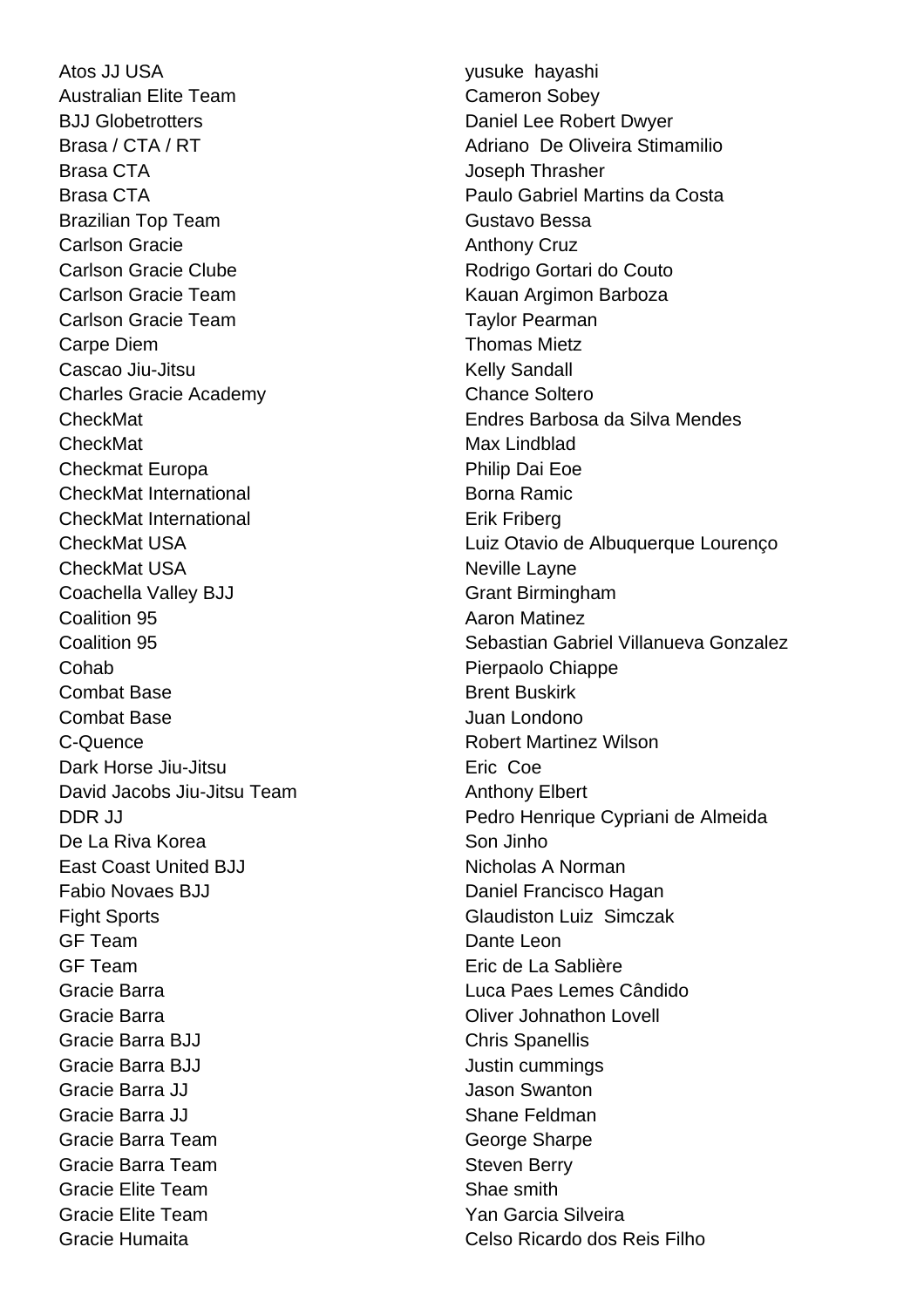Gracie Humaita eric roy Gracie Humaita South Bay **Maximiliano** Ulloa York Gracie Humaita USA Dalton Wayne Toombs Gracie Tampa South **Kyle hasslinger** kyle hasslinger Heroes Martial Arts **Article State State Article Article Article Article Article Article Article Article Article Article Article Article Article Article Article Article Article Article Article Article Article Article Artic** Hybrid Training Center **Benjamin J Mackenzie** Impacto Japan B.J.J. **IVAN Chua** Infinite Jiu Jitsu **Daniel Cullen Daly** Jean Jacques Machado BJJ Jacob Lanier Knuckleup Kyle Richard Propes LCCT - Combat Team Greyson Plate Lin Martial Arts Kieran Kichuk MatSide Jiu Jitsu Lotito Ivano Nova União **Aaron Wilson** Aaron Wilson Nova União **Espen Mathiesen** Nova União International Michael Sabo Nova União International Thomas John Keenan Paraestra Koiwa **Reiya Minegishi** Paragon BJJ Academy Yaskin Solano Presa BJJ Gino Ferrazzano Presa BJJ Nichael Esquivel II Purebred Jiu Jitsu Guam Jade Anthony Blas RCJ Machado **Ronald Manipol** Renzo Gracie Academy Christopher Kerbis Renzo Gracie Ottawa Cameron Florczak Ribeiro Jiu-Jitsu Paulo Ricardo Pires Araujo Ribeiro Jiu-Jitsu International James Cole Ribeiro Jiu-Jitsu International robert wolfe Roger Coelho - Costa Rica **Daniel Emilio De Leon Brito** Serra BJJ Brian J. Trotta Soul Fighters BJJ **Hugo Doerzapff Marques** Start Brazilian Jiu-Jitsu **Tyler Giantisis** Team 3 Fight Academy **Esteban Torres** Team Lloyd Irvin **Arthur Walcott Ceesay** Team Lloyd Irvin **Team Lloyd Irvin** Controller Controller Controller Joseph Robert Formica Team Rabadi Brazilian Jiu-Jitsu Caleb Isaacks Team Robson Moura **International Contract Contract Contract Contract Contract Contract Contract Contract Contract Contract Contract Contract Contract Contract Contract Contract Contract Contract Contract Contract Contract** Team Royce Gracie **Miguel Elizondo** The Arena **Kelvin Gentapanan** Wand FT Gold Team Christopher hoffman Zenith BJJ Luan Gustavo Frasson Zenith BJJ - Australia Jake Francis O'Driscoll Zenith BJJ - International **Dividends** Drew Palomo Zenith BJJ - International Trevin Jones Zingano Brazilian Jiu-Jitsu J. Keven Hernandez

Ribeiro Jiu-Jitsu **Brunno Saygo Poolmerod Bastos** Team Manoel Neto BJJ Pedro Alves Douteiro Cranfield Ramalho Zenith BJJ Renato Forasieppi Alves Canuto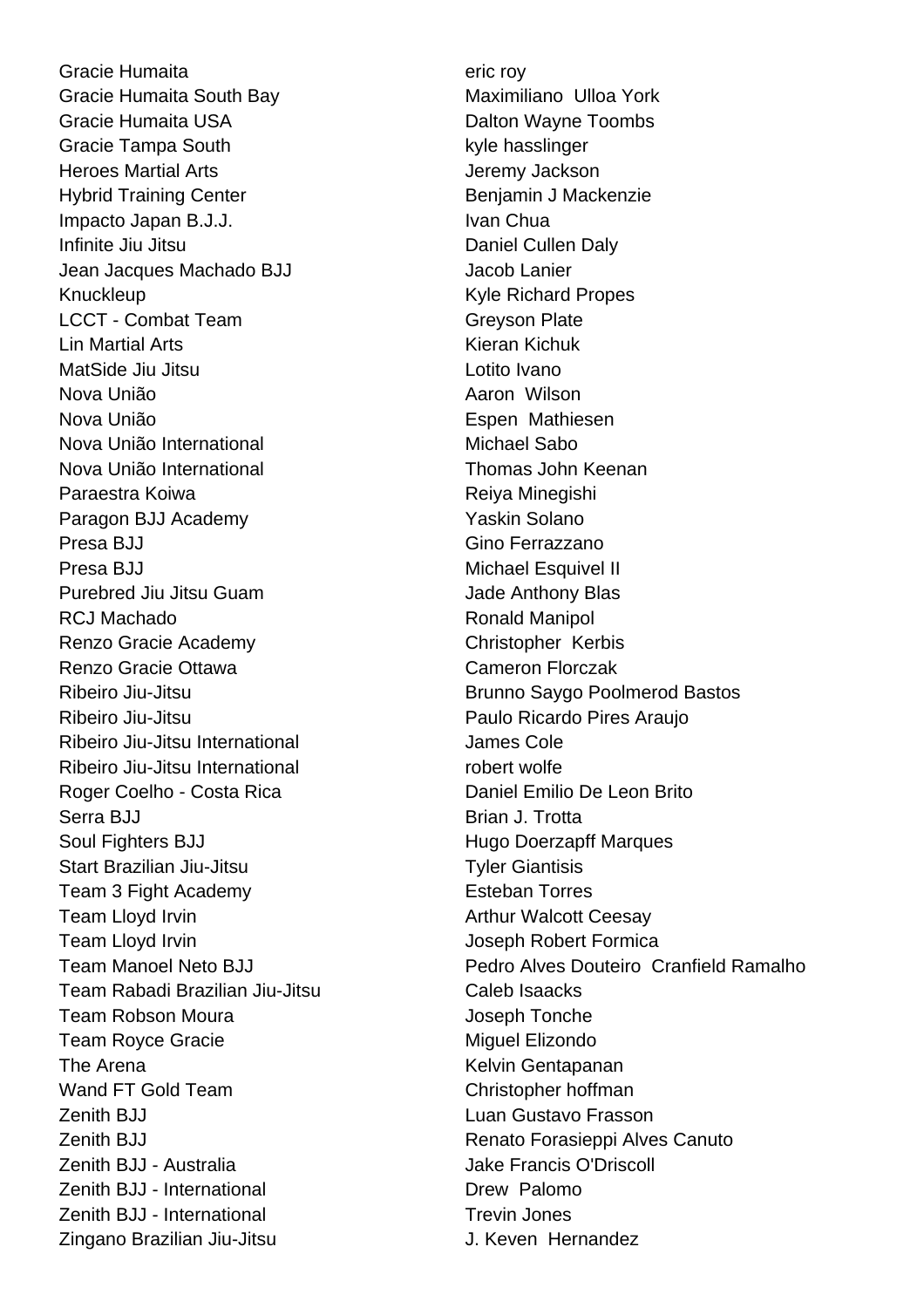# **Total: 115**

# **ROXA / Adulto / Masculino / Médio**

Marcelo Alonso BJJ Garret Reitz Absoluto BJJ **Horatiu Balint** Agnaldo Goes **Thiago Alves de Sousa** Alliance Luis Ricardo Monteiro Junior Alliance Atlanta **Kevin Stehle** Alliance Atlanta Leo Graf Alliance Croatia Oskari Loikkanen Alliance International Milliance International Milliance International Milliance International Milliance International Milliance International Milliance International Milliance International Milliance International Millian Alliance International **Taylor Wayne Bright** Alliance JJ Danny Seaberg Alliance JJ jonathan hengal Alliance Los Angeles **Kevin Waller** Alliance Los Angeles **Tony Moarbes** Alliance Porto Alegre **Fernando** Stephani Herz Alliance SP **Felipe Khouri Maron** Felipe Khouri Maron American Elite MMA **Julian Learned** American Top Team **Philip allsopp** Anchorage Brazilian Jiu Jitsu Chris Brennan Atos Jiu-Jitsu Dominique Bell Atos Jiu-Jitsu **Tommy Lilleskog Langaker** Atos JJ International **Craig Jones** Atos JJ International **Daniel-Shea Garcia Stolfi** Atos JJ Rio Claro **Sam Michael Crook** Sam Michael Crook Atos JJ USA **Aaron Jerel Eberhart** Aaron Jerel Eberhart Atos JJ USA **Angelo** Guerrero-Barden Behring Puerto Rico **Chris Franco** Chris Franco Bonsai JJ - Chicago Ashur Darmo Bonsai JJ - Chicago Matt Leighton Brasa / CTA / RT Jeremy Nitta Brasa / CTA / RT mohammad ibrahim Brasa CTA Benjamin Silva IV Brasa CTA Chanson Eguchi-kahawaii Caique Jiu Jitsu 2 Michael D Cheney Charles Gracie Academy Jose Falcon CheckMat Jonathan Chan CheckMat Tomislav Ramic CheckMat International Daniel Bachmann CheckMat International Nabil Captan DDR JJ Lucas Chave Ramos Easton BJJ **John Taylor Combs Emirates Jiu-Jitsu Center Maxim Grachev** Equipe Marcio Rodrigues Mauricio Ribero Da Costa

Alliance Dilermano Augusto de Souza Júnior Alliance SP Victor Gabriel de Oliveira Araujo DDR JJ Roberto Ramos Fontoura Junior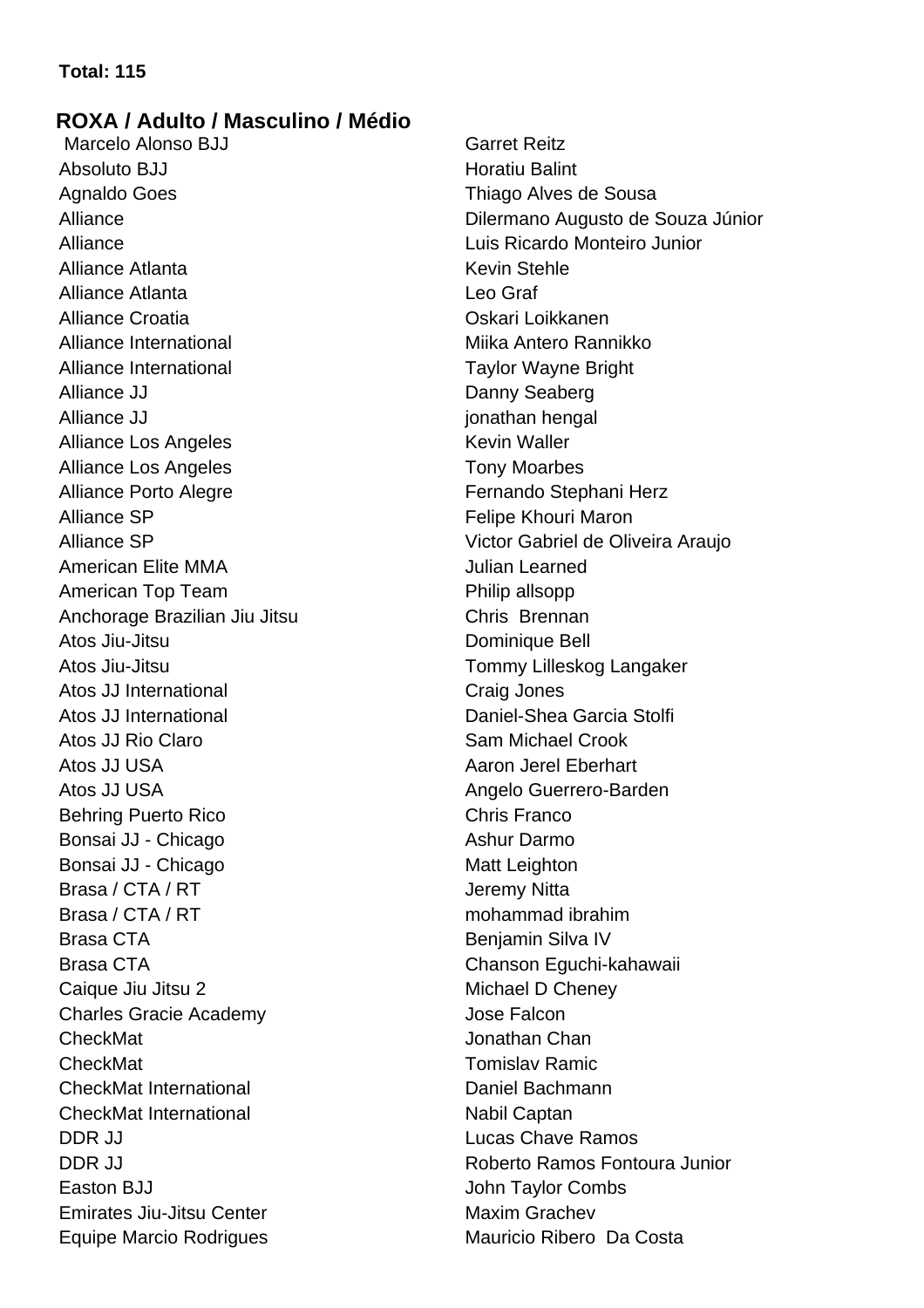Fabricio International Team - FIT ismat abdulhamid Fredson Paixao BJJ Las Vegas Chance Anthony Vanek Gracie Barra **Gracia** Gracie Barra Jurgens Olivier Jansen Gracie Barra BJJ **Jamie Brian Paxman** Gracie Barra BJJ Oliver Haller Gracie Barra International **Danny Sanfellipo** Gracie Barra JJ Mehdi Saidi Gracie Barra JJ Sean Coates Gracie Barra Team **Joshua Ramirez** Gracie Barra Team **Logan Griffin** Gracie Elite Team Giancarlo Bodoni Gracie Elite Team America Gordon Ryan Gracie Humaita **Gracia** Josh McKinney Gracie Humaita **Robert Gallegos** Robert Gallegos Gracie Humaita San Diego **Phillip Ryan Palalay** Gracie Tampa South **Luis Mata** Guigo JJ Cassio Tulio da Silva Pereira Guillobel Brazilian Jiu-Jitsu **Luis Moreno** Hilti BJJ Jyvaskyla Tommi Pohjola Jorge Pereira Jiu-Jitsu Club Sergio Gonzalez Ibarra Julio Secco **Accessity** Jean Santos Kron Gracie Jiu Jitsu Julio Sotomayor Lotus Club Jiu-Jitsu Luke Wilson DeRobbio New England United BJJ Daniel Baek Nova União **Marcelo Lopes Barros Filho** Nova União International values and versions de Jonathan Mystakidis Presa BJJ **Alejandro Sifuentes** Ralph Gracie Daniel Augustus Sirica Speirn Renato Tavares Association **Richard L. Ogden III** Renzo Gracie Academy Salim Hewitt Ribeiro Jiu-Jitsu **Pema Dorji** Ribeiro Jiu-Jitsu **Ribeiro III e a contra contra e a contra contra contra contra contra contra contra contra contra contra contra contra contra contra contra contra contra contra contra contra contra contra contra contra c** Roger Gracie Nima Hashemi Ryan Gracie Team **Eduardo Bernardo Tinoco** Soul Fighters BJJ **Igor Matosinho de Paiva** Team LDMA Brian Wilson Team Lloyd Irvin **Devon Daniel Delbrugge** Team Lloyd Irvin **Team Lloyd Irvin Joseph Justin Ruggiero** Tinguinha BJJ academy David Ramirez Zenith BJJ Damien Aaron Nitkin **Zenith BJJ** Moises Lopez Zenith BJJ - International Chad Edralin **Total: 90**

Gracie Barra **Servio Tulio C. Guimarães Junqueira** Servio Tulio C. Guimarães Junqueira Gracie Elite Team Luan Andrei Barros de Albuquerque Infight Jiu-Jitsu Victor Matheus de Lima Rodrigues

# **ROXA / Adulto / Masculino / MeioPesado**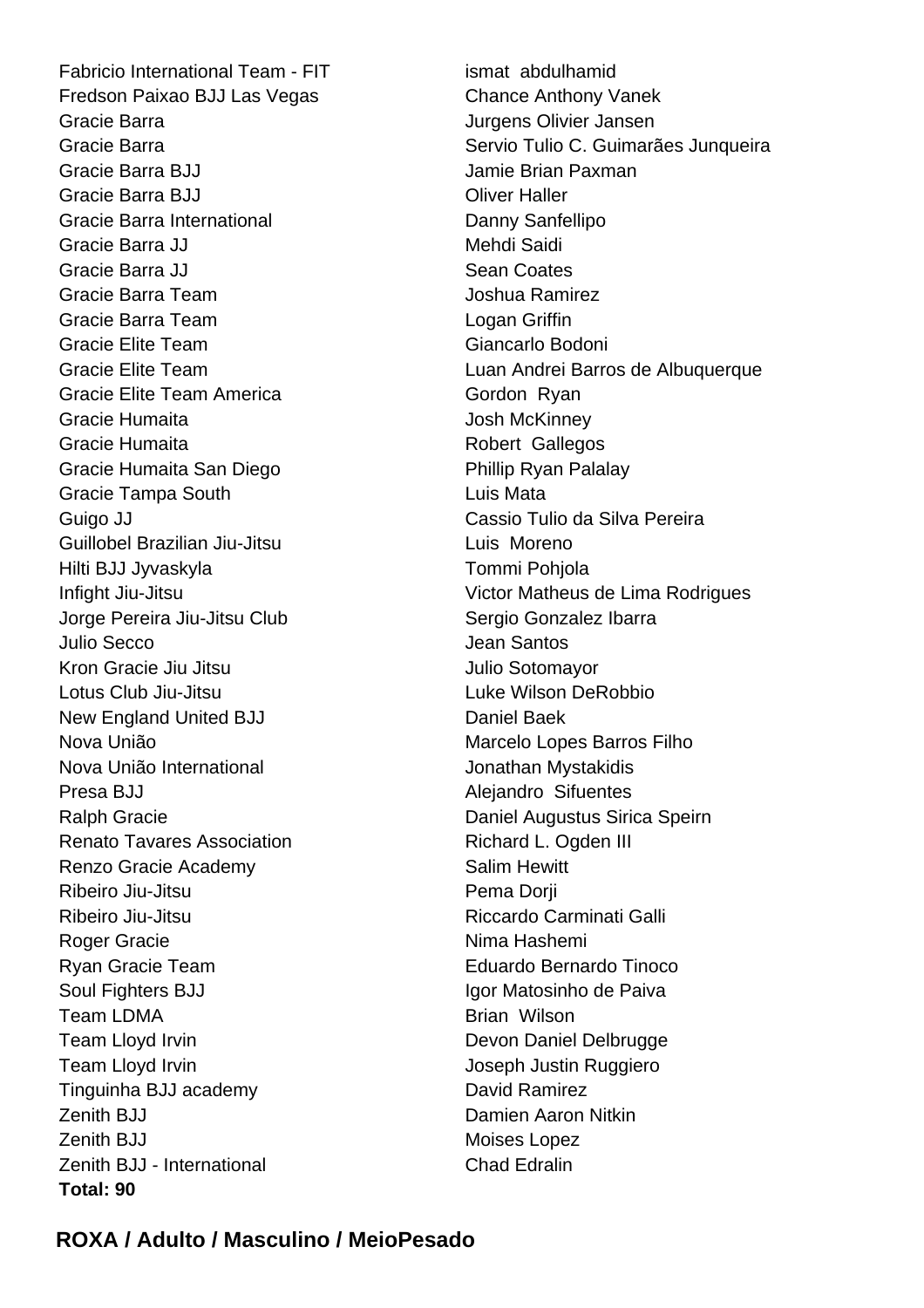AB Mixed Martial Arts Academy ronal hernandez Abi-Rihan Family BJJ **Henrique Riedlinger Moreira** Absolute MMA Behring **Daniel Ries** Daniel Ries Alliance **Islamical Exception Contract Contract Contract Contract Contract Contract Contract Contract Contract Contract Contract Contract Contract Contract Contract Contract Contract Contract Contract Contract Contract Con** Alliance **Rafael Lopes Paganini** Alliance BJJ Hawaii **Alliance BJJ** Hawaii **John Lewis III** Alliance International **Felipe Rocha** Felipe Rocha Alliance International **Ryan Hagerty** Alliance SP Devon Tordoff Arena JJ Dan Brecht Atos Jiu-Jitsu gustavo salerno Atos Jiu-Jitsu Kawika Yoneda Barum Jiu-Jitsu Preston Bennett Brasa / CTA / RT Jaakko Vilander Brasa CTA **Dan Borovic** Brazil 021 International **Carlos** Carlos Regalado Brazilian Top Team **Leon Denny Zambelli Brito** Caique Jiu-Jitsu **Caique Jiu-Jitsu** Jeremy Gehrig Hastings Carlson Gracie Team Michael Rabello Carlson Gracie Team River Dillon CheckMat Philippe Basil Pomaski CheckMat International Michal Szlendak Gladius MMA **Henri Lindroos** Gladius MMA Tony Jonsson Gracie Barra **Chad Phillip Shaule** Chad Phillip Shaule Gracie Barra **Kristóf Szucs** Gracie Barra BJJ **Peter Lobeck** Gracie Barra BJJ Shane Fishman Gracie Barra JJ Gerard Labinski Gracie Barra JJ Marcelo Gomide Oliveira Gracie Barra Team **Joseph Watson** Gracie Elite Team **Ashkan Moghaddam** Gracie Elite Team **Ramie Chaarani** Gracie Fighter Mikey Hothi Gracie Humaita Jose Souza Gracie Humaita USA **Hugh Fletcher** Hugh Fletcher Gracie Humaita USA Jonathan M. Perrine Itabora Jiu-Jitsu **Information Controllering Toby Eric Marroquin** Jean Jacques Machado BJJ RICK TALDYKIN Killer Bees BJJ College Jae McIntosh Marcio Cruz Brazilian Jiu-Jitsu **Brandon Scott Morris** Michel Maia Jiu-Jitsu Leonardo de Cesaro

Bon Sai JJ Guilherme Mattenhauer Lopes Brasa CTA Rudson Mateus Sarmento Teles CheckMat Gabriel Salles Muniz Almeida CheckMat International Esdras Barbosa da Silva Mendes GF Team Gustavo Mascarenhas Borges Gracie Barra Team **Ighor Antonio de Andrade Tavares**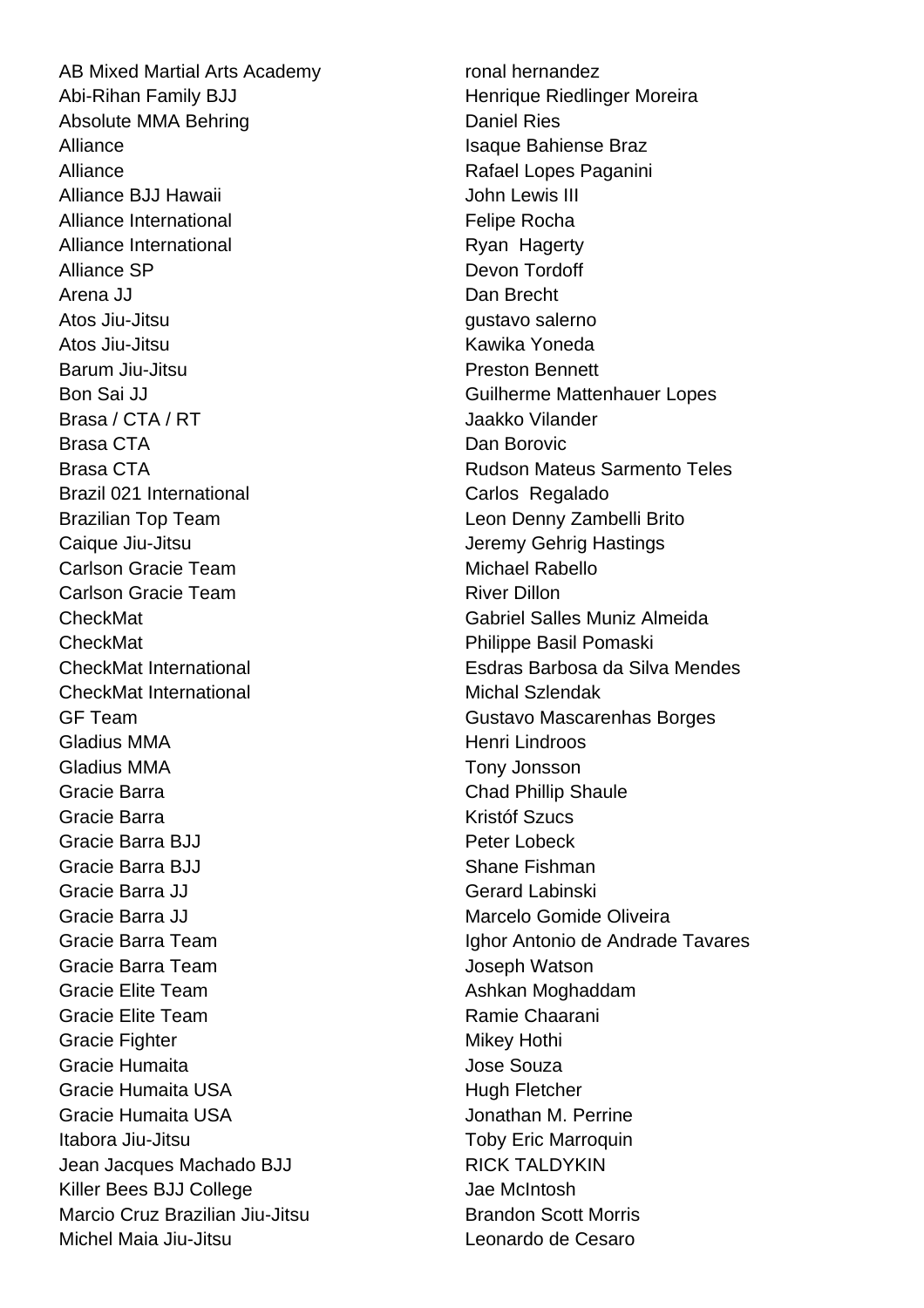Mjolnir **Eiður Sigurðsson** New Breed Academy **Example 20** Eric Cannon Nova União **Adrian Nez** Nova União International JOSE MUNOZ Over Limit BJJ Gabriel Lequi Pacific Top Team **Justin Aujla-Fieldt** Peter de Been JJ Kyle Anthony Skiba Renato Tavares Association **Key Key Library Renato Tavares Association** Ribeiro Jiu-Jitsu Nathan J dos Santos Schon BJJ Leonardo Ramos Serra BJJ Zachary Fallah South Valley Jiu Jitsu Juan C Llamas Surfight Jiu-Jitsu **Daniel Carlson Team Quest MMA** Jesse Marcus Taylor Tim Burrill Brazilian Jiu-Jitsu Vinicius Canabarro Zenith BJJ Fellipe Andrew Leandro Silva Zenith BJJ **Filipe Pimentel Pinheiro Filipe Pimentel Pinheiro** Zingano Brazilian Jiu-Jitsu Kevin Smith **Total: 68**

Nova União **Nova União** da Fonseca Fernandes Team Lloyd Irvin **Marcos** de Souza Ouriques Mendonça

# **ROXA / Adulto / Masculino / Pesado**

Alliance Nicholas Meregali Alliance International **Alex Desha** Alliance International **Michael Carnes** Atos Jiu-Jitsu **Matt** McDonald Atos Jiu-Jitsu **Pete O'Neal** Atos JJ International Miguel Curi Neto Australian Elite Team Christian Lange **BJJ Revolution Team Dinko Bektic** Bonsai JJ - Chicago Charles Paul Brasa CTA Kaniela Kaanoi Kahuanui Brasa CTA **Ryan Walsh** Cassio Werneck BJJ **John Owning** CheckMat Gianni Crivello CheckMat Sid Skrob Clark Gracie Jiu Jitsu Academy Alexander Christian Meffert Cobra Kai Jiu Jitsu Nathan Knightly Dethrone Brazilian Jiu-Jitsu Victor Cervantes Elite Brazilian Jiu Jitsu Redmond Ross Erickson Fight Sports **Nicholas Wolz** GF Team Dmitrii Vostrikov Gracie Barra **Kai (kieran)** Cardinal Gracie Barra Vitor Roberto Cheloni Mello Gracie Barra JJ Justin Wohler

Alliance **Caio Fernando Lopes Paganini** Fight Sports Giovani da Rosa Grance Balbuena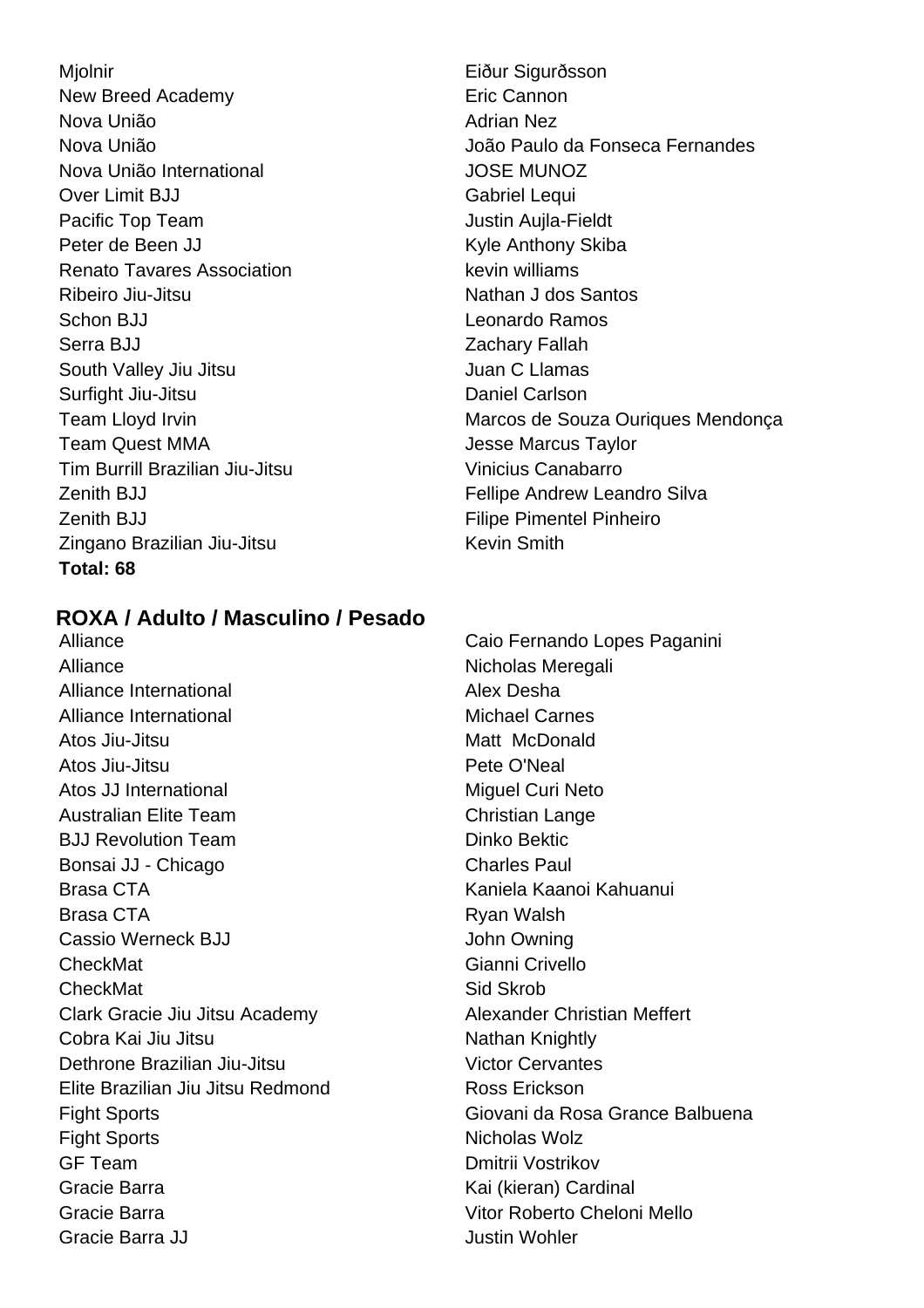Gracie Barra JJ **Kenneth Penn** Gracie Elite Team **Eric Avila Braga De Moraes** Gracie Humaita **Robert Maloney** Hilti BJJ Jyvaskyla Jussi Wacklin Icon BJJ **Felipe Figueiredo Mauricio** Impact Jiu Jitsu **Brysen French** Marcio Cruz BJJ **Marcio Cruz Bill** Colon Eloy Santana-Benavides III New England United BJJ Antoine Gross Nova União Gary Hatch Nova União **Nova União** de California e de California de California de California de California de California de C Oxford Shootfighter **William Stone** william stone PSLPB Cicero Costha Rafael Vasconcelos de Lima Renato Tavares Association **Brandon Cox** Ribeiro Jiu-Jitsu **Dennis Daniels** Rocian Gracie Jr. Hoanui Vanaa Romulo Melo Brazlilian Jiu-Jitsu LLC. Kyle Von Tellrop SBG Ireland Mardo Männimägi Tinguinha BJJ academy Mike Moreno Unity Jiu-jitsu **Devhonte M. Johnson Total: 44**

### **ROXA / Adulto / Masculino / Super Pesado**

Alliance **Paulo Henrique Medeiros Paulo Henrique Medeiros** Alliance Vinicius Ferreira Gazola Alliance International **Pablo Mesples** Alliance International **Patrick Nwamu** Atos Jiu-Jitsu **James R** Friedrich Atos Jiu-Jitsu **Michael Anthony Perez** Barreto Jiu-Jitsu Finland Mikko Veijonen Cassio Werneck BJJ Matthew Bingaman Gracie Barra **Robert Graham** Gracie Barra **Tomasz** Zebrowski Gracie Barra JJ Chadwick Roland Gracie Barra JJ **Richard Turner** Richard Turner Gracie Elite Team **Indiana Danaher** Icon BJJ Danny Andre Feliz Capitao Kaijin Martial Arts **Lukas Friend Pollard** Power MMA and the state of the United States of Tate Ribeiro Jiu-Jitsu **Dallas Jay Niles** Ribeiro Jiu-Jitsu michael macdonald Ribeiro Jiu-Jitsu International Brent Belzun South Valley Jiu Jitsu **intervalse and the set of the set of the set of the set of the set of the set of the set of the set of the set of the set of the set of the set of the set of the set of the set of the set of the set** Team Shawn Hammonds **David Ronald Newton** Tinguinha BJJ academy shawn fabits

Anibal JJ Marcos Lopes de Oliveira Silva Brazilian Top Team Waldyr Alberto Costa Santos Filho CheckMat **Felipe Augusto Farias Bezerra** Felipe Augusto Farias Bezerra GF Team Gutemberg de Jesus Santos Pereira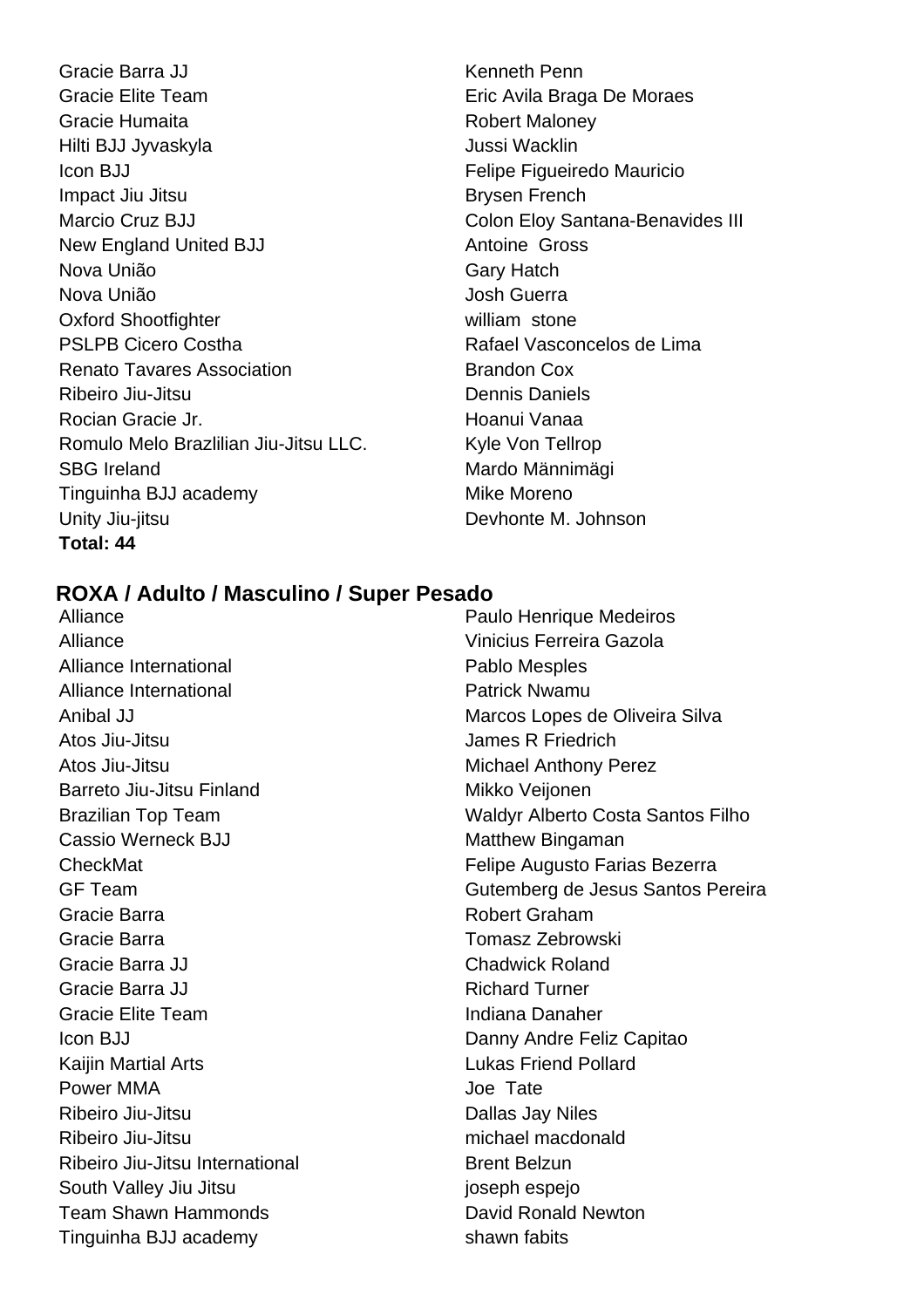Valente Jiu Jitsu Academy Juan Pablo Gallardo Will/Machado **Adam Paul Jacques Total: 29**

Zenith - Trindade Roraima Leonardo Andres Herrera da Silva

# **ROXA / Adulto / Masculino / Pesadíssimo**

American Top Team Atos Jiu-Jitsu Brandon Devaris Tucker BJJ Revolution Team and the state of the Jesse Johnson Brasa CTA **David Lucas Domingos Darico** Bruno Bastos Association **Matthew Heath McCormick** Gracie Barra Philipe Fernando dos Santos Gracie Elite Team **Zachary Ferre** Gracie Humaita **ARIN ADJAMIAN** Lister Glover Jiu Jitsu Casey Hellenberg Luiz Palhares Jiu Jitsu **Stuart Randle Maddox** Stuart Randle Maddox Mongolian BJJ Sugarjargal Boldpurev Nardini Evolution **Alexandre Alves Lopes** Phenom Brazilian Jiu-Jitsu **interval and the State of Theorem** jorge garcia PSLPB Cicero Costha Rafael Babilonia Cristovão Ribeiro Jiu-Jitsu **Brandon Martin-Frazier** Ribeiro Jiu-Jitsu **Eduardo** Espino Team Lloyd Irvin **Team Lloyd Irvin Alfonso Joel Washington Jr.** The Jiu-Jitsu Academy Michael Godfread Tim Burrill Brazilian Jiu-Jitsu Curtis Ward Unified Jiu Jitsu **TREVOR KURESA** Zenith BJJ Christos Chrant Kelletzian **Total: 23**

Atos Jiu-Jitsu Renan Marcel Rodrigues Vieira Nova União Paulo Henrique Simeão da Silva

# **ROXA / Adulto / Masculino / Absoluto**

Alliance Nicholas Meregali Impact Jiu Jitsu **Brysen French Total: 4**

Brasa CTA **Rudson Mateus Sarmento Teles** PSLPB Cicero Costha Rafael Vasconcelos de Lima

# **ROXA / Adulto / Feminino / Galo**

Alliance **Katie T. Yamashita** Alliance Mimi Shing Big John McCarthy's Ultimate Training Academy Megan Allison Parducho Gracie Humaita **Kessya Boni Takeuchi** Gracie Humaita **Sheree Lewis** Presa BJJ Vanessa Reyes Team Jucão USA **Jessie L. Carpenter Total: 7**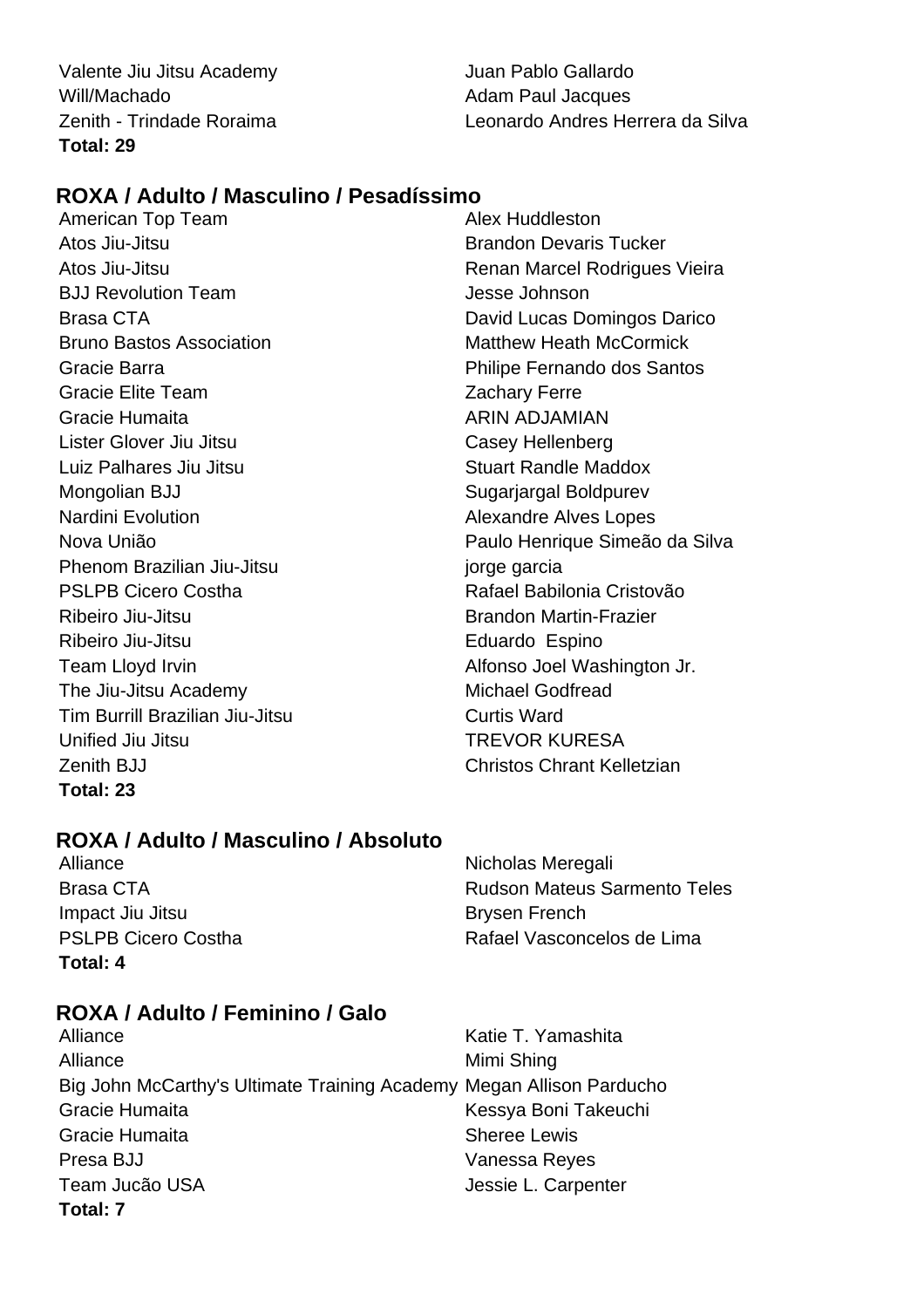# **ROXA / Adulto / Feminino / Pluma**

Alliance Stephanie Singson AOA Champion BJJ Monica Yates Atos Jiu-Jitsu Giovanna Marie Thomas Brazil 021 International **Example 2018** Kristen Martin Brazilian Top Team - Texas **Patricia Magalhaes** Connect BJJ International Laddy Edcil Mejia Cruz Fight Sports **Rachel Karen Kovach** GF Team Thamires Diógenes de Aquino Gracie Barra Laura Wesson Gracie Elite Team **Danielle Kelly** Gracie Humaita **Rita Gribben** Maromba Academia International **Liwia Gluchowska** Nova União Nana Hosokawa Paragon BJJ Academy Mallory Kraft **Total: 14**

# **ROXA / Adulto / Feminino / Pena**

Alliance **Kaisa Yli-Paunu** American Top Team jessica branco Bonsai JJ - Chicago Taylor Biagi Brazilian Top Team **Jessica McNeill** Bruno Bastos Association Victoria Tome Carlson Gracie Team North Carlson Batara CFS BJJ Yuen Ngan Fan CheckMat Gabriela Meireles Fechter Fight Sports **Heather H. Raftery** GF Team **Amanda Monteiro Nogueira** GF Team Mayssa Caldas Pereira Bastos GF Team California **Ana Talita de Oliveira Alencar** GF Team California Jeane Anne Saari-Ruiz Gracie Barra **Aline Paes Machado** Gracie Elite Team Lauren Feldman Gracie Elite Team Vanessa Vargas Gracie Humaita **Talia Marie Vaughan** Guigo JJ **Calculation Contract Contract Contract Contract Contract Contract Contract Contract Contract Contract Contract Contract Contract Contract Contract Contract Contract Contract Contract Contract Contract Contract Co** Killer Bees BJJ College Jessica Dobbs Lotus Club Jiu-Jitsu **Melissa Faith Davis** Luiz Paulo Jiu-Jitsu Judith Gomes Nova União **Nova União** Desiree Sabo Pablo Silva BJJ **Georgina** Staley Team Lloyd Irvin **Rachel Claire Ranschau** UFC Gym Chelsea Burgo Vitor Shaolin **Catherine Seto** Yamasaki Academy Gothenburg Madeleine Håkansson **Total: 28**

Equipe Behring Nathalie Wan Soares Veras Ribeiro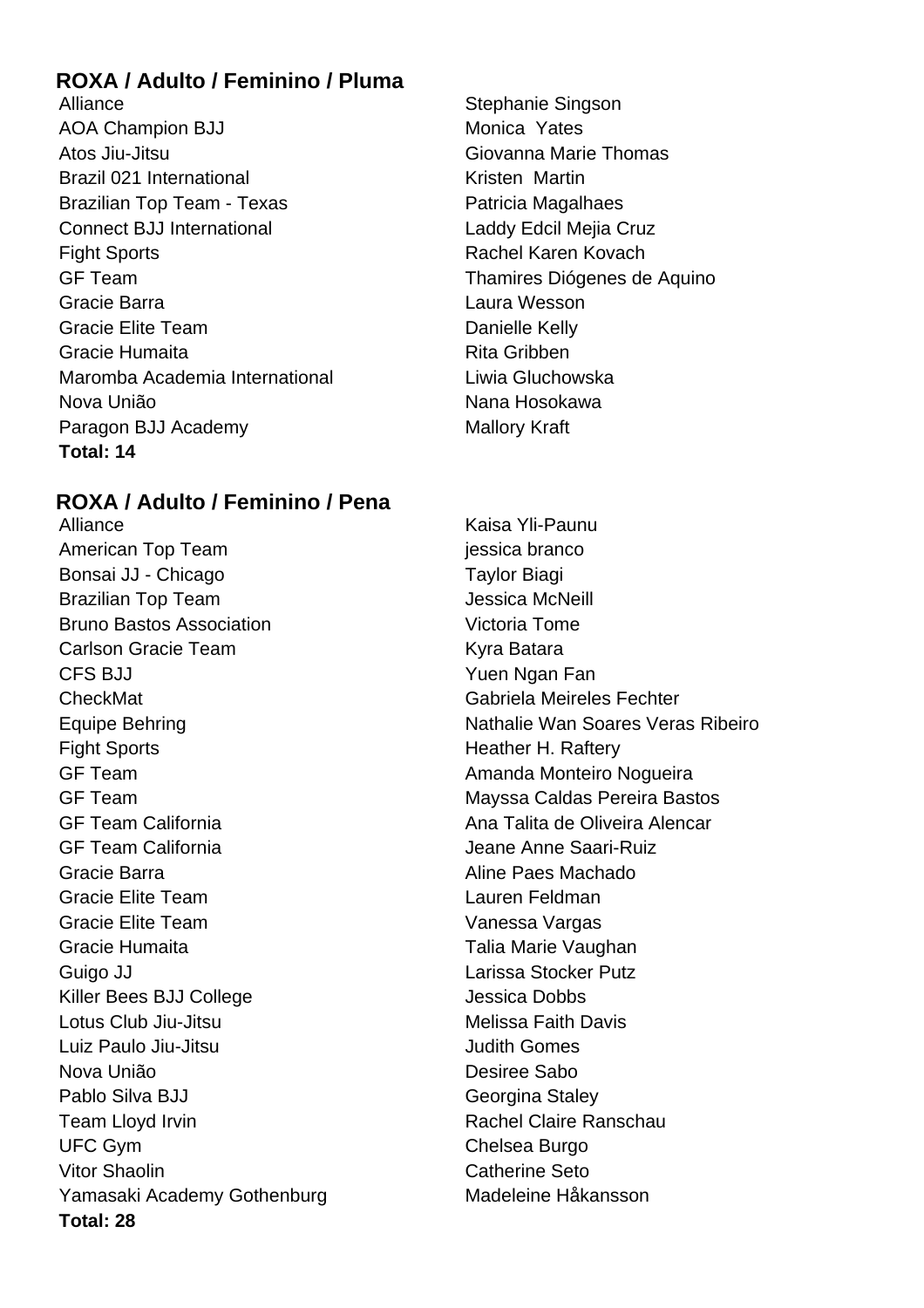# **ROXA / Adulto / Feminino / Leve**

Alliance **Example 2018** Erin Herle Alliance Mayra Mayra Mello Mazza Alliance International Alliance International Anna Burdette Alliance International New York Cayla Patterson Alliance SP Natália Zumba de Souza Brazil 021 International **Kristin Mikkelson** Brazilian Top Team Laura Ann Heiman Martins CheckMat CheckMat Carly Rangel CheckMat Catherine Fuhro Perret Gracie Barra **Adriana Rascon Adriana** Rascon Gracie Elite Team **Bianca Barbosa Basilio** Gracie Elite Team Larissa Paes da Silva Gracie Humaita Brenda Heller Pessoa Freitas Gracie Humaita **Danielle Renee Alvarez** Homa BJJ Terrie Schauer Open Mat Mixed Martial Arts **Tiffany Bayliss** Radical Jiu Jitsu **Xang Paradical Jiu Jitsu** Yanelisa Reyes Renzo Gracie International **Fiorella Coto Segnini** Soul Fighters BJJ Victoria Maciel **Total: 19**

# **ROXA / Adulto / Feminino / Médio**

Alliance Renata Marinho Moreira Alliance **Samantha Maria Palie** American Top Team **Ryan Christine Rogge** BJJ Revolution Team Veronica Eugenia Mota CheckMat Maria Runquist Cia Paulista - International **Meagan Evans Drill BJJ** Melissa Stricker Cueto Fight Sports **Bethany Eash** Fight Sports **Natasha Aileen Quiza** Frontline Academy **Constanting Constanting Constanting Constanting Constanting Constanting Constanting Constanting Constanting Constanting Constanting Constanting Constanting Constanting Constanting Constanting Constanting** Ghost Squad BJJ Team Kristy Elizabeth Price Gracie Morumbi Elizabeth Jane Exell Icon Jiu-Jitsu Team - Niteroi **Niteroi** Niteroi Ursula Valverde Pinto myTeam **Hope Douglass Hope Douglass** Ribeiro Jiu-Jitsu **Andrea Martyn** SHC BJJ Team SHC BJJ Team SHC BJJ Team Sabrina Pinto de Souza Soul Fighters BJJ jessica Swanson **Total: 20**

GF Team Danielle Ronald Carvalho de Lima PSLPB Cicero Costha Nathiely Karoline Melo de Jesus Zenith BJJ **Raquel Dayne Kaleialoha Paaluhi** 

# **ROXA / Adulto / Feminino / MeioPesado**

Alliance Chelsah' Lyons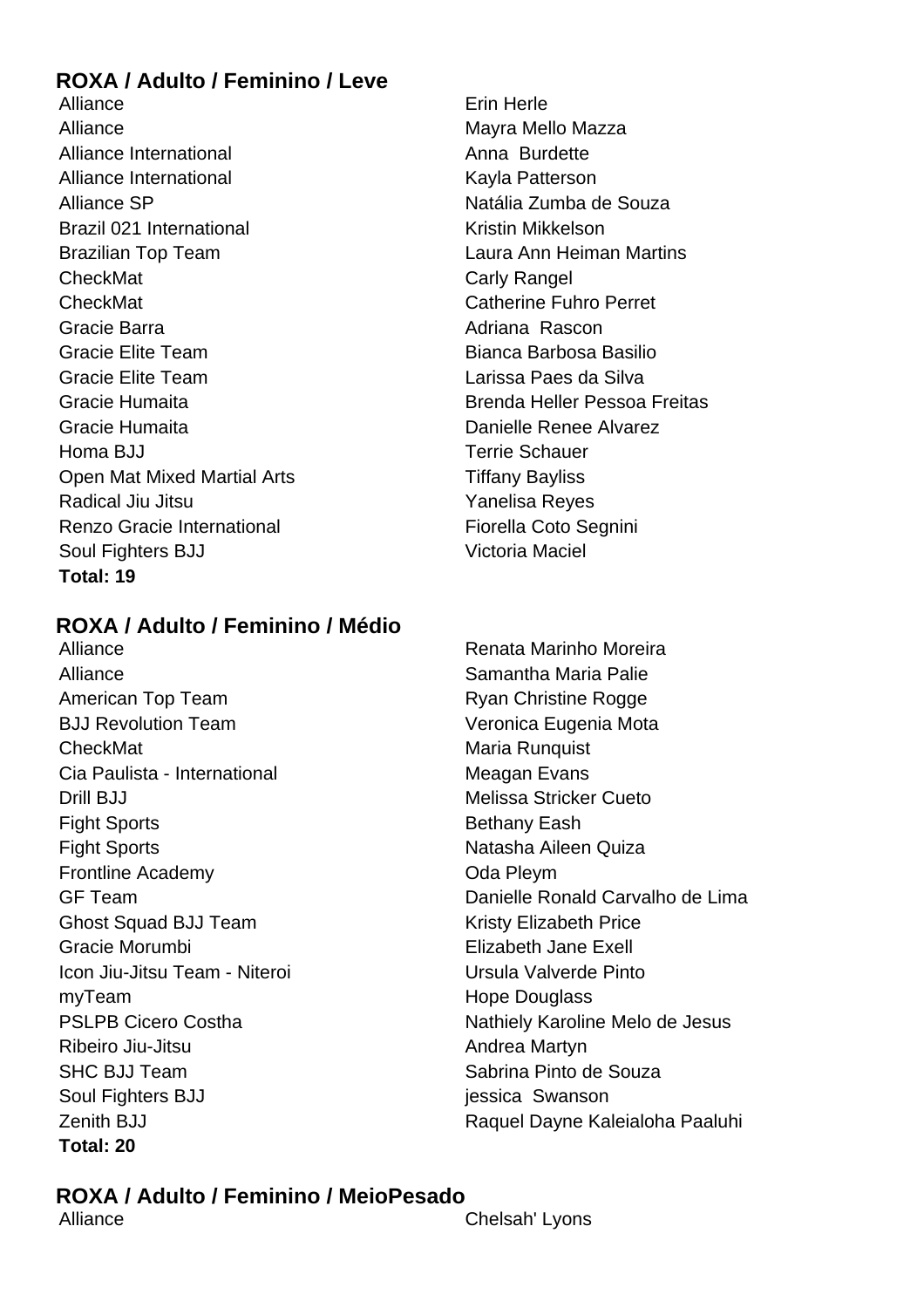Alliance Géssica da Fontoura Ventura Alliance International Melissa DuBose CheckMat Samantha Cook Gracie Elite Team Mary Lynn Hatcliff Gracie Humaita **ERIN HARPE** Gracie Humaita **Ketra Bartek** Ketra Bartek Renzo Gracie Academy **Bridget Mceliece Total: 10**

# **ROXA / Adulto / Feminino / Pesado**

Brazilian Top Team Yacinta Nguyen-Huu Gracie Barra **Kelly Nakagawa** Lotus Club Jiu-Jitsu **Tara White** Pete The Greek's Rio Veronica E. Galindo **Total: 6**

Gracie Elite Team Sábatha Laís dos Santos Team Lloyd Irvin **Team Lloyd Irvin Katherine Marie Heckman Torralbas** 

Brazilian Top Team Siprachanh Phatsana GF Team Thamires Cardoso Possiderio

# **ROXA / Adulto / Feminino / Super Pesado**

Brazilian Top Team **Jacynthe Maloney** Fight Sports Valerie Taylor Fight Sports Virginia Perez **Total: 5**

Alliance Jonna Karoliina Konivuori Alliance **Tayane Porfírio de Araújo** 

# **ROXA / Adulto / Feminino / Absoluto**

Brazilian Top Team Yacinta Nguyen-Huu Fight Sports **Heather H. Raftery Total: 4**

Alliance **Tayane Porfírio de Araújo** PSLPB Cicero Costha Nathiely Karoline Melo de Jesus

# **MARROM / Adulto / Masculino / Galo**

- Alliance **Francis Valledor Tejano** Alliance International Alliance International Alliance Business Hector Vasquez Alliance International Willian Melo de Oliveira Associação Monteiro **Rodrigo da Costa Oliveira** Atos Jiu-Jitsu **Kristian R** Woodmansee Atos Jiu-Jitsu **Vincent Nguyen** Behring Puerto Rico **Carlos Saquic Perez** Brazilian Top Team **Ighor Luis Alvim Horta** Carpe Diem **Tomoyuki Hashimoto** GF Team Eduardo Barboza da Silva Soul Fighters BJJ David Herrera Jr.
- Alliance **Florentino Morales**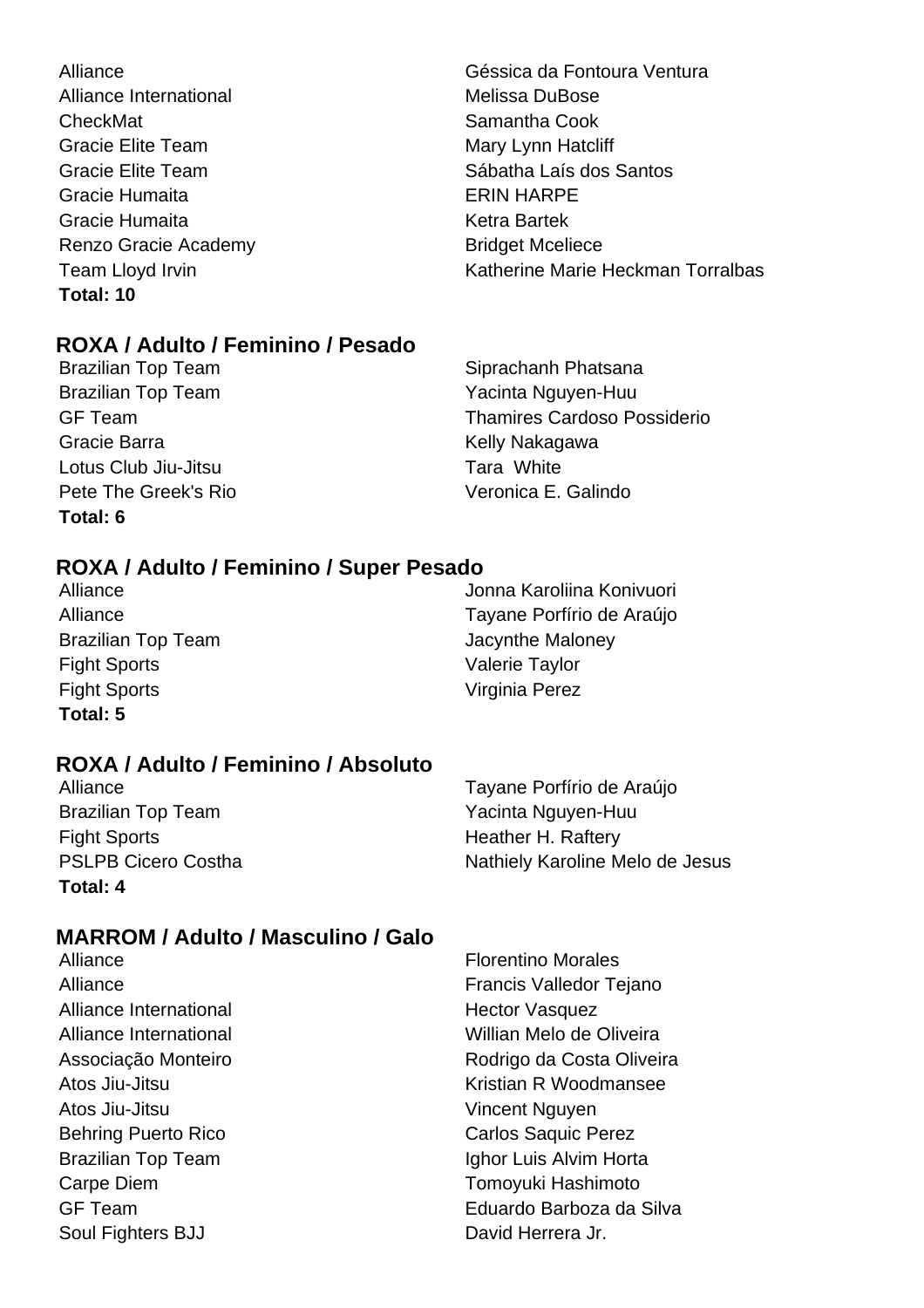Tri-Force Jiu-Jitsu Academy Nobuhiro Sawada UAE Jiu-jitsu Team Max Roger Buzin X-Treme Jiu-Jitsu Academy Toru Nakao **Total: 16**

# Zenith BJJ Rodnei Barbosa Gabriel Junior

# **MARROM / Adulto / Masculino / Pluma**

Alliance **Antonio Jose Casarez** Alliance Jacob Robert Sandoval American Top Team Michael Musumeci Jr. Association Aranha Pedro Moreno Ortiz Atos Jiu-Jitsu Gustavo Adolfo Fonseca Jr. Axis Jiu-Jitsu Yoji Tsurumaki Brasa CTA Jae Lee CheckMat William Baldwin Clark Gracie Jiu Jitsu Academy Brandon Woodly Walensky Equipe Marcio Rodrigues Yago dos Santos Rodrigues FCJJ Wilson Alzate Cortes Fenix BJJ Manchester/ NH Ryan L. Clay GF Team Marcos Paulo Evangelista Gonzaga GF Team **Mathias Jules Jardin** Gracie Elite Team **Evan Cole Ramsden** Gracie Elite Team Michael Woolf Barnato Gracie Humaita Cresencio Zamora Grappling Shoot Boxers **Kenta Takahashi** Jean Jacques Machado BJJ **Ian Mckee Elliott** Nexusense Yuta Shimada Nova União Edmund Li Nova União **Nova União** Rodrigo Yoshimi Oiye Nova União International **Arnold Gladimir Monterroso** Nova União International Joshua S. Rodriguez PSLPB Cicero Costha **Lucas dos Santos Pinheiro** Renzo Gracie International **Network** Juan Manuel Calderon Esquivel Renzo Gracie LA **International Contract Contract Contract Contract Contract Contract Contract Contract Contract Contract Contract Contract Contract Contract Contract Contract Contract Contract Contract Contract Contract Co** Ribeiro Jiu-Jitsu **Darson Barrington Hemmings** Striker JJ Felipe Hugo de Souza Simplicio Team Robson Moura **Cesar Rodriguez** Jr Tri-Force Jiu-Jitsu Academy Hideyuki Ito West Coast BJJ Michael D. Hansen Yamasaki Academy Gothenburg Ventura Martin Gustav Petisme Zenith BJJ Eduardo Yezeguiellian Botega **Total: 34**

# **MARROM / Adulto / Masculino / Pena**

Alliance **Islaming** Isaac Doederlein Alliance International and a series and adam Benayoun Alliance International **Caio Rigante Nunes** 

Alliance Jeffrey Timothy Cummings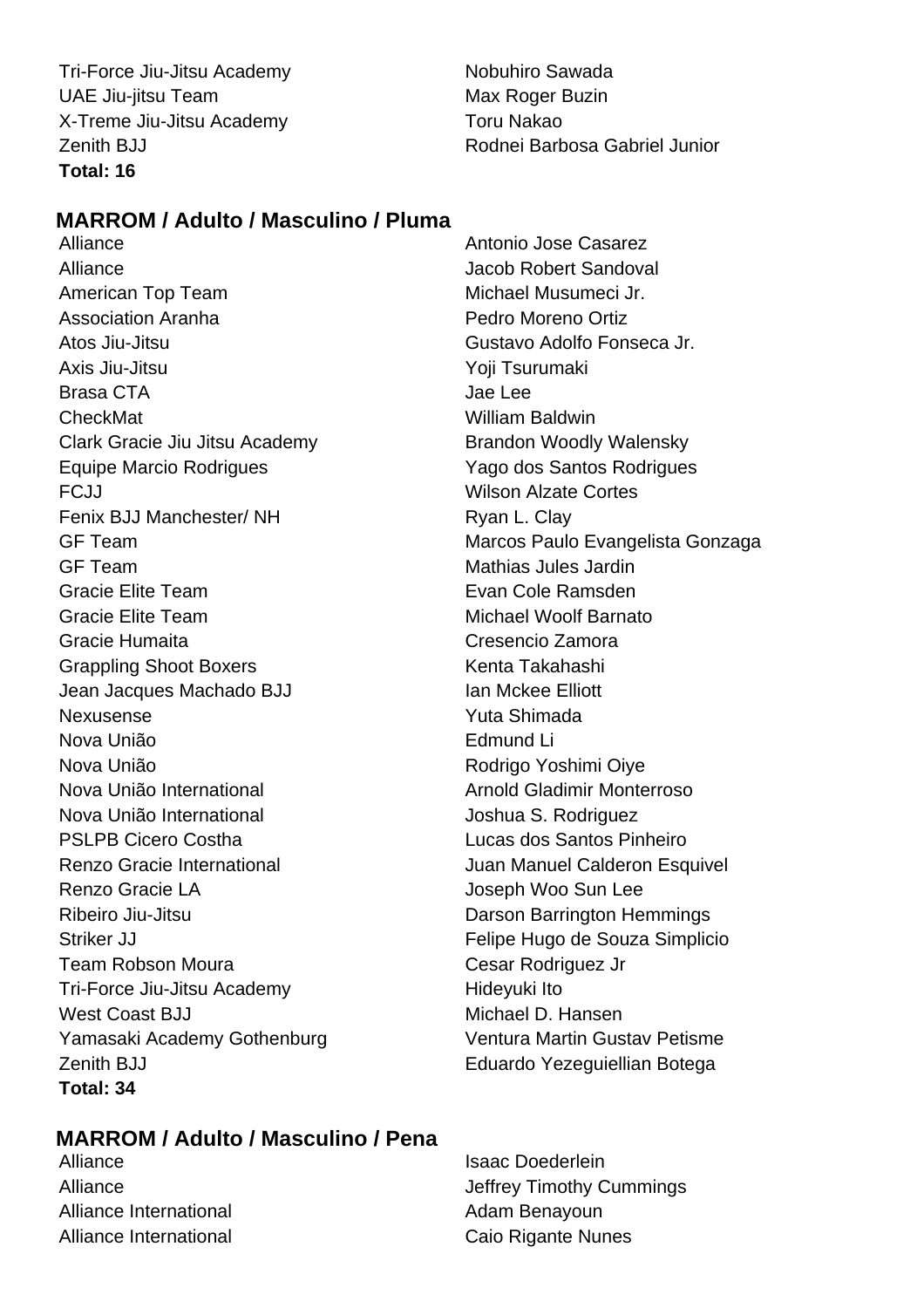Alliance Los Angeles **Jason Alexander Gagnon** Atos Jiu-Jitsu Rayom Schroeter Ribeiro Atos Jiu-Jitsu **Richard Stephen Slomba Jr.** Richard Stephen Slomba Jr. Barbosa Jiu Jitsu **Thiago Aguiar Abud** Bonsai JJ - Guam Luis Reyes Carlson Gracie Team **Paulo Silva** Carlson Gracie Team Samuel Thomas F Gibson Caveirinha Jiu-Jitsu Family USA Clinton Avery F. Dela Cruz CheckMat Windson Ramos da Silva Cia Paulista USA Jesus G. Moreno-Macias Clube Feijão JJ Marcos Augusto Frois Coalition 95 Raul Amado Quintero Jr Dartanian Jiu-Jitsu Adrian J.B. Montemayor De La Riva Korea **Lee Sang Hyun** De La Riva Korea **Ok Myoung Kim** Fabio Clemente BJJ David Phimsipasom Fight Sports **Mario Escurra** GF Team Athos Baptista Guimaraes GF Team **Ryan Enrique Ruiz** GF Team JJ Luciano Queiroz de Araujo Ghost Squad BJJ Team Jon Pineiro Gracie Barra **Ian Sanders** Gracie Barra Yan Lucas Cordeiro Paiva Gracie Barra BJJ **Ian Charles Alden** Gracie Barra JJ Bruno Valdivino de Carvalho Gracie Barra Team **Jimmie Garcia** Gracie Barra Team **Russel L White** Gracie Elite Team Joao Pereira Grappling Unlimited David H Lee Grounnd Core **Tomoshige** Sera Nova União **Issa Able** Nova União Jonathan Van Buren PSBJJ Ogikubo Hiroaki Otsuka PSLPB Cicero Costha Niélton Soares Mendes PSI PB Cicero Costha **Rafael Machado Mansur** Ribeiro Jiu-Jitsu **Michael J. Melki** Tinguinha BJJ academy Angel Paul Lopez Tribe Jiu-Jitsu Roma Luca Caracciolo Yamasaki Academy **Kamran Nahidi** Kamran Nahidi **Zenith BJJ Rene Eduardo Lopez** Zenith BJJ Silvio Duran de Barros Saraiva **Total: 49**

Cia Paulista USA Manuel Alejandro Moreno Macias Fight Sports Orlando Fernando Castillo Andaviza Gracie Barra JJ **Fernando Carsalade Araujo Pena** Team Gil Catarino **Team Gil Catarino Rafael Yeray Pomares Gonzalez** 

# **MARROM / Adulto / Masculino / Leve**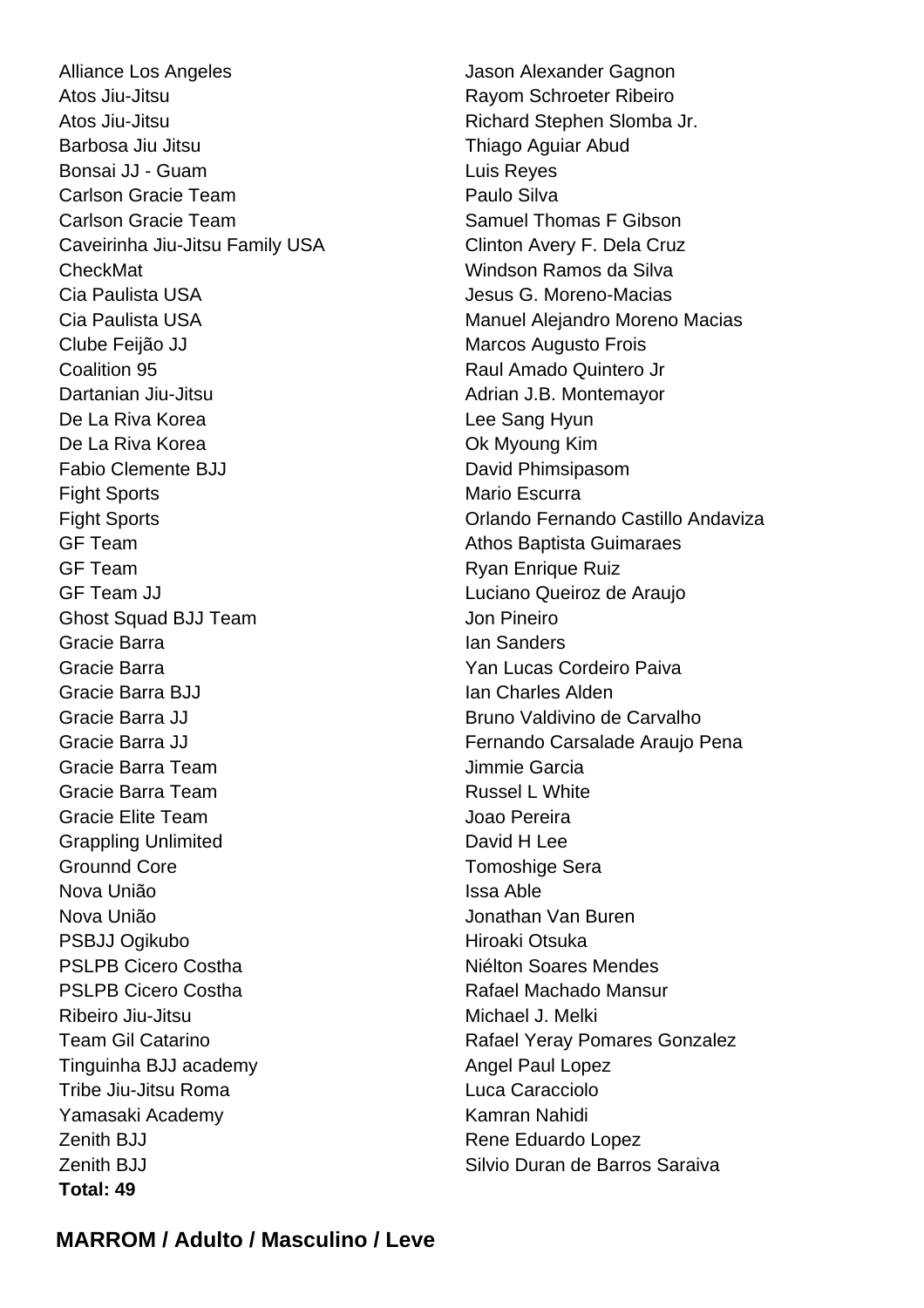Alliance **Alliance** Jhonny Loureiro Sigallis Souza Alliance **Alliance** Johnny Joachin Tama Apolinario Alliance Atlanta **Benjamin Dallas Edward Westrich** Alliance International Matias Simonelli Alliance International **Ricardo Murat Caloi** Alliance Jiu-Jitsu Center Orlando **Jonathan Campanelli** Alliance JJ **Alliance JJ** Alliance JJ **Alliance JJ** João Gustavo Costa Vasconcelos Alliance JJ **Timothy Harlan Blackstone** Alliance Los Angeles New York Walter Buse Alliance Los Angeles Yijad Moussa El Charif Alliance SP Sari Osseiran American Elite MMA Thomas John Tomlin Anchorage Brazilian Jiu Jitsu Stephen M. Saccone Atos Jiu-Jitsu **Benjamin Michael Parry** Benjamin Michael Parry Atos Jiu-Jitsu **Kyle Keola Foyle** Kyle Keola Foyle Brasa CTA **Marco Luiz Zulauf** Marco Luiz Zulauf Brazil 021 International **Emre Demirors** Brazilian Top Team Fernando Henrique T. Halfeld Caique Jiu-Jitsu **Justin Nazaroff** Carlson Gracie Team **Breno Henrique Abreu Bittencourt** Cascao BJJ Las Vegas Cody Randal Cox Caveirinha Jiu-Jitsu Family Cesar Casamajó Cardoso **CheckMat Daniel Lars Svensson** CheckMat **CheckMat** Johnny Morgan CheckMat International **Rennick Keolani Kama Jr.** Rennick Keolani Kama Jr. Clockwork Jiu-Jitsu **Adam John Peterson** Club Pina Jiu-Jitsu Thiago Augusto Araujo Macedo Dartanian Jiu-Jitsu Abel M. Macias-villarreal Fabio Clemente BJJ **Zata Toscano** Gracie Barra **Edwin Najmi** Edwin Najmi Gracie Barra Fernando Isai Cabrera Gracie Barra JJ Joshua Aaron Bacallao Gracie Barra JJ Paul Overholser Gracie Elite Team **André Javad Khabbazi** Gracie Elite Team **Frank A. Marshall Jr. Gracie** Elite Team Gracie Humaita **Matheus Guilherme da Costa** Gracie Humaita Yago Nanci Espíndola Gracie Humaita Las Vegas **James Vinston Nival** Gracie Humaita Las Vegas **Ross Daniel Keeping** Gracie Tampa South Benjamin Joel Zapata Infight Japan Jiu-Jitsu Tanno Robson Odilio Lótus Club **Club** Rodrigo Gonçalves Mrkulic Brazilian Jiu-Jitsu Academy **Canadia Constants Contains Calarza III** myTeam Ricardo Laffranchi New England United BJJ Daniel P. Webb Nova União Joshua Andrew O'Sullivan Nova União **Nova União** Rafael Carneiro de Miranda Phenom Brazilian Jiu-Jitsu - Orange County Sergio Zuniga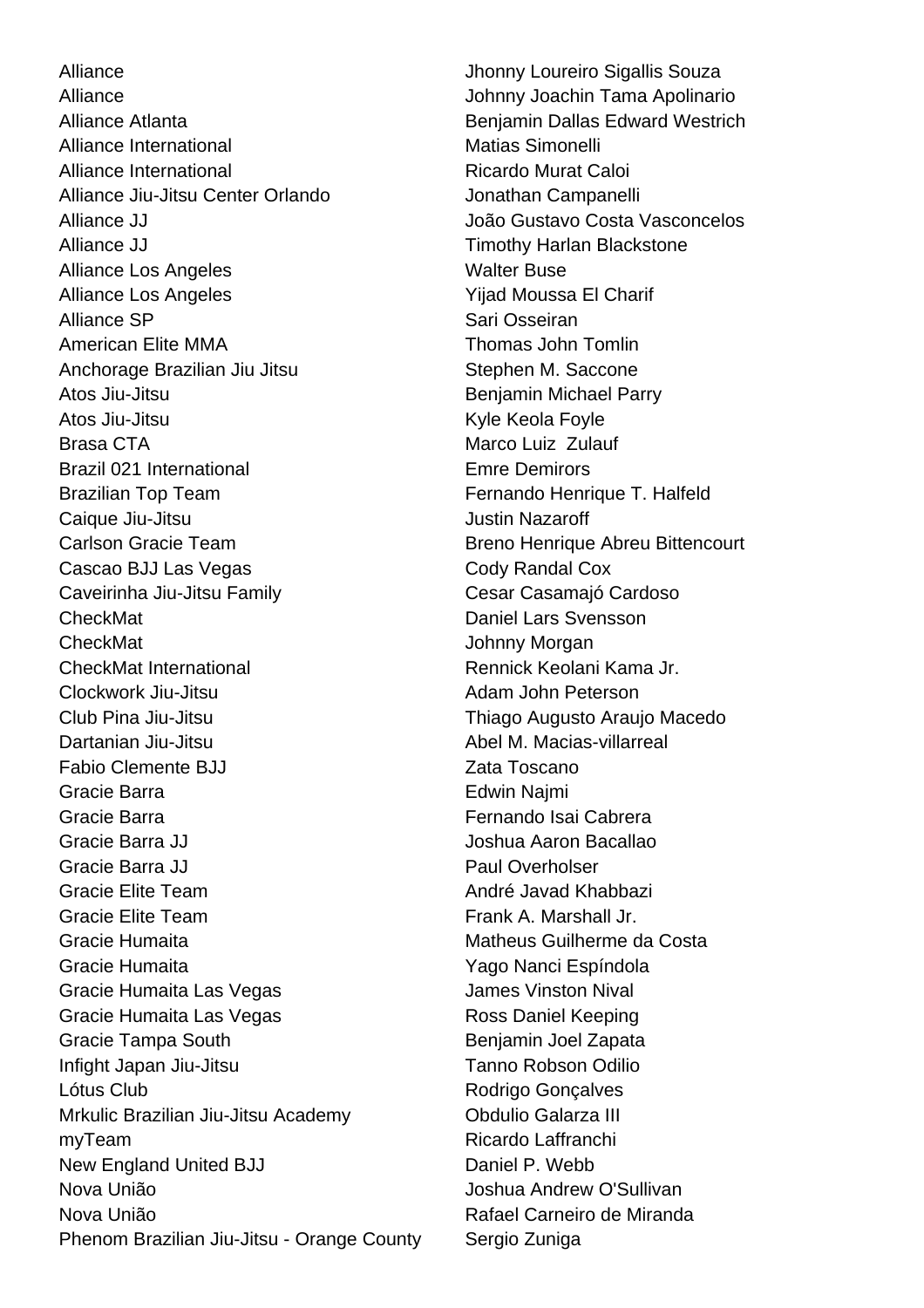- PSLPB Cicero Costha Wellington Luís Sebastião Ribeiro Jiu-Jitsu **Brandon Russell** Ribeiro Jiu-Jitsu **Dainis Nguyen-Huu** SBG International (SBGI) SECTED SCOTT Richard Thometz SBG Montana **Hamilton Ash** Serra BJJ Jason P Rau Suita Jiu-Jitsu **Ryosuke Sakagami** Team LDMA **Example 2** Eric Thomas Ingram Tinguinha BJJ academy Bret Russell Warrior Way **Anthony Wong Anthony Wong** Zenith BJJ Daniel Almodovar **Total: 60**
- Striker JJ **Pedro Paulo Campi Agrizzi**

### **MARROM / Adulto / Masculino / Médio**

Alliance Alliance Alec Jerrod Baulding Alliance **Ramon Duz Delsin** Alliance International Edson Antonio de Oliveira Filho Alliance International Pedro Thiago Martins Melo Alliance Los Angeles **Thiago Bellini** Costa Alliance Marcelo Garcia **Tyler Benjamin Steppe** Atos Jiu-Jitsu **Nisar Amin Loynab** Atos Jiu-Jitsu Yusef Abdeselam Kaddur Atos JJ International **Atos** Jonathon David Hunter Atos JJ International **Richard A. Kanasevich** Atos JJ USA **Rodrigo Moreira de Castro** Atos JJ USA Vinícius da Silva Ladeira Atrium Brazilian Jiu-Jitsu Vinicius Carvalho Garcia BJJ Revolution Team Daniel V. Grippaudo BJJ Revolution Team **Dominique Anfeney Hoskins** Bon Sai JJ **Alan Alves Fideles Soares** Bonsai JJ - Chicago John B Gutta Bruno Bastos Association **Robert Clayton Hantz** Cascao Jiu-Jitsu **Andres Isidro Garcia** CheckMat Cesar Augusto da Silva Grube Clark Gracie Jiu Jitsu Academy Brian John Morizi De La Riva JJ Vinicius Morais da Silva GF Team Alexandre Bueno de Oliveira GF Team Júlio Cezar dos Anjos Junior Gracie Barra Gabriel Arges de Sousa Gracie Barra Guilherme Corrêa Zenha Calixto Gracie Barra BJJ **Alexandre Henrique Ramos** Gracie Barra BJJ **Roberto Nava** Gracie Barra JJ Bradley Hill Gracie Barra JJ **Daniel Aziz Mehrkar-Asl** Gracie Humaita **Mark Hidalgo** Mark Hidalgo

Brazilian Top Team Samuel Rodrigues M. Tosatti Dias Frontline Academy **Andreas M. Sebastian Brosché Jonsson**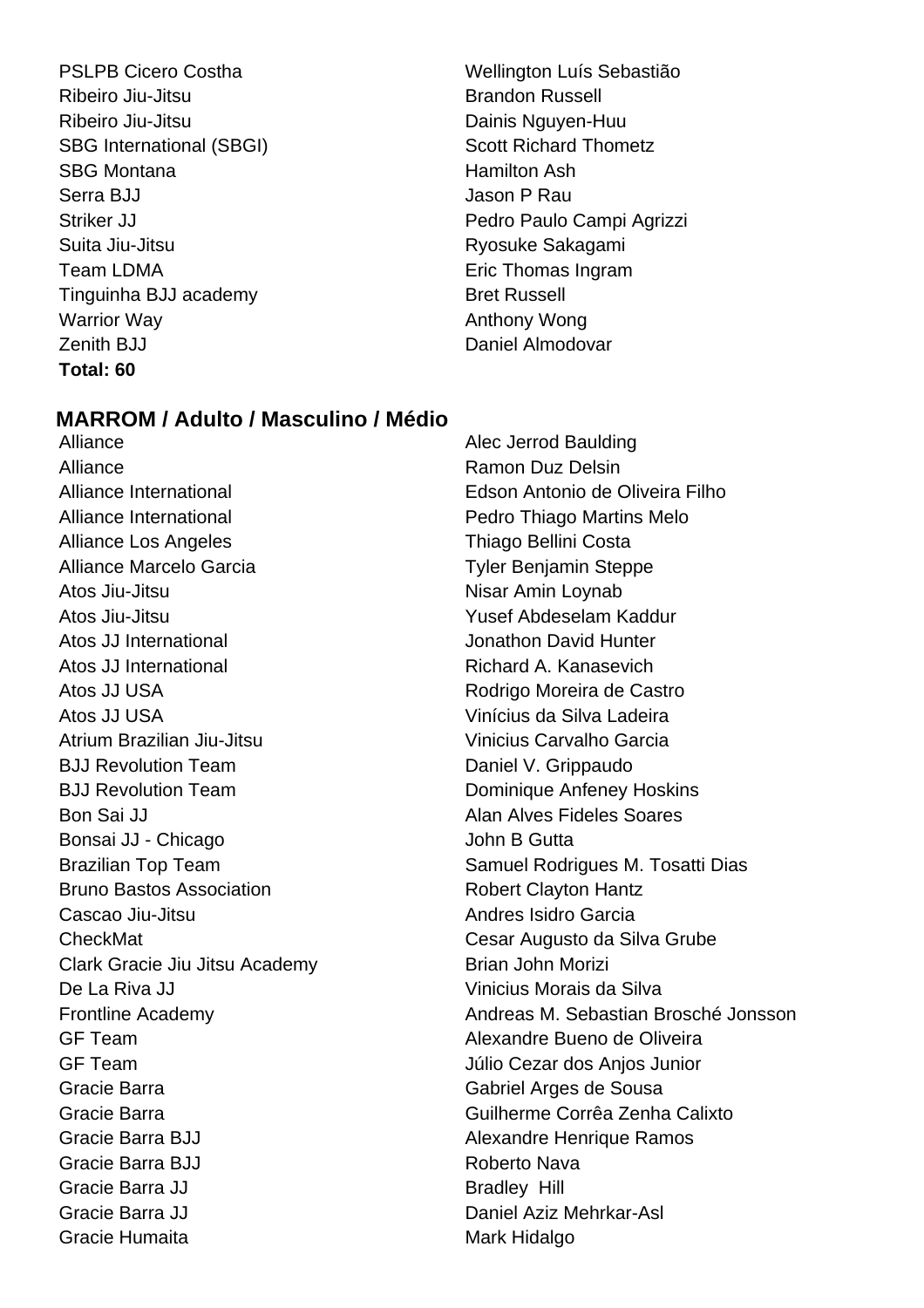Gracie Humaita **Tyler Lee Franklin Linsacum** Maromba Academia International **Benjamin William Hodgkinson** Mathias Ribeiro Team Arturo Salas Espies Nova União Luis Felipe Alexandre Souto Paragon Brazilian Jiu Jitsu Austin Jose M Portillo Jr PSLPB Cicero Costha Yago Vinicius de Souza Team Lloyd Irvin **Leo Maggio** Zenith BJJ **Filip Sadowski** Zenith BJJ **Piter Frank Almeida Silva Total: 43**

PSLPB Cicero Costha **Manuel Ribamar V. de Oliveira Filho** 

### **MARROM / Adulto / Masculino / MeioPesado**

10th Planet Jiu Jitsu **Alexey S. Serdyukov** Akademi Nord **Christian Dellevag** Alliance Alliance Angel Cicero Alliance International Lucas Gatti Garin Alliance International Vincent Thomas R. Colcol AOA Champion BJJ John William Gallegos Atos Jiu-Jitsu Michael-Justin Carbullido Atos JJ USA Sanad Sultan Armouti Brazilian Top Team Michael Logan Tremblay Brazilian Top Team Nathan A. Gauthier CheckMat Adam Wardzinski Clark Gracie Jiu Jitsu Academy Jacob Kyle Buracker Dynamix Fighting Sports Philip Eric Martin Andersson **East Coast United BJJ** Matthew Martinez Equipe Marcio Rodrigues Lucas Daniel Silva Barbosa Escola de JJ Leão Teixeira Eduardo Gatto Moreira Lima Escola de JJ Leão Teixeira  $\overline{\phantom{a}}$  Renato Pezzoli Caenazzo Fight Sports **Hunter Xavier Kainalu Ewald** GF Team Thyago Garatina GF Team Viking Wai Chun Wong Gracie Barra **Diego Dias Ramalho** Gracie Barra Gottrell W King Jr. Gracie Barra BJJ **Andrew Logan Wooten** Gracie Barra JJ **Gracia** Shulze Gracie Barra JJ **Gracie Barra Jose Gabino Gonzalez** Gracie Elite Team Christopher Ryan Quinn Gracie Humaita Nick Schrock Lótus Club Matheus Spirandeli Souza Nova União Emmanuel Brollo Junior Nova União **Keller Locke-Sodhi** Renato Tavares Association Travis Conley Ribeiro Jiu-Jitsu Shiloh John Roberts

Alliance Guilherme Augusto Soares Santos Atos Jiu-Jitsu Paulo Roberto Carvalho M. S. Junior Equipe Raul Quintella de JJ Alexandre De Paula Diniz Da Silva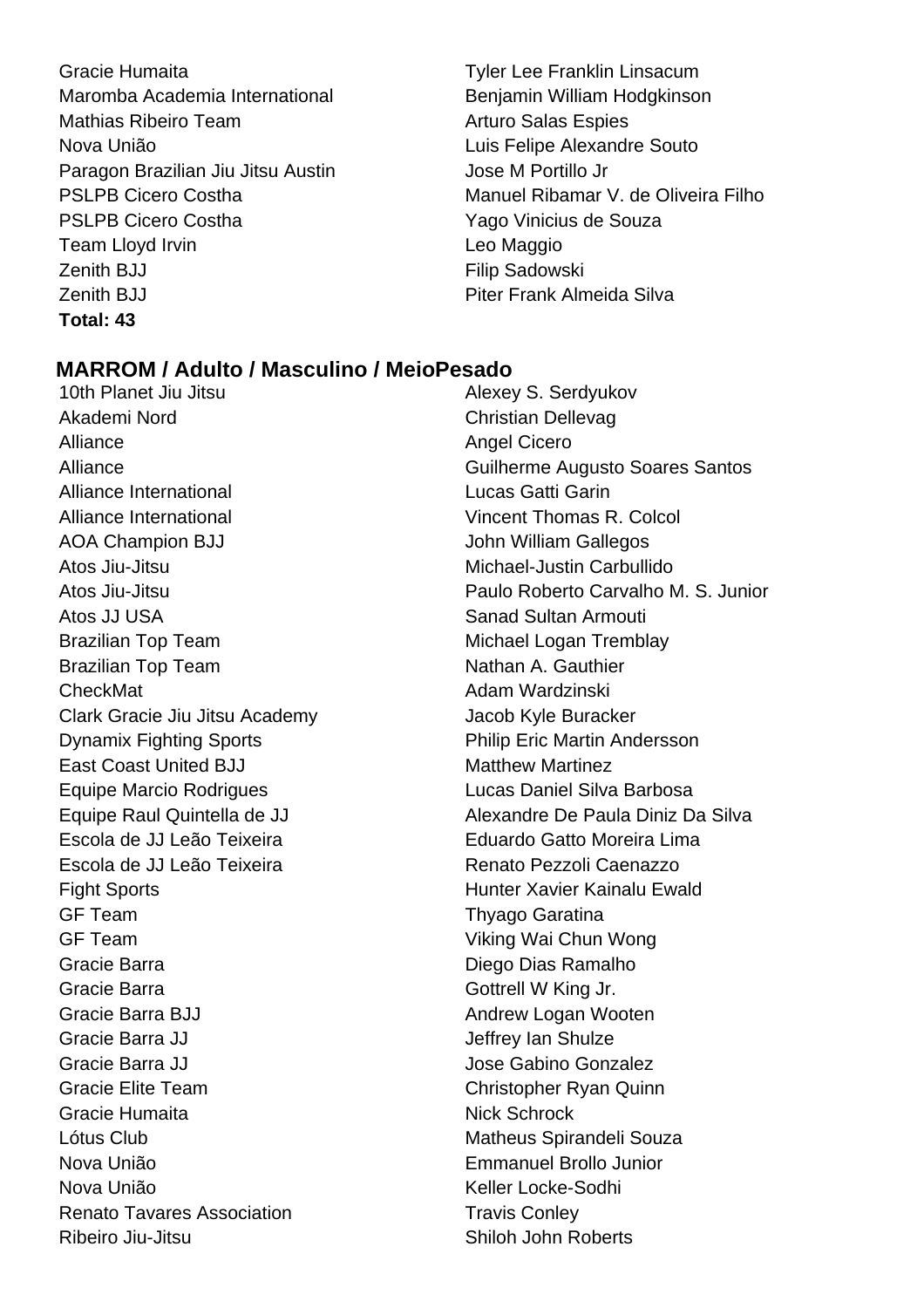SPMA SPMA Shaher Yar Khan Team Lloyd Irvin Team Cloud Irvin Tye Ryan Murphy Zenith BJJ Robert Hrcka **Total: 41**

Sampa BJJ Brasil Breno Wendel Tavares Pinelli Soul Fighters BJJ Ruan Marques de Oliveira Team Redzovic **Danilo Lopes** Silva

# **MARROM / Adulto / Masculino / Pesado**

Alliance Risto Vesanto Alliance International **Flávio** Junqueira Alliance JJ AYUB MAGOMADOV Atos Jiu-Jitsu **Fellipe Ubaiz Trovo** Barreto Victor Jarvis Brasa CTA Jamie Malcom William Hughes Bruno Bastos Association Jarret Daniel Jones Carlson Gracie Team Christopher M Rivera Crossroads Brazilian Jiu-Jitsu **Paulo V Canabarro** Fight Sports **Matheus Godov Romero** Matheus Godov Romero Game Fight BJJ/Manimal Daniel Alves Esperança Gracie Barra **Florent Paul Minguet Florent Paul Minguet** Gracie Barra **Pedro Lucas Aguiar Araujo** Pedro Lucas Aguiar Araujo Gracie Barra BJJ **Gracie Barra BJJ** Gracie Barra JJ **David Jeremy Binder** Gracie Barra JJ **Ryan McGillivray** Gracie Elite Team **Adam Geoffrey Dunkel** Gracie Elite Team Nicholas Greene Gracie Humaita Celson Augusto Caetano Gracie Humaita Las Vegas Bruce L Morgenstern Jean Jacques Machado BJJ Cody William Fanner Jean Jacques Machado BJJ Greg Hamilton Team Jucão USA Radji Bryson-Barrett Uflacker Academy **Adam Maslach** Adam Maslach **Total: 28**

Alliance Fernando Andrade dos Reis Arte Livre Jiu-Jitsu Jorge Luiz dos Santos de Almeida Atos Jiu-Jitsu Bruno Capac Cavalcante Machado Gracie Humaita Felipe Oosterveen Arantes Cançado

# **MARROM / Adulto / Masculino / Super Pesado**

- Alliance André Cavalcante da Silva Alliance Higor C Diniz Atos Jiu-Jitsu Alberto Lottermann Junior Brasa CTA **Daniel Joshua Priebe Carlson Gracie Team Michael Allen Young** Cia Paulista - International **Dean Jon Liebenberg** Crossroads Brazilian Jiu-Jitsu Radhames Familia Jr.
- Aeterna Jiu Jitsu **Bruno Ivan Tomasetti**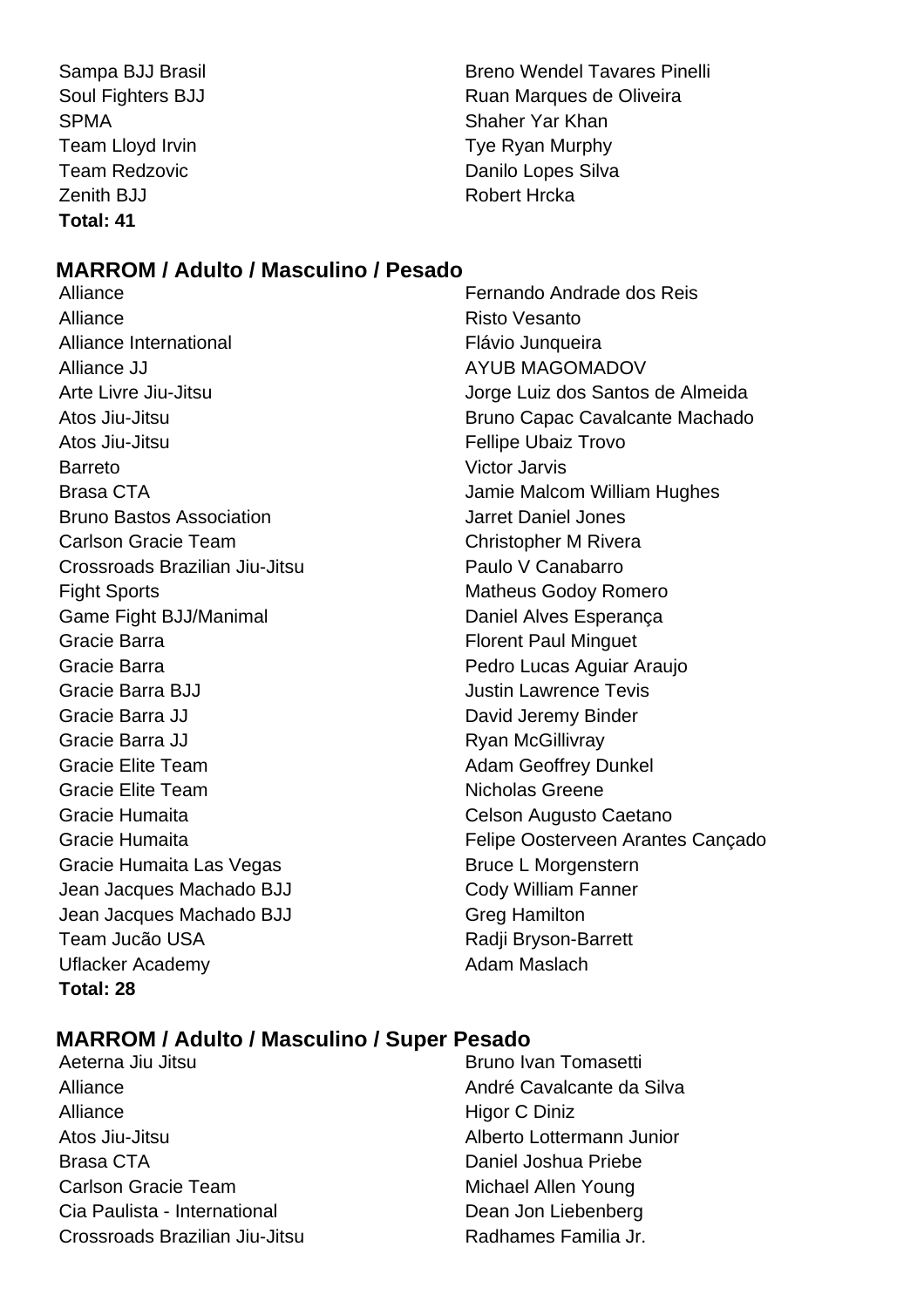- GF Team Max dos Santos Gimenis Gracie Barra Gabriel H. Araujo Gracie Barra **Carra Louis Mario Villarreal** Gracie Barra JJ Arya Esfandmaz Gracie Humaita **Raszell V. Carpenter** Ribeiro Jiu-Jitsu Jared Lynn Dopp Yemaso Brazilian Jiu Jitsu Shawn D. S. Cox **Total: 17**
- Ribeiro Jiu-Jitsu **Dialma Spindola de Athaydes Neto** Team Lloyd Irvin **Mahamed Aly Santos da Silva**

# **MARROM / Adulto / Masculino / Pesadíssimo**

- 360 Jiu-Jitsu Academy Absoluto BJJ Camil Moldoveanu Alliance **Paul S. Ardila-Ibarra** Fight Sports **Contract Contract Sports** Jason Reyes Gracie Barra **Jamil Salim Fakhoury** Jamil Salim Fakhoury JBM BJJ Academy James Robert Booth Michel Maia Jiu-Jitsu **Rochson Borghetti** SAS Team USA Joshua Earl Beischer Team Lloyd Irvin **Admiltion** Cobi Junior **Total: 17**
- Atos Jiu-Jitsu **Joseph Moku Kahawai** GF Team Victor Hugo Honório P. da Silva Gracie Barra Carlos Eduardo Marins dos Santos Gracie Barra JJ Francisco Carlos de Leon Gracie Barra JJ **Gracia** Christian Mateural Annual Mateural Davidrick Kane Thomas Guigo BJJ Otavio de Souza Nalati Michel Maia Jiu-Jitsu **Michel Maia Jiu-Jitsu** Henrique Alessandro Pintos Silveira PSLPB Cicero Costha Igor Gregório Schneider

# **MARROM / Adulto / Masculino / Absoluto**

**Total: 4**

Alliance Guilherme Augusto Soares Santos Atos Jiu-Jitsu **Fellipe Ubaiz Trovo** Gracie Barra Gabriel Arges de Sousa Team Lloyd Irvin **Mahamed Aly Santos da Silva** 

# **MARROM / Adulto / Feminino / Galo**

Brasa CTA Outi Järvilehto Brazil 021 International Sharon M Gosun Cyclone **Serena Gabrielli Total: 3**

# **MARROM / Adulto / Feminino / Pluma**

Aeterna Jiu Jitsu **Giulia Roggio** Brazilian Top Team New York Cate Wilson

Brasa CTA Kristina Sofia Puruganan Barlaan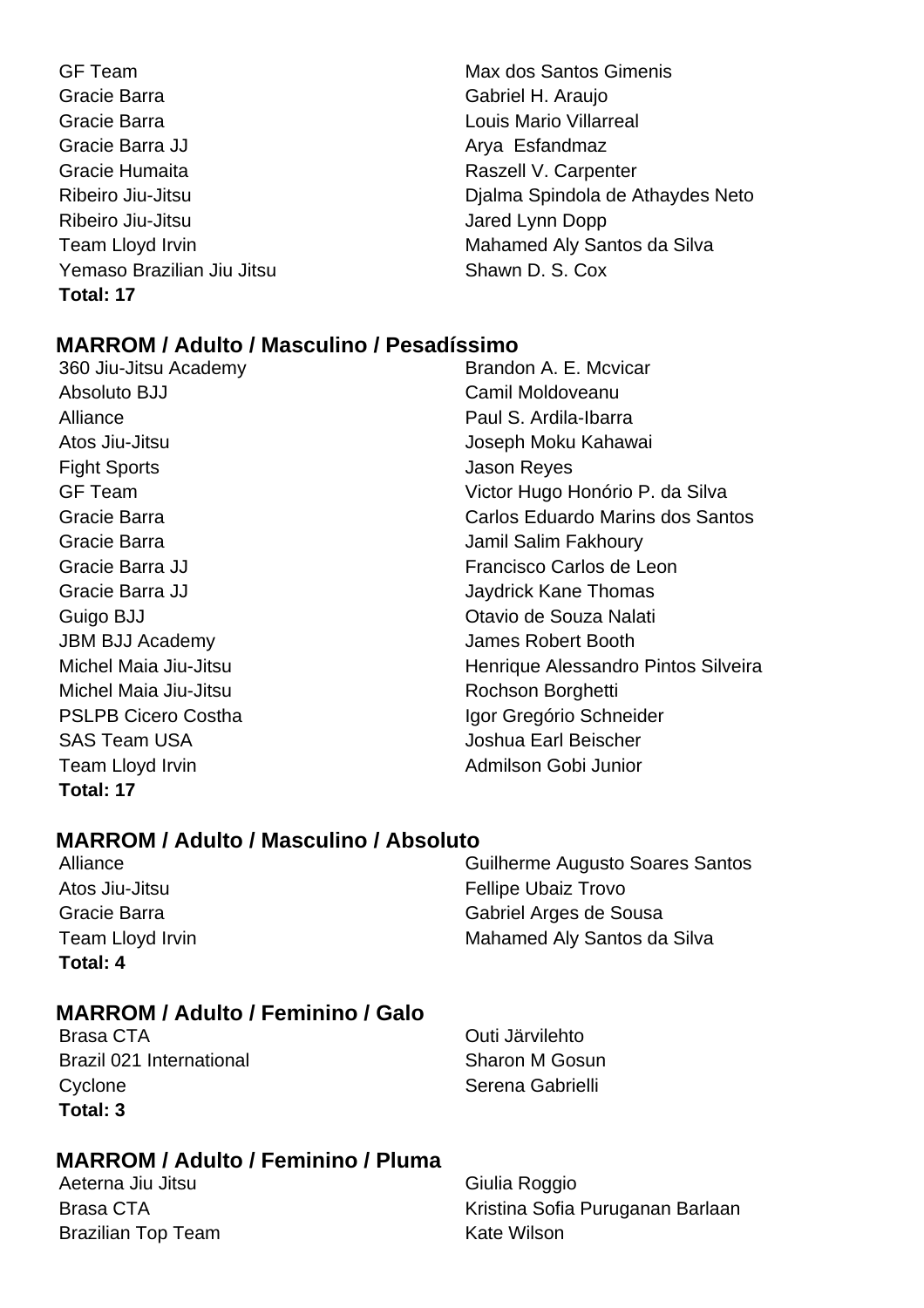Dynamix Fighting Sports **Linda Linda Lindström Total: 5**

CheckMat Patrícia Maria N. Fontes dos Santos

# **MARROM / Adulto / Feminino / Pena**

Brazilian Top Team **Kristen Marie Davidson** Carlson Gracie Team AMAL AMAL AMJAHID Carlson Gracie Team Viviana Eva Vélez Gracie Barra Nicole DeMelo-Inacio Gracie Barra **Vanessa English** Gracie Humaita Emilie Maxine M. H. Thylin Nova União Eloisa Alexandre Souto RCJ Machado **Gabriella E. Romero** Ribeiro Jiu-Jitsu **Sarah Block** Ribeiro Jiu-Jitsu Tasawan Kovitprakornkul X-Treme Jiu-Jitsu Academy Miki Nakao **Total: 13**

CheckMat Jaqueline de Moraes Amorim Gracie Barra JJ Tassia Vanessa Ferreira-Cummings

# **MARROM / Adulto / Feminino / Leve**

Alliance Charlotte von Baumgarten Gracie Barra **Marie Fanton** Marie Fanton Gracie Elite Team Julie Hoponick Team Lloyd Irvin **Aarae Alexander Total: 10**

# **MARROM / Adulto / Feminino / Médio**

Gracie Elite Team **Ida Fløisvik** Marcio Cruz BJJ Amanda Santana New School BJJ New School BJJ Paraestra Tokyo Yuki Kaneko Yamasaki Academy **Kristen Allan Total: 10**

Atos Jiu-Jitsu **Munique Cristina Pinto** Munique Cristina Pinto CheckMat Patricia Kazimierczak Frontline Academy **Eirin Cathrine Nygren** Gracie Humaita **Bethany Michelle Mckee** Gracie Humaita Jane Lorraine Minondo Nova União **Nova União** e a constructiva e Sarah Johnel Black

Alliance Folana Dione Miller Gracie Elite Team **Rosamond Elin Snow** Ribeiro Jiu-Jitsu Jennifer Lynn Whitcomb Ribeiro Jiu-Jitsu Sabrina Anne Melendez Soul Fighters BJJ Bárbara da Silva Barbosa

# **MARROM / Adulto / Feminino / MeioPesado**

Gracie Barra Jessica da Silva Oliveira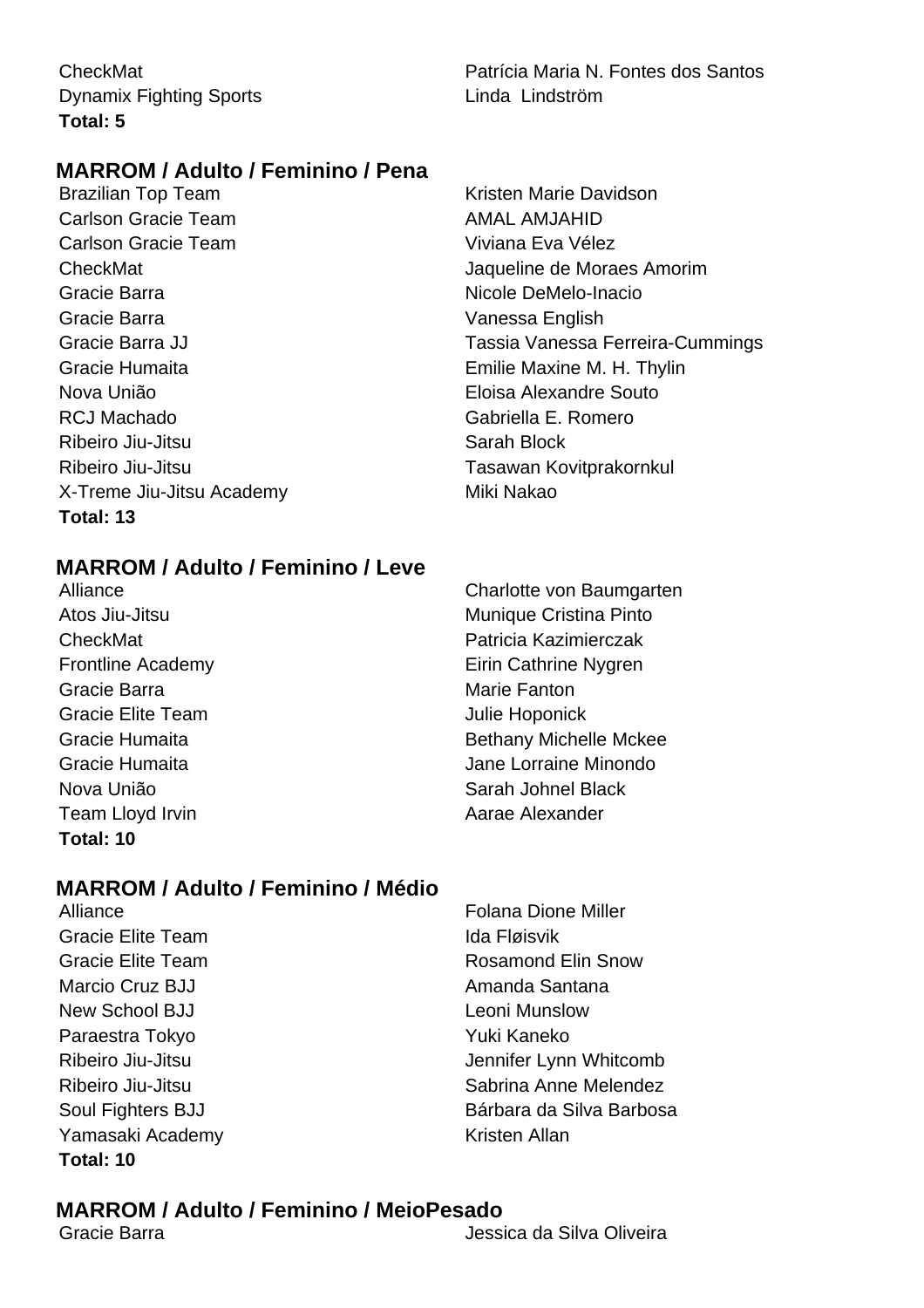**Total: 2**

# **MARROM / Adulto / Feminino / Pesado**

Fifty/50 Jiu-Jitsu **Maia Nicole Matalon** Renato Tavares Association **Fig. 10.13 Features** Jennifer A. Case Ribeiro Jiu-Jitsu **Nivia de Souza Moura** Zenith BJJ Maria Malyjasiak **Total: 4**

# **MARROM / Adulto / Feminino / Super Pesado**

**Total: 2**

Aloisio Silva BJJ **Xasmin Veliz Soto** Impact Jiu Jitsu **Hillary VanOrnum** 

# **MARROM / Adulto / Feminino / Absoluto**

Fifty/50 Jiu-Jitsu **Maia Nicole Matalon** Gracie Barra Jessica da Silva Oliveira Marcio Cruz BJJ **Amanda Santana** Zenith BJJ Maria Malyjasiak **Total: 4**

# **PRETA / Adulto / Masculino / Galo**

Alliance Bruno da Silva Malfacine Alliance Fabbio Passos de Alencar Cyclone **Andrea Verdemare** Gracie Barra **Rafael Freitas** Rafael Freitas Tri-Force Jiu-Jitsu Academy Koji Shibamoto **Total: 9**

# **PRETA / Adulto / Masculino / Pluma**

Brasa / CTA / RT Kim Terra Brasa CTA Vitor Peres Paschoal CheckMat Carlos Vieira Holanda Cyclone **Simone Franceschini** Grappling Shoot Boxers Takuto Kako Nova União **Bernardo Pitel** Nova União Lucas de Souza Dantas

Alliance International Jorge Elias Bucaram Santistevan CheckMat **Ivaniel Cavalcante de Oliveira** GF Team Washington Luis do M. Lima PSLPB Cicero Costha  $\sim$  João Ricardo Bordignon Miyao

Alliance **Ram Ananda** Alliance Thomas Lincoln Correa Lisboa Atrium Brazilian Jiu-Jitsu Paulo Roberto Santana e Silva Filho Brasa CTA Samir José Chantre Dahás Connect BJJ Gustavo Ernesto Carpio Caceres Gracie Barra **Samuel Braga Olivar da Cruz**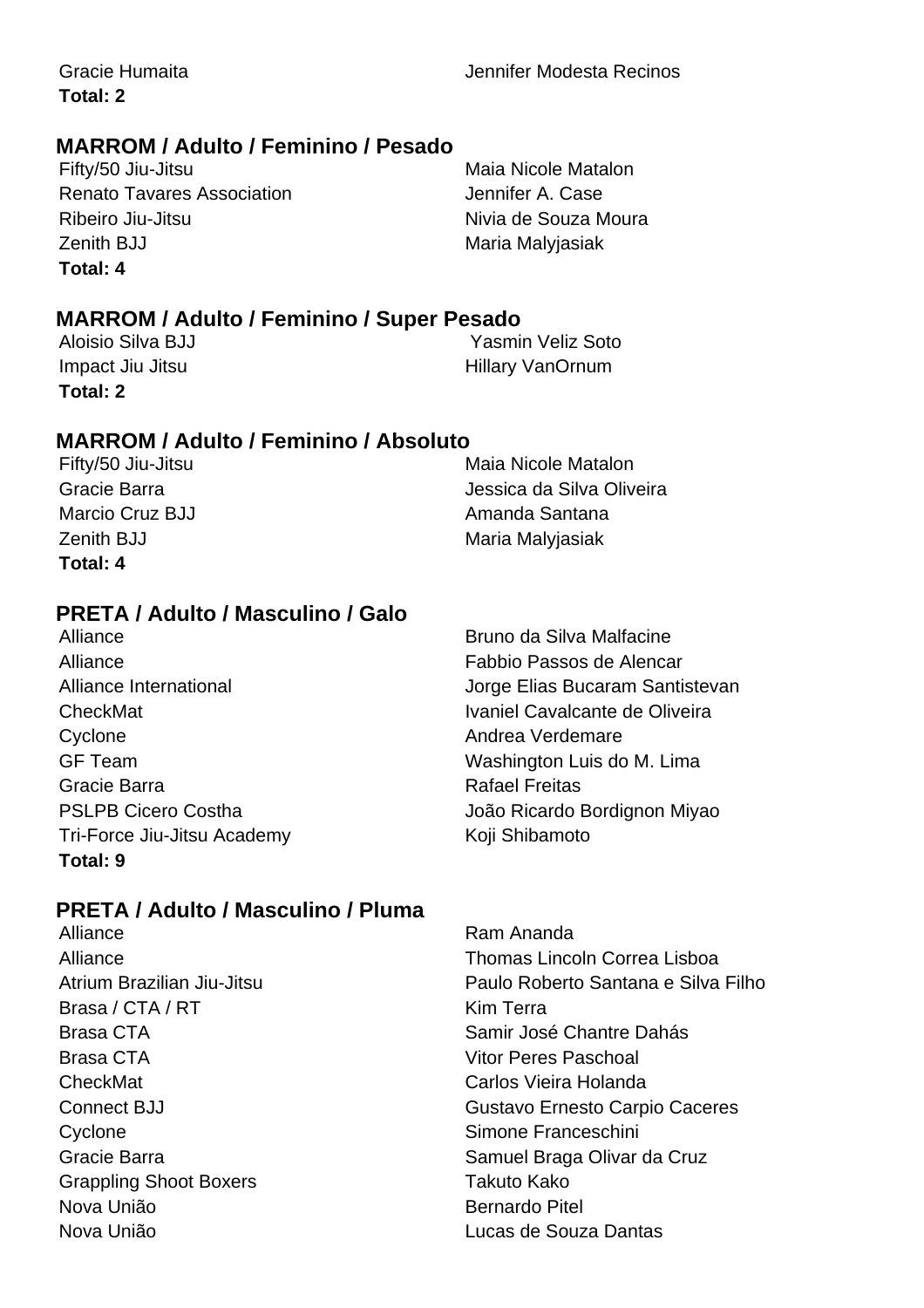**Total: 16**

PSLPB Cicero Costha José Tiago da Silva Barros PSLPB Cicero Costha **Paulo Henrique Bordignon Miyao** SAS Team USA Daniel Beleza G. de Andrade

# **PRETA / Adulto / Masculino / Pena**

Alliance International **Gianni Paul Grippo** American Top Team **Keyin Javier Mahecha** Atos Jiu-Jitsu **Atos Jiu-Jitsu Rafael Mendes Godoy** Damm Fight Japan **International International Ichitaro Tsukada** Gracie Humaita **Material Contract Contract Contract Contract Contract Contract Contract Contract Contract Contract Contract Contract Contract Contract Contract Contract Contract Contract Contract Contract Contract Contract Total: 16**

# **PRETA / Adulto / Masculino / Leve**

Alliance Michael Alexandre Langhi Alliance International **Alliance International** Juan Caio Kamezawa da Silva Alliance International Rafael Rosendo dos Santos American Top Team Coconut Creek Arthur Dominick Sousa III Atos Jiu-Jitsu Andris Auseklis Brunovskis Atos Jiu-Jitsu **Jonathan Torres** Atos JJ International Alex Cabanes Gisbert Atos JJ USA **Michael Remiglio Liera Jr.** Michael Remiglio Liera Jr. Atos JJ USA Rodrigo Benedito Caporal CheckMat Gabriel Rollo da Silva Pontes Coalition 95 Nathan Albrecht Mendelsohn GF Team **Antonio Carlos Farias Mugnaimi** Antonio Carlos Farias Mugnaimi Gracie Barra **Rodrigo Lamounier de Freitas** Gracie Elite Team **Rafael Henrique Pereira Icon BJJ** Ilke Kubilay Bulut Mendes Bros Academy Choi Won Choi Nova União **Gustavo Dantas** Paraestra Tokyo **Tatsuya Kaneko** UAE Jiu-jitsu Team Samuel Hertzog Canquerino **Total: 20**

A-Force BJJ Academy Andre Carvalho Monteiro Alliance Mario Sergio Names Reis Alliance **Alliance Rubens Charles Maciel** Alliance International Jonathan Paul Thomas Alliance RJ Victor Figueiredo Genovesi Atos Jiu-Jitsu Eduardo Ramos da Silva Brazilian Top Team Leonardo Fernandes Saggioro GF Team Ítalo Silva Lins de Albuquerque Gracie Barra **Philipe Cancado Della Monica** Gracie Elite Team Osvaldo Augusto Honorio Moizinho Saikoo Jiu-Jitsu Isaque Alberto de Oliveira Paiva

Alliance Lucas Alves Lepri

# **PRETA / Adulto / Masculino / Médio**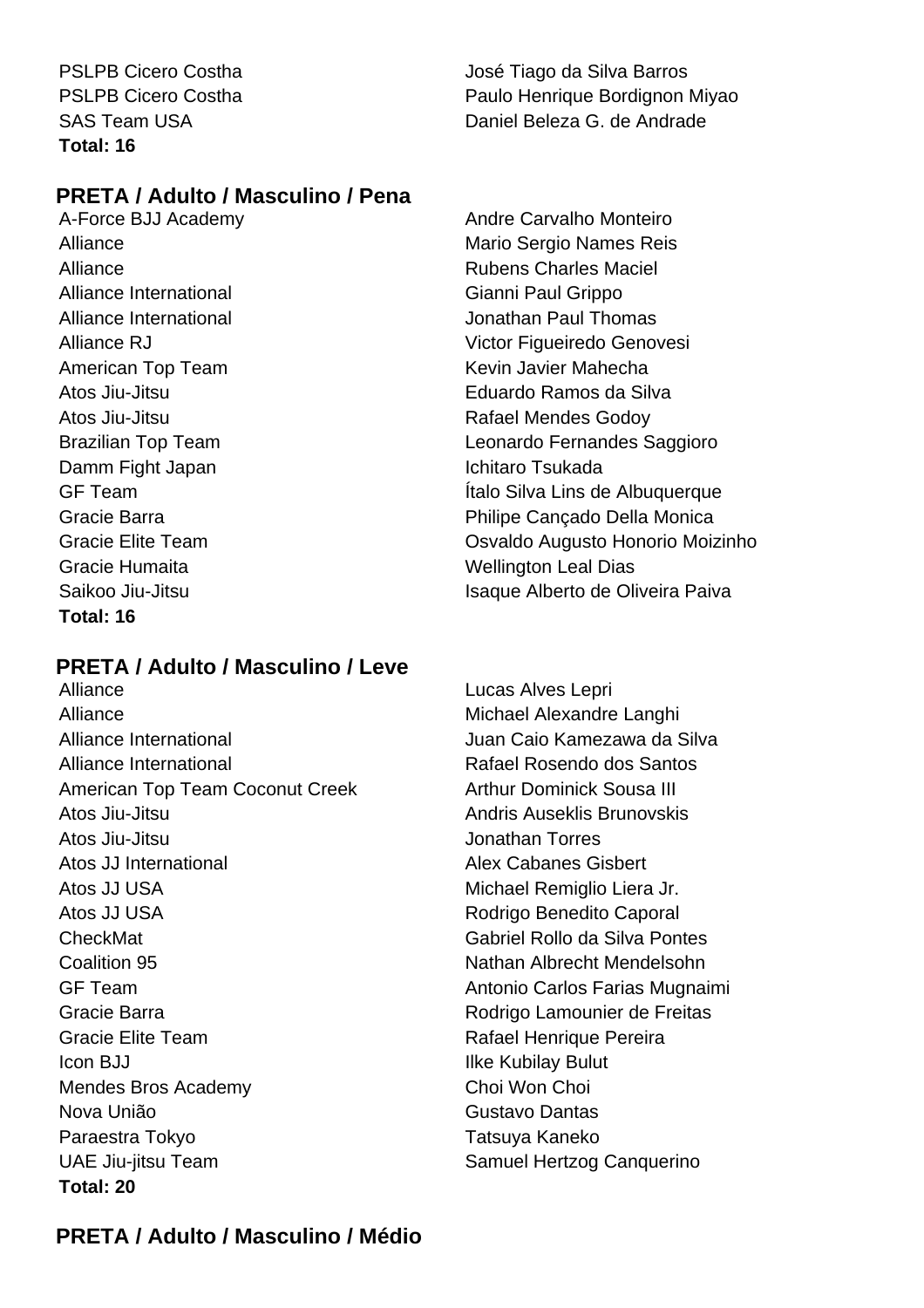Aeterna Jiu Jitsu Luca Anacoreta Alliance International and all all the Jonathan T. Satava Amazonas Rice Bros BJJ Tanner Wade Rice CheckMat **Marcelo França Mafra** GF Team California Jaime Soares Canuto GF Team California Victor Silverio Santos Gracie Barra JJ Magid Hage IV Gracie Elite Team **Contact Contact Contact Contact Contact Contact Contact Contact Contact Contact Contact Contact Contact Contact Contact Contact Contact Contact Contact Contact Contact Contact Contact Contact Contact Con** Ribeiro Jiu-Jitsu **Darragh O Conaill** Soul Fighters BJJ Vinicius Agudo Silva **Total: 22**

# Alliance Francisco Antonio Iturralde Lara Alliance Marcos Vinícius da Silva Tinoco Alliance International **Thomas Hernan Oyarzun** Atos Jiu-Jitsu Claudio Calasans Camargo Júnior Atos Jiu-Jitsu Marcos Yoshio de Souza Barbosa Jiu Jitsu **Murilo Silva Ferreira de Santana** GF Team Vinícius Tavares Marinho GF Team Vitor Henrique Silva Oliveira Gracie Barra Otavio Ferreira de Sousa Gracie Barra Victor de Oliveira Estima Gracie Barra JJ Charles Negromonte Santos Honor Roll BJJ Bruno Augusto Togni Antunes

# **PRETA / Adulto / Masculino / MeioPesado**

Alliance **Alliance** Renato Guimaraes Cardoso Alliance Tarsis Carvalho Humphreys Alliance International Matheus Oliveira Diniz Alliance International **Ricardo Wagner de Oliveira** Atos Jiu-Jitsu Gustavo Ramos Campos Atos Jiu-Jitsu Vitor Fabio Martins Toledo Atos JJ USA Pedro Régis da Cunha Mello BJJ Revolution Team **John Robert Jordan Jr.** Brazilian Top Team **Diego Gamonal Nogueira** CheckMat Thiago Sá Fortes Silva GF Team Patrick Pontes Moura Santos Gaudio GF Team Victor Del Corso Bomfim Gracie Barra **Maximiliano de Figueredo Carvalho** Gracie Barra **Rodrigo Fajardo** Rodrigo Fajardo Gracie Barra JJ Inacio Ferreira Gomes Neto Gracie Barra JJ Julien Cazier Knuckleup **Communist Communist Communist Communist Communist Communist Communist Communist Communist Communist Communist Communist Communist Communist Communist Communist Communist Communist Communist Communist Communist C** Nova União William Ferreira Dias PSLPB Cicero Costha Leandro Lo Pereira do Nascimento Ribeiro Jiu-Jitsu Giacomo Raupp Zanini Soul Fighters BJJ Diogo Sampaio Araujo **Total: 21**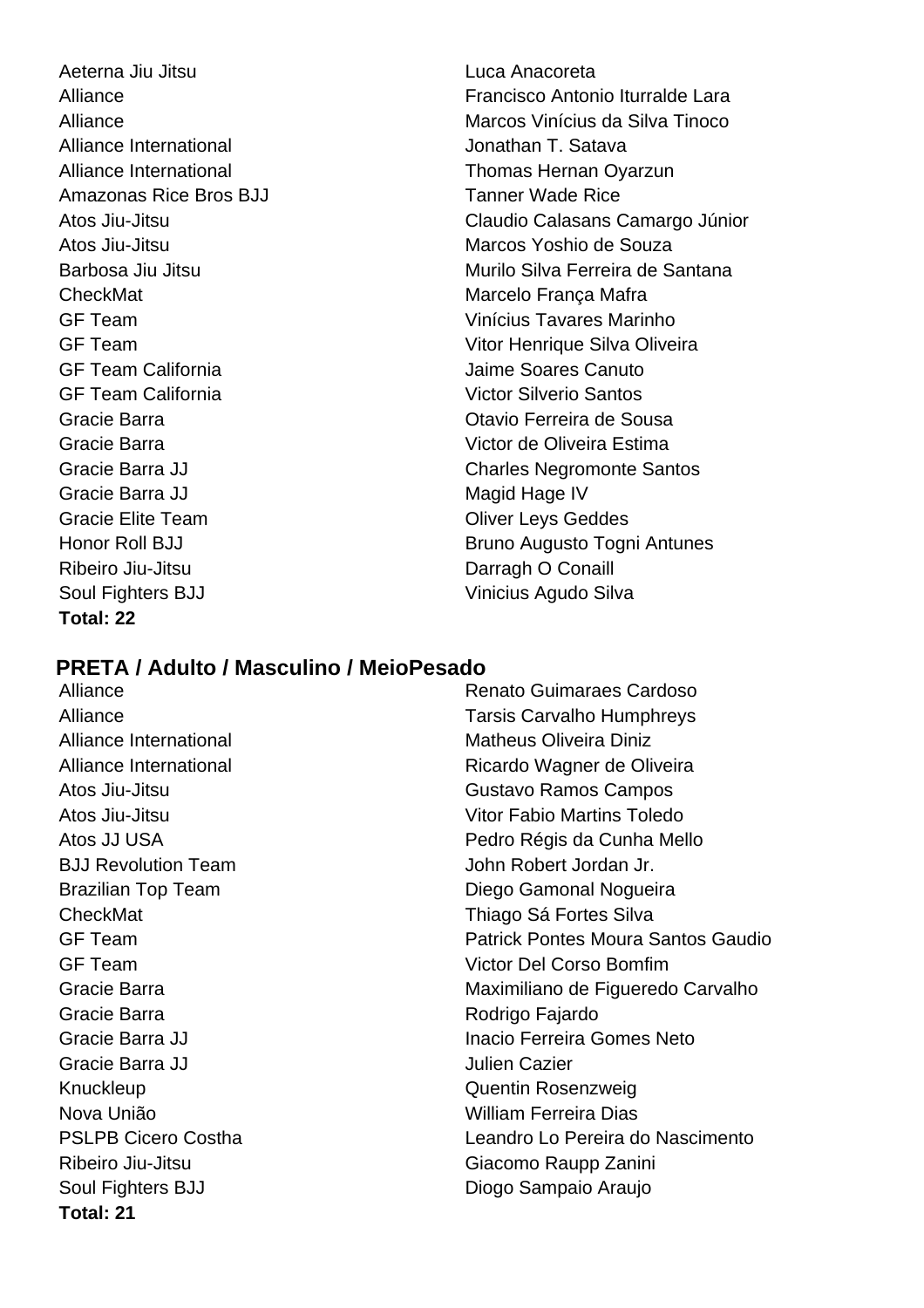# **PRETA / Adulto / Masculino / Pesado**

Alliance **Dimitrius Soares Souza** Alliance **Felipe Menezes** Bueno Atos Jiu-Jitsu Antonio Antonioli Atos Jiu-Jitsu Keenan Kai-James Cornelius Brasa CTA **Alan Regis de Assis** CheckMat Jackson Sousa dos Santos CheckMat Lucas Joas Gomes Leite CheckMat International Arnaldo Maidana de Oliveira CheckMat International Paulo Tarcisio Pessoa Jardim Gracie Barra Cássio Francis da Silva Gracie Barra Lucas Rocha de Freitas Gracie Elite Team **Felipe Mota Dias** Nova União **Nova União** e a constructiva de Herico Hesley de Albuquerque Pinto PSLPB Cicero Costha **Eduardo Alves de Inojosa** Ribeiro Jiu-Jitsu **Alexandre Couceiro Ribeiro** Soul Fighters BJJ Manuel Diaz Team Lloyd Irvin **Roberto Torralbas** Team Lloyd Irvin Team Cloud Irvin Timothy-Michael Spriggs Yemaso Brazilian Jiu Jitsu **Eliot Andrew Kelly Total: 19**

# **PRETA / Adulto / Masculino / Super Pesado**

GF Team and the state of the state of the local device in the local state of the local state of the local state of the local state of the local state of the local state of the local state of the local state of the local st Ribeiro Jiu-Jitsu **Internationalista de la contrata de la contrata de la contrata de la contrata de la contrata de la contrata de la contrata de la contrata de la contrata de la contrata de la contrata de la contrata de la Total: 9**

Alliance Bernardo Augusto Rocha de Faria Brasa CTA Yuri Costa Simões M. da Silva Equipe Mineirinho Jiu-Jitsu Walnan Presto Constantino Gracie Barra **Roberto Camargo de Alencar** Guigo BJJ Erberth Santos de Mesquita Ribeiro Jiu-Jitsu Pedro Henrique de Souza Moura Soul Fighters BJJ João Gabriel de Oliveira e S. Rocha

# **PRETA / Adulto / Masculino / Pesadíssimo**

| Alliance                        | Leonardo Pires Nogueira             |
|---------------------------------|-------------------------------------|
| Atos Jiu-Jitsu                  | Leonardo Henrique D'avila Corrêa    |
| <b>Brasa CTA</b>                | Carlos Eduardo de Araujo Farias     |
| <b>Bruno Bastos Association</b> | <b>Bruno Bastos Cruz</b>            |
| CheckMat                        | <b>Gabriel Lyrio Lucas</b>          |
| CheckMat                        | Marcus Vinícius Oliveira de Almeida |
| <b>GF</b> Team                  | Ricardo Ferreira Evangelista        |
| <b>GF Team</b>                  | Thiago Gaia T. Oliveira Marques     |
| <b>GF Team California</b>       | Abraham J. Marte Messina            |
| Gracie Humaita                  | Gustavo Dias Elias                  |
| Team Lloyd Irvin                | Kenneth Vernon Otieno Brown         |
| <b>UAE Jiu-jitsu Team</b>       | Alexander Riis Hilligsoe Trans      |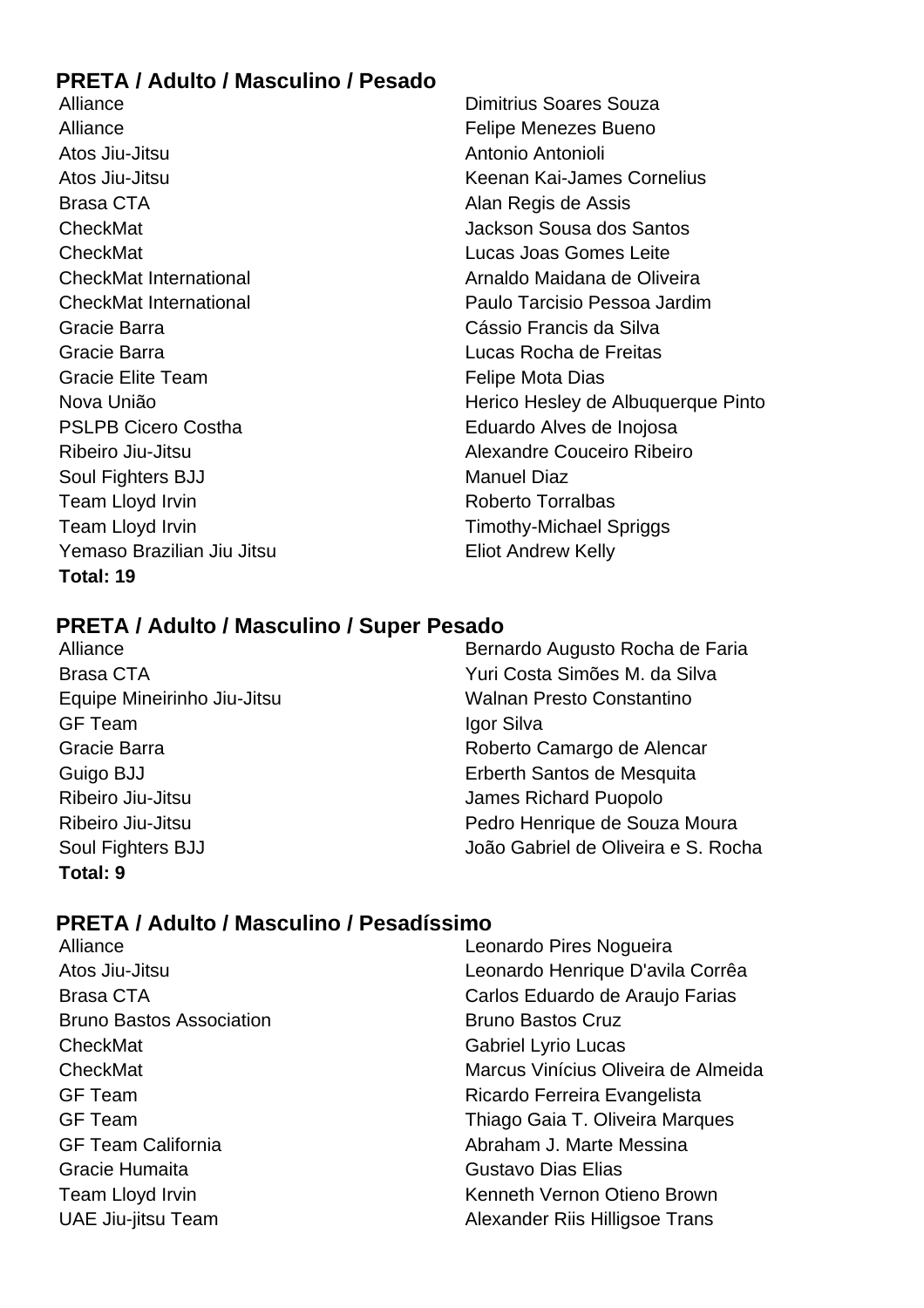**Total: 13**

# **PRETA / Adulto / Masculino / Absoluto**

**Total: 4**

Alliance Bernardo Augusto Rocha de Faria GF Team **Ricardo Ferreira Evangelista** PSLPB Cicero Costha Leandro Lo Pereira do Nascimento UAE Jiu-jitsu Team **Alexander Riis Hilligsoe Trans** 

# **PRETA / Adulto / Feminino / Pluma**

Mestre Wilson Jiu-Jitsu **Ariadne de Oliveira** Paraestra Shinagawa **Rikako Yuasa Total: 4**

American Top Team Gezary Matuda Kubis Bandeira Ribeiro Jiu-Jitsu **Laurence Cousin Fouillat** 

# **PRETA / Adulto / Feminino / Pena**

Ribeiro Jiu-Jitsu **Kiri Noelle Liao Total: 8**

# **PRETA / Adulto / Feminino / Leve**

CFS BJJ Anna Louise Mayne Gracie Barra Fabiana Alves Borges Gracie Elite Team Yasmine Clarisa Wilson Gracie Humaita **Gracie Humaita** Jena Rae Bishop SBG International (SBGI) Amanda Loewen Team Lloyd Irvin Nichea Easton **Total: 10**

# **PRETA / Adulto / Feminino / Médio**

Alliance International Megan Ann Nevill CheckMat Ida Josefin Hansson CheckMat Shanti A. D. Abelha

American Top Team Tammi Alana Musumeci Atos Jiu-Jitsu Chelsea Leah Bainbridge-Donner Atos Jiu-Jitsu Laurah Elizabeth Hallock CheckMat Karen Deisy Antunes Girotto Borges **CheckMat** Michelle Zonato Nicolini Gracie Humaita **Ana Carolina Schmitt** Gracie Humaita **Mackenzie Lynne Dern** 

Atos Jiu-Jitsu Angelica Cabral Firme Galvao Gracie Humaita **Beatriz de Oliveira Mesquita** UAE Jiu-jitsu Team Jessica Cristina C. A. dos Santos UAE Jiu-jitsu Team Nádia Maria Rodrigues de Melo

Alliance Luanna Alzuguir Marton Moraes Alliance Monique Medeiros Elias **Coalition 95 Charlene Marie Coats**